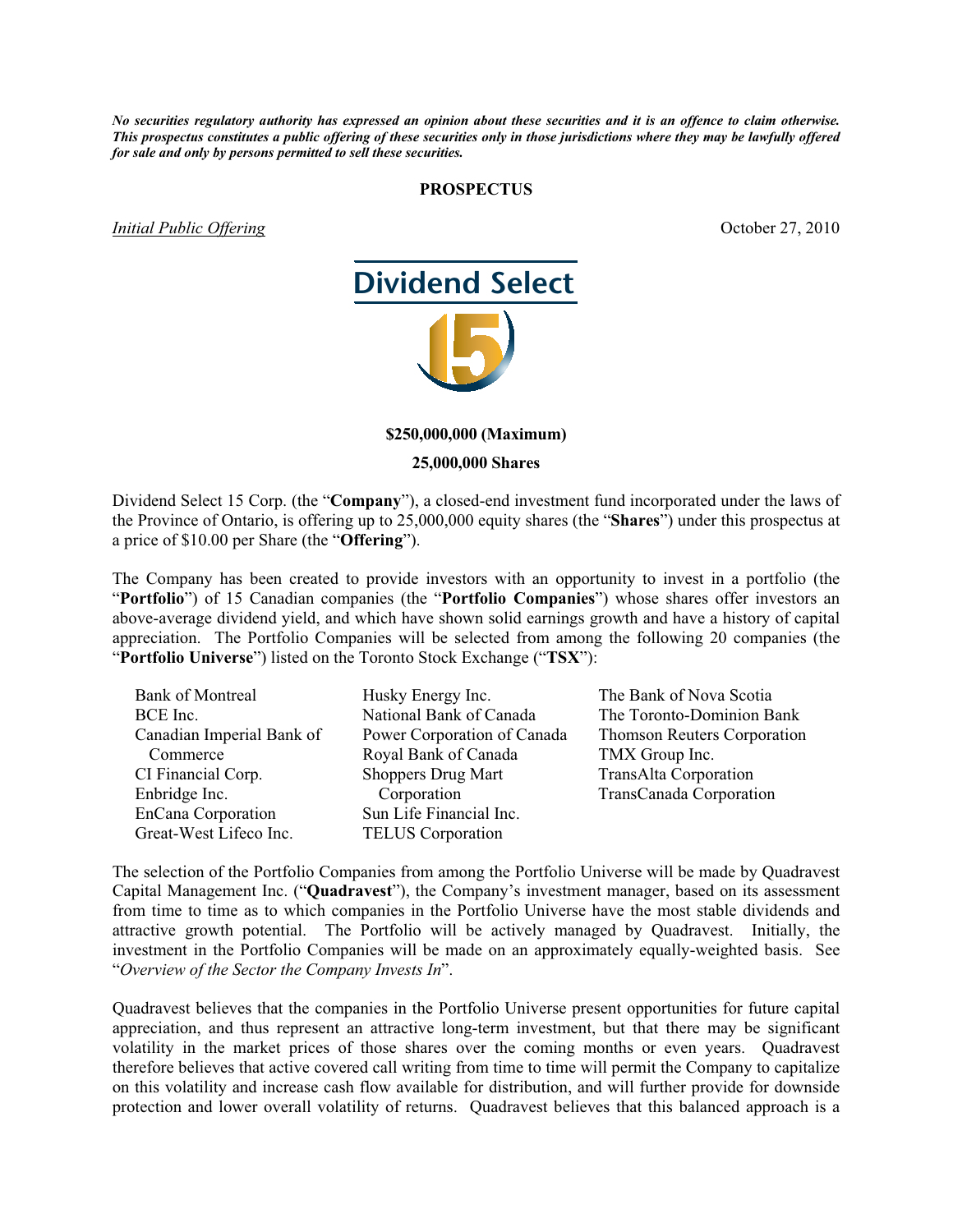superior investment strategy to simply holding a portfolio of equity securities of the Portfolio Companies, and one that should provide attractive risk adjusted returns in a variety of different market environments.

The Company's investment objectives are to provide holders of Shares of the Company ("**Shareholders**") with (i) monthly cash distributions, plus (ii) the opportunity for capital appreciation, through investment in the common shares of the Portfolio Companies. See "*Investment Objectives*".

The initial distribution target established by the Company is to pay regular monthly cash distributions of \$0.0583 per Share to yield 7.00% per annum on the original issue price of \$10.00 per Share. The Company's call option writing, which will initially involve approximately 25% of the Portfolio, will be actively managed by Quadravest taking into account current market conditions, current dividend yields and option premiums available from the companies in the Portfolio Universe. Call options sold (or "written") by the Company may be either options traded on a North American stock or options exchange or "over-the-counter" options. Generally, Quadravest intends to write "at-the-money" options (that is, the options will be written at a price which is at or close to the current market price of the Portfolio shares at the time the option is written).

The writing of options may have the effect of limiting or reducing the total returns of the Company, particularly in a rising market, since the premiums associated with writing covered call options may be outweighed by the foregone opportunity of remaining fully invested in the Portfolio. However, Quadravest believes that in a slightly rising, flat or downward trending market, a portfolio that is subject to covered call option writing from time to time will generally provide higher relative returns and lower volatility than one in which no options are written.

|                                           | Price: \$10.00 per Share            |                     |                                                      |  |
|-------------------------------------------|-------------------------------------|---------------------|------------------------------------------------------|--|
|                                           | <b>Price to the</b><br>Public $(1)$ | <b>Agents' Fees</b> | <b>Net Proceeds to the</b><br>$\text{Compary}^{(2)}$ |  |
| Per Share                                 | \$10.00                             | \$0.525             | \$9.475                                              |  |
| Total Maximum Offering <sup>(3),(4)</sup> | \$250,000,000                       | \$13,125,000        | \$236,875,000                                        |  |
| Total Minimum Offering <sup>(4)</sup>     | \$20,000,000                        | \$1,050,000         | \$18,950,000                                         |  |

(1) The offering price was established by negotiation between the Company and the Agents (as defined below).

(2) Before deducting the expenses of issue, which are estimated to be \$500,000. Such expenses, together with the Agents' fee, will be paid out of the proceeds of the Offering; provided, however, that the expenses of the Offering to be borne by the Company shall not exceed 1.5% of the gross proceeds of the Offering.

- (3) The Company has granted the Agents an option (the "**Over-Allotment Option**"), exercisable for a period of 30 days from the closing of the Offering, to offer up to 3,750,000 additional Shares on the same terms as set forth above, which additional Shares are qualified for sale under this prospectus. A purchaser who acquires Shares forming part of the Over-Allotment Option acquires those Shares under this prospectus, regardless of whether the over-allotment position is ultimately filled through the exercise of the Over-Allotment Option or secondary market purchases. If the Over-Allotment Option is exercised in full, the total price to the public under the Offering will be \$287,500,000, the Agents' fee will be \$15,093,750 and the net proceeds to the Company, before expenses of the Offering, will be \$272,406,250. See "*Plan of Distribution*".
- (4) There will be no closing unless a minimum of 2,000,000 Shares are sold. If subscriptions for a minimum of 2,000,000 Shares have not been received within 90 days following the date of issuance of a receipt for this prospectus, the Offering may not continue without the consent of the securities authorities and those who have subscribed on or before such date.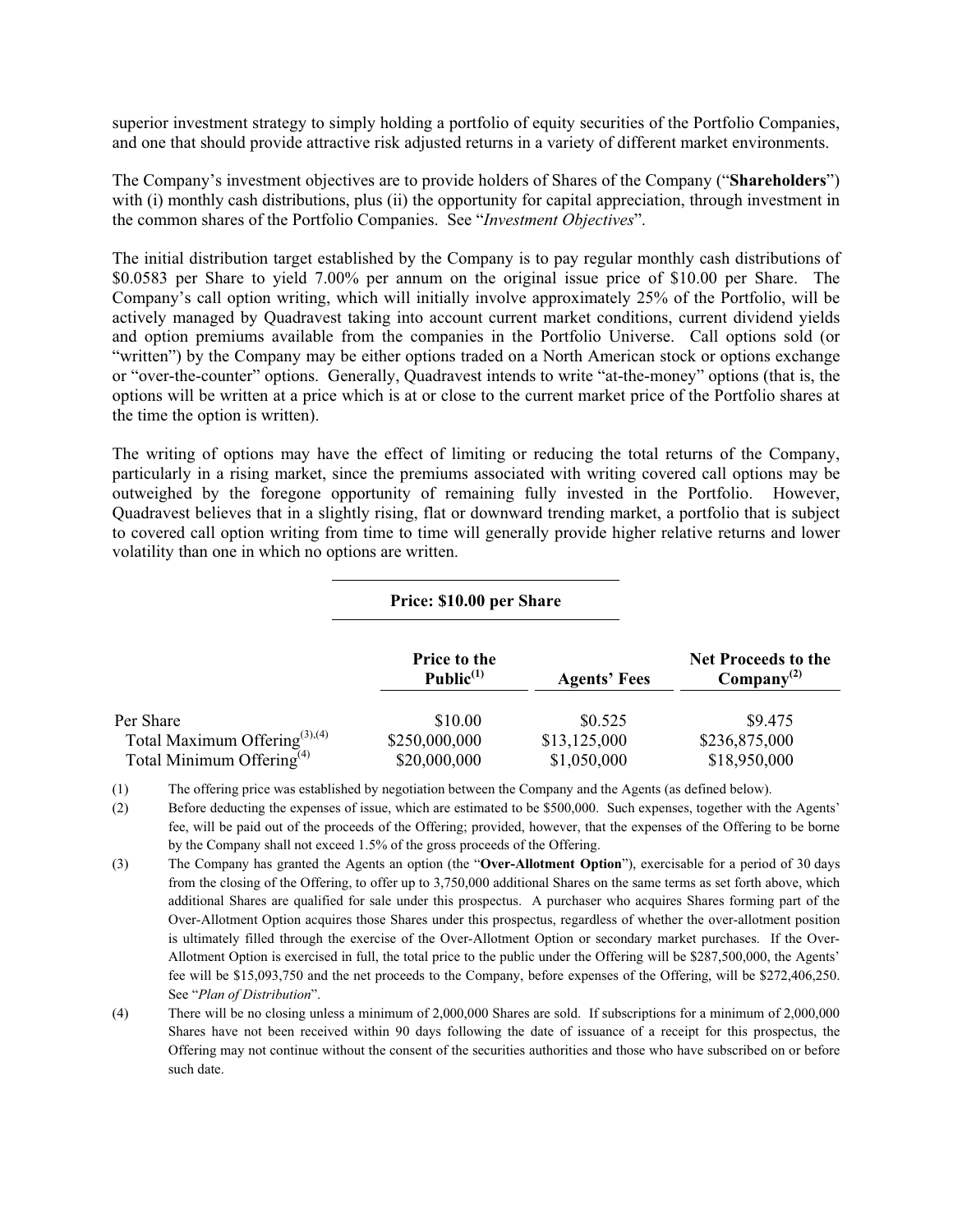As noted above, the initial distribution target established by the Company is to pay regular monthly cash distributions of \$0.0583 per Share to yield 7.00% per annum on the original issue price of \$10.00 per Share. The Company will monitor this distribution target on a monthly basis and amend it as required, taking into account the actual and expected dividends received by the Company on the Portfolio, actual and expected net premiums received from call options written on the securities in the Portfolio and the estimated expenses of the Company, among other factors. **The amount of the monthly distributions may fluctuate from month to month and there can be no assurance that the Company will make any distributions in any particular month or months**. See "*Distribution Policy*". Based on the current dividends paid by the companies in the Portfolio Universe, the Company is initially expected to generate dividend income of approximately 4.03% per annum. The Company would be required to generate an additional return of approximately 4.97% per annum, including from dividend growth, capital appreciation and option premiums from the Portfolio, in order for the Company to pay the initial targeted distribution level and maintain a stable net asset value.

Distributions paid on the Shares may consist of ordinary dividends, capital gains dividends which are treated as realized capital gains, and returns of capital, which are not immediately taxable, but which reduce the adjusted cost base of a holder's Shares. See "*Income Tax Considerations*".

Commencing in 2012, Shares may be retracted by the holder on the last business day in March (the "**Annual Retraction Date**") in each year. Shares properly surrendered for retraction at least 20 business days prior to the Annual Retraction Date will be redeemed on such Annual Retraction Date, subject to the Company's right to suspend redemptions. Shareholders retracting Shares on an Annual Retraction Date will be entitled to receive a retraction price per Share equal to the net asset value per Share on the Annual Retraction Date, less any costs associated with the retraction including commissions and other such costs, if any, related to the liquidation of any portion of the Portfolio required to fund such retraction. Any unpaid distribution payable on or before the Annual Retraction Date in respect of Shares tendered for retraction on such Annual Retraction Date will also be paid on the same day as the retraction proceeds are paid.

The Shares will be redeemed in connection with the termination of the Company on December 1, 2017 or such other date as the Company may terminate. See "*Termination of the Company*".

In the opinion of Blake, Cassels & Graydon LLP, counsel to the Company, and Osler, Hoskin & Harcourt LLP, counsel to the Agents, provided that the Shares are listed on a designated stock exchange (which includes the TSX), the Shares will be a qualified investment under the *Income Tax Act* (Canada) (the "**Tax Act**") for trusts governed by registered retirement savings plans, registered retirement income funds, deferred profit sharing plans, registered disability savings plans and tax-free savings accounts ("**Registered Plans**"). Prospective investors should consult their own tax advisors as to the effect of acquiring Shares in a registered education savings plan.

Provided that the holder of a tax-free savings account does not hold a significant interest (as defined in the Tax Act) in the Company or in any person or partnership that does not deal at arm's length with the Company within the meaning of the Tax Act, and provided that such holder deals at arm's length with the Company within the meaning of the Tax Act, the Shares offered hereby will not be a prohibited investment for a trust governed by such tax-free savings account. Generally, a holder will have a significant interest in the Company if the holder, together with persons with whom the holder does not deal at arm's length, owns directly or indirectly 10% or more of the issued shares of any class of the capital stock of the Company or any corporation related to the Company within the meaning of the Tax Act.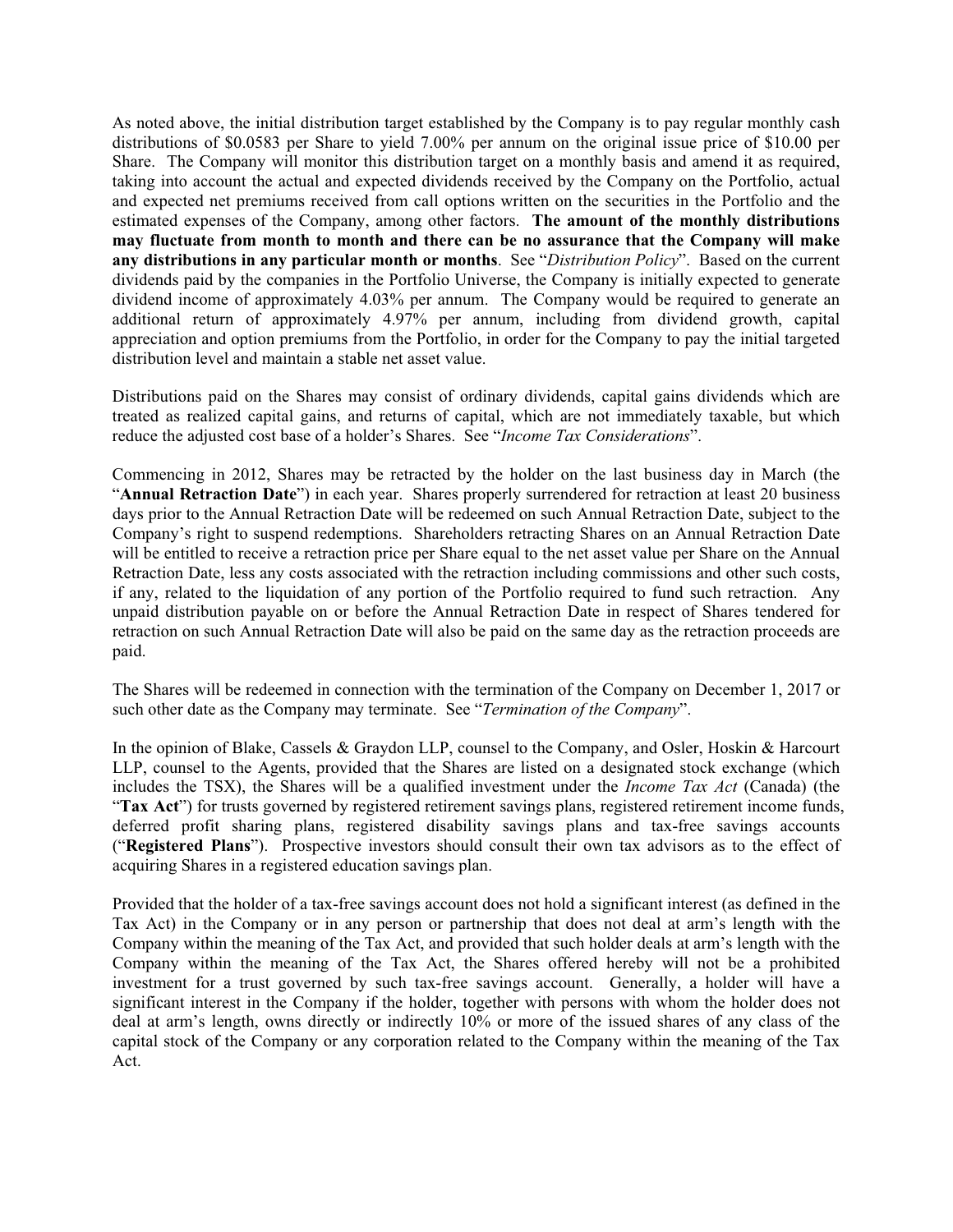The TSX has conditionally approved the listing of the Shares, subject to the Company fulfilling all of the requirements of the TSX on or before December 27, 2010, including distribution of the Shares to a minimum number of public holders.

**There is currently no market through which the Shares may be sold and purchasers may not be able to resell securities purchased under this prospectus. This may affect the pricing of such securities in the secondary market, the transparency and availability of trading prices, the liquidity of the securities and the extent to which the Company is subject to regulation.** There is no assurance that the Company will meet its distribution and other objectives. Although the Company is considered to be a "mutual fund" as defined under Canadian securities laws, the Company has applied for an exemption from certain of the policies and regulations that apply to conventional open-end mutual funds. There are risks associated with the use of options and the Company's reliance on the investment manager. See "*Risk Factors*" for a discussion of certain factors that should be considered by prospective investors in the Shares.

Scotia Capital Inc., CIBC World Markets Inc., RBC Dominion Securities Inc., BMO Nesbitt Burns Inc., National Bank Financial Inc., TD Securities Inc., HSBC Securities (Canada) Inc., Raymond James Ltd., Canaccord Genuity Corp., Dundee Securities Corporation, Macquarie Capital Markets Canada Ltd., Wellington West Capital Markets Inc., Desjardins Securities Inc. and Manulife Securities Incorporated (the "**Agents**") conditionally offer the Shares, subject to prior sale, on a best efforts basis, if, as and when issued by the Company and accepted by the Agents in accordance with the conditions contained in the agency agreement among the Company, Quadravest and the Agents, and subject to the approval of certain legal matters by Blake, Cassels & Graydon LLP, on behalf of the Company, and Osler, Hoskin & Harcourt LLP, on behalf of the Agents. See "*Plan of Distribution*".

Subscriptions for the Shares will be received subject to acceptance or rejection in whole or in part, and the right is reserved to close the subscription books at any time. Closing of this Offering is expected to occur on or about November 18, 2010, but in any event no later than November 30, 2010. Registrations and transfers of Shares will be effected only through the book-entry only system administered by CDS Clearing and Depository Services Inc. Beneficial owners of Shares will not have the right to receive physical certificates evidencing their ownership. See "*Plan of Distribution*", "*Attributes of the Shares í Book-Entry Only System*".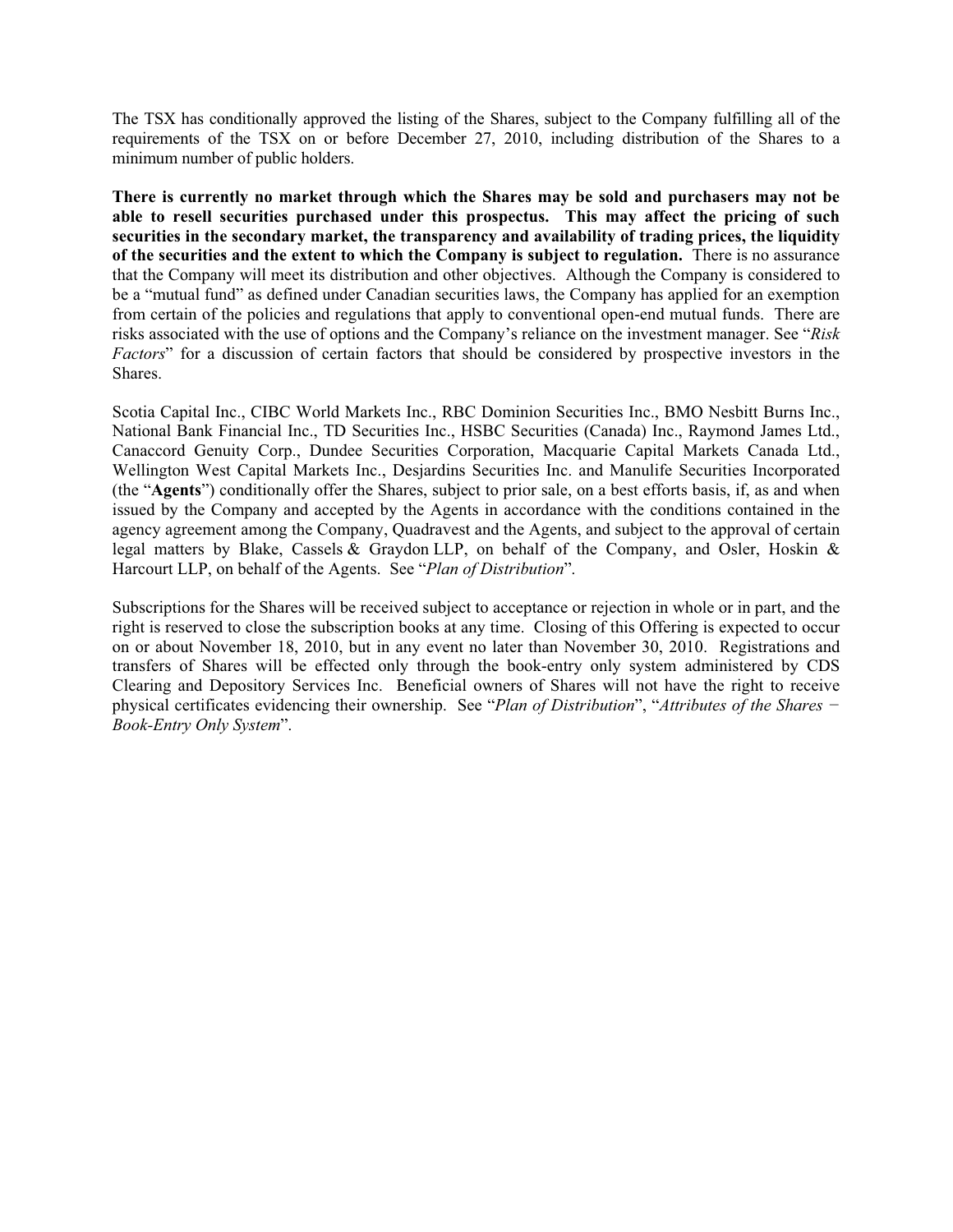# **TABLE OF CONTENTS**

| <b>CAUTIONARY STATEMENT REGARDING FORWARD LOOKING INFORMATION  8</b>                 |  |
|--------------------------------------------------------------------------------------|--|
|                                                                                      |  |
|                                                                                      |  |
|                                                                                      |  |
|                                                                                      |  |
|                                                                                      |  |
|                                                                                      |  |
|                                                                                      |  |
|                                                                                      |  |
|                                                                                      |  |
|                                                                                      |  |
| Trading History of the Common Shares of the Companies in the Portfolio Universe 14   |  |
| Dividend History of the Common Shares of the Companies in the Portfolio Universe  15 |  |
| Summary Information Regarding the Common Shares of the Companies in the Portfolio    |  |
|                                                                                      |  |
|                                                                                      |  |
|                                                                                      |  |
|                                                                                      |  |
|                                                                                      |  |
|                                                                                      |  |
|                                                                                      |  |
|                                                                                      |  |
|                                                                                      |  |
|                                                                                      |  |
|                                                                                      |  |
|                                                                                      |  |
|                                                                                      |  |
|                                                                                      |  |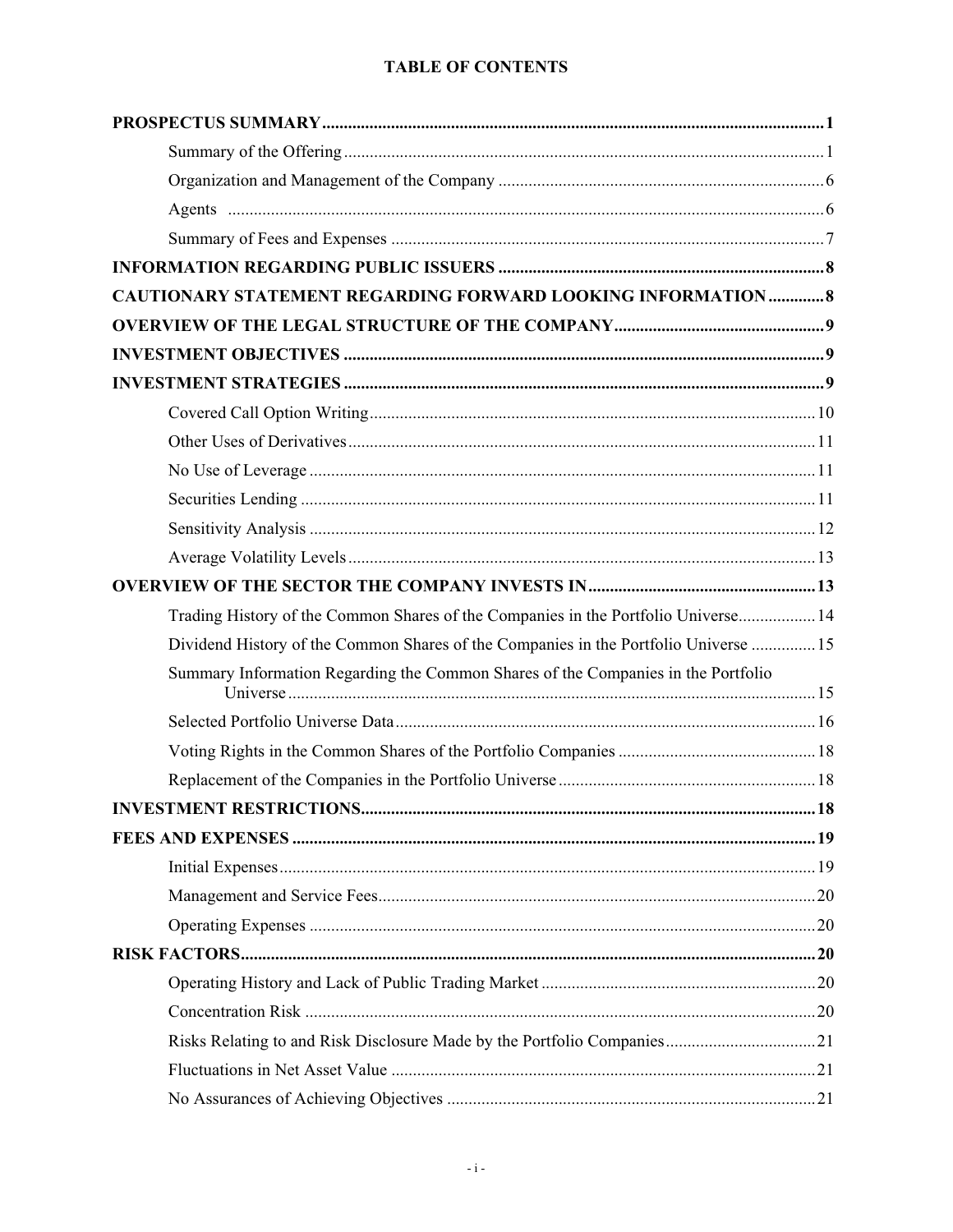# **TABLE OF CONTENTS**

| Treatment of Proceeds of Disposition, Option Premiums and Other Derivatives 23 |  |
|--------------------------------------------------------------------------------|--|
|                                                                                |  |
|                                                                                |  |
|                                                                                |  |
|                                                                                |  |
|                                                                                |  |
|                                                                                |  |
|                                                                                |  |
|                                                                                |  |
|                                                                                |  |
|                                                                                |  |
|                                                                                |  |
|                                                                                |  |
|                                                                                |  |
|                                                                                |  |
|                                                                                |  |
|                                                                                |  |
|                                                                                |  |
| <b>ORGANIZATION AND MANAGEMENT DETAILS OF THE COMPANY 32</b>                   |  |
|                                                                                |  |
|                                                                                |  |
|                                                                                |  |
|                                                                                |  |
|                                                                                |  |
|                                                                                |  |
|                                                                                |  |
|                                                                                |  |
|                                                                                |  |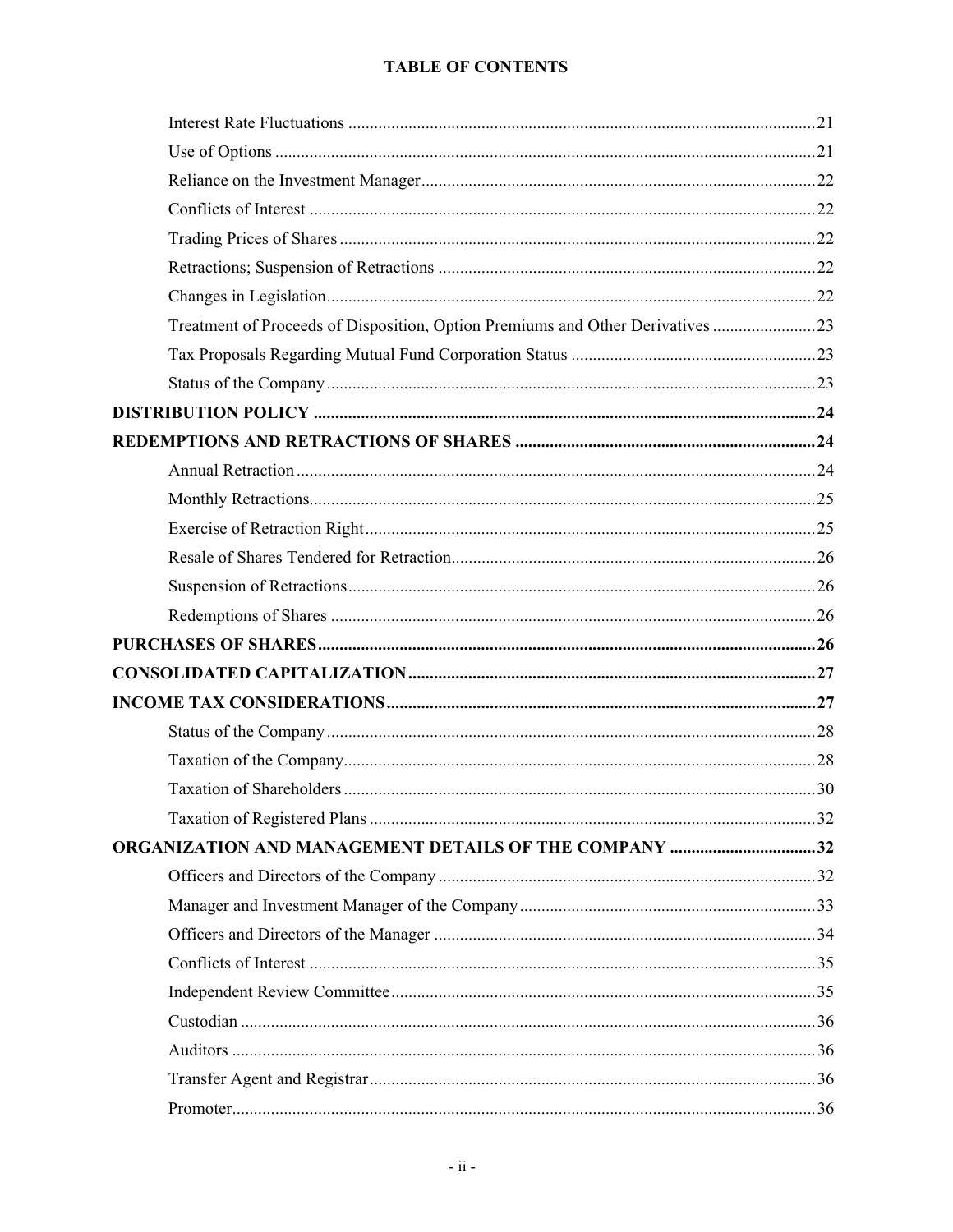# **TABLE OF CONTENTS**

| <b>INTERESTS OF MANAGEMENT AND OTHERS IN MATERIAL TRANSACTIONS  43</b> |
|------------------------------------------------------------------------|
| PROXY VOTING DISCLOSURE FOR PORTFOLIO SECURITIES HELD  43              |
|                                                                        |
|                                                                        |
|                                                                        |
|                                                                        |
| PURCHASER'S STATUTORY RIGHTS OF WITHDRAWAL AND RESCISSION45            |
|                                                                        |
|                                                                        |
|                                                                        |
|                                                                        |
| CERTIFICATES OF THE COMPANY, THE MANAGER AND THE PROMOTER1             |
|                                                                        |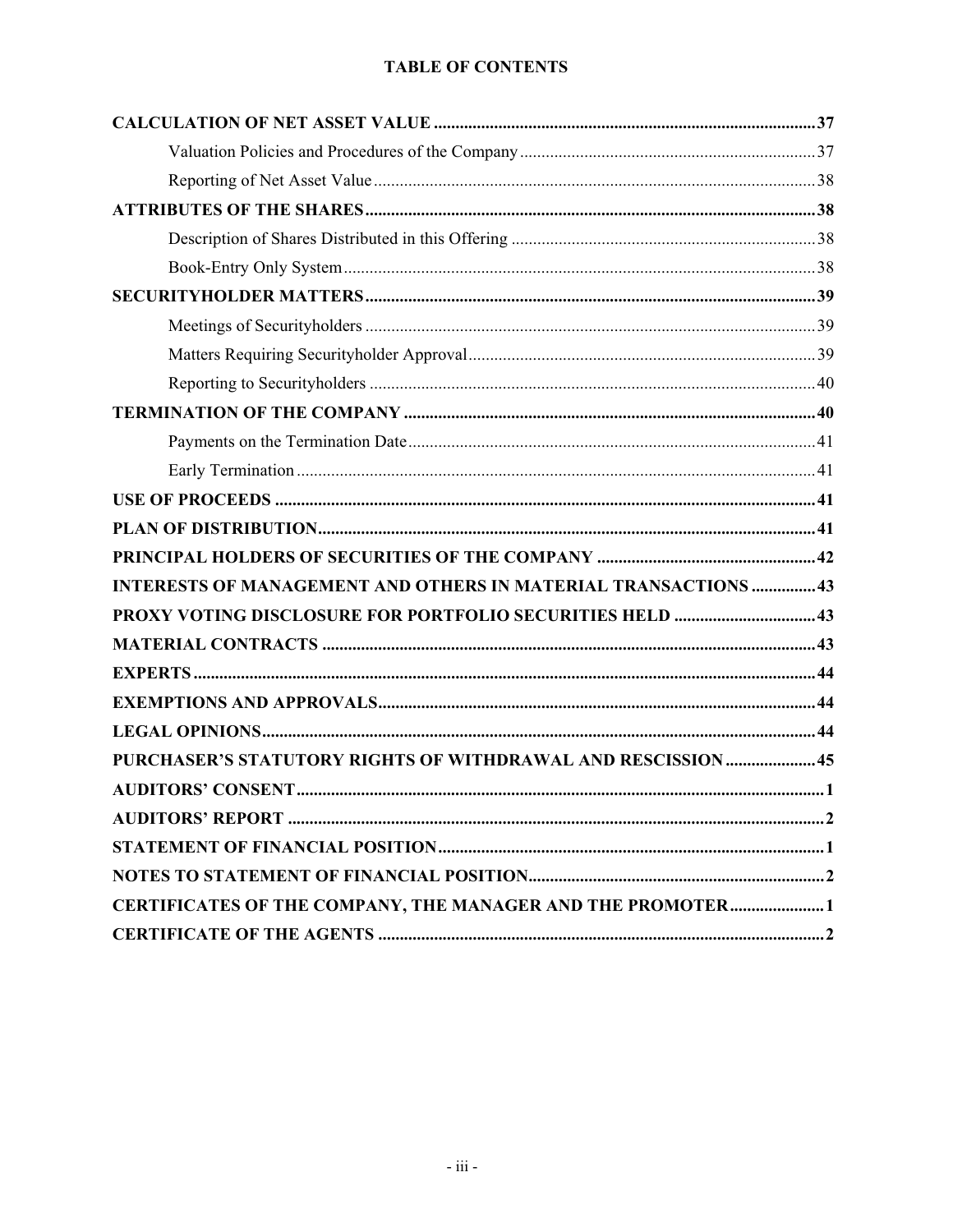#### **PROSPECTUS SUMMARY**

*The following is a summary of the principal features of this distribution and should be read together with the more detailed information and financial data and statements contained elsewhere in this prospectus*. Unless otherwise indicated, all references to dollar amounts in this prospectus are to Canadian dollars.

### **Summary of the Offering**

- Issuer: Dividend Select 15 Corp. (the "**Company**") is an investment fund incorporated under the laws of the Province of Ontario on August 26, 2010. The principal office address of the Company is 77 King Street West, Suite 4500, Toronto, Ontario M5K 1K7. The website address of the Company is www.DividendSelect15.com. Quadravest Capital Management Inc. ("**Quadravest**") acts as the manager and investment manager of the Company. See "*Overview of the Legal Structure of the Company*" and "*Organization and Management Details of the Company*".
- Maximum Issue: \$250,000,000 (25,000,000 Shares).
- Minimum Issue: \$20,000,000 (2,000,000 Shares).
- Price: \$10.00 per Share.

Minimum Purchase: 200 Shares. See "*Purchases of Shares*".

- Investment Objectives: The Company's investment objectives are to provide holders of the Shares of the Company ("**Shareholders**") with (i) monthly cash distributions, plus (ii) the opportunity for capital appreciation, through investment in the common shares of the Portfolio Companies (as defined below). See "*Investment Objectives*".
- Investment Strategies: The Company has been created to provide investors with an opportunity to invest in a portfolio (the "**Portfolio**") of 15 Canadian companies (the "**Portfolio Companies**") whose shares offer investors an above-average dividend yield, and which have shown solid earnings growth and have a history of capital appreciation. The Portfolio Companies will be selected from among 20 companies (the "**Portfolio Universe**") listed on the Toronto Stock Exchange ("**TSX**") set out below:

| <b>Bank of Montreal</b>     | Royal Bank of Canada                  |
|-----------------------------|---------------------------------------|
| BCE Inc.                    | <b>Shoppers Drug Mart Corporation</b> |
| Canadian Imperial Bank of   | Sun Life Financial Inc.               |
| Commerce                    | <b>TELUS</b> Corporation              |
| CI Financial Corp.          | The Bank of Nova Scotia               |
| Enbridge Inc.               | The Toronto-Dominion Bank             |
| EnCana Corporation          | <b>Thomson Reuters Corporation</b>    |
| Great-West Lifeco Inc.      | TMX Group Inc.                        |
| Husky Energy Inc.           | TransAlta Corporation                 |
| National Bank of Canada     | TransCanada Corporation               |
| Power Corporation of Canada |                                       |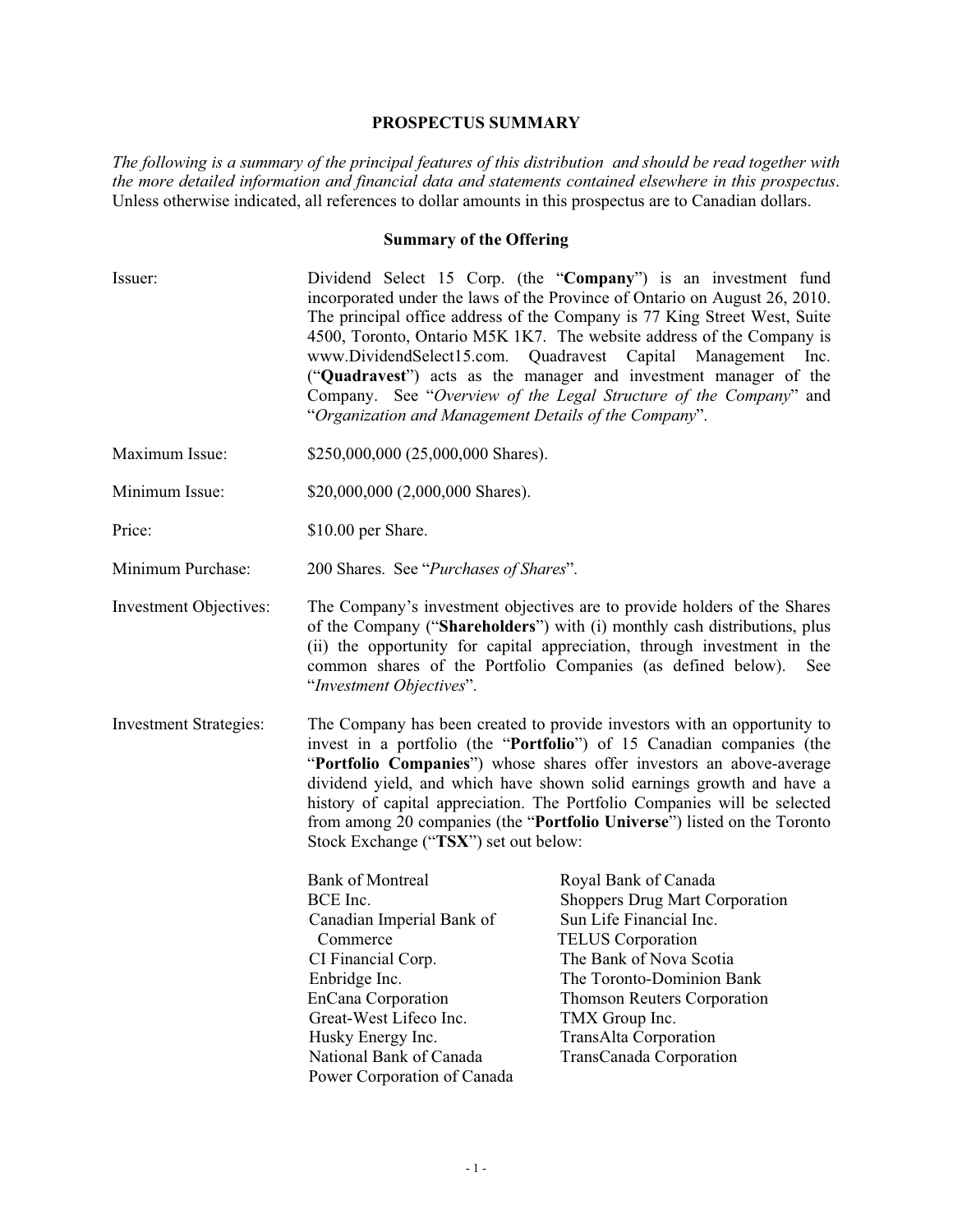The selection of the Portfolio Companies from among the Portfolio Universe will be made by Quadravest based on its assessment from time to time as to which companies in the Portfolio Universe have the most stable dividends and attractive growth potential. The Portfolio will be actively managed by Quadravest. Initially, the investment in the Portfolio Companies will be made on an approximately equally-weighted basis. See "*Overview of the Sector the Company Invests In*".

Quadravest believes that the companies in the Portfolio Universe present opportunities for future capital appreciation, and thus represent an attractive long-term investment, but that there may be significant volatility in the market prices of those shares over the coming months or even years. Quadravest therefore believes that active covered call writing from time to time will permit the Company to capitalize on this volatility and increase cash flow available for distribution, and will further provide for downside protection and lower overall volatility of returns. Quadravest believes that this balanced approach is a superior investment strategy to simply holding a portfolio of equity securities of the Portfolio Companies, and one that should provide attractive risk adjusted returns in a variety of different market environments.

The initial distribution target established by the Company is to pay regular monthly cash distributions of \$0.0583 per Share to yield 7.00% per annum on the original issue price of \$10.00 per Share.

The Company's call option writing, which will initially involve approximately 25% of the Portfolio, will be actively managed by Quadravest taking into account current market conditions, current dividend yields and option premiums available from the companies in the Portfolio Universe. Call options sold (or "written") by the Company may be either options traded on a North American stock or options exchange or "over-thecounter" options. Generally, Quadravest intends to write "at-the-money" options (that is, the options will be written at a price which is at or close to the current market price of the Portfolio shares at the time the option is written).

- No Use of Leverage: The Company will not borrow money or use leverage as part of its investment strategies. See "*Investment Strategies - No Use of Leverage*".
- Use of Proceeds: The Company will invest the net proceeds of the Offering in common shares of the Portfolio Companies, as discussed under "*Investment Strategies*" above. See "*Use of Proceeds*".

Risk Factors: An investment in the Shares is subject to certain risks, including:

- (a) the Company's lack of operating history and the current absence of a public trading market for the Shares;
- (b) the risks relating to the concentration of the Portfolio primarily in the securities of the Portfolio Companies;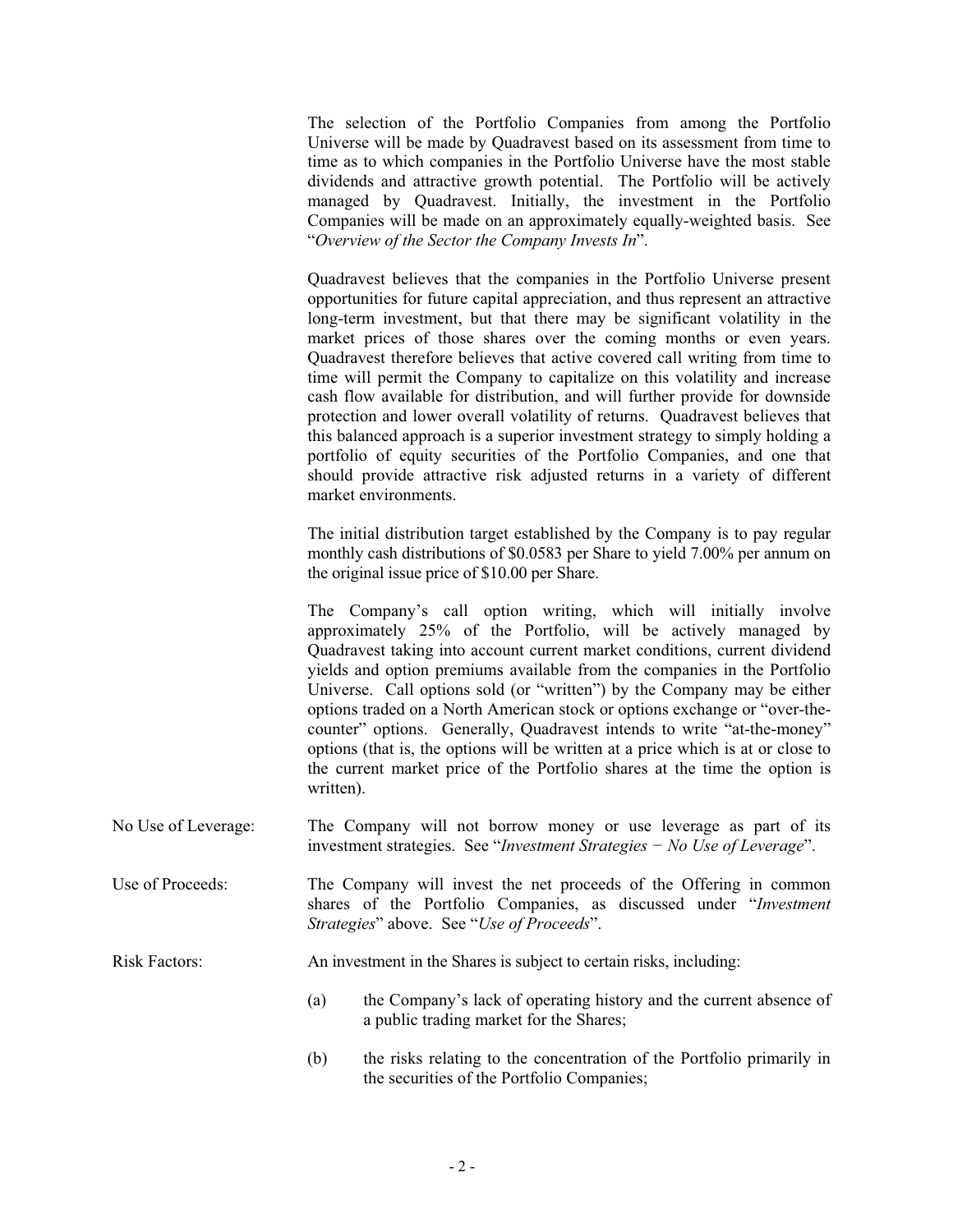- (c) the risks relating to the risk disclosure made by the Portfolio Companies;
- (d) the effect of the financial performance of the Portfolio Companies on the net asset value of the Company;
- (e) there can be no assurance that the Company will be able to meet its monthly distribution and capital appreciation objectives;
- (f) the risks associated with interest rate fluctuations;
- (g) the risks associated with the use of options;
- (h) the Company's reliance on its investment manager, Quadravest;
- (i) the conflicts of interest that may arise in connection with other business activities of Quadravest;
- (j) the Shares may trade in the market at a premium or a discount to the net asset value per Share;
- (k) the risks associated with retractions and with the suspension of retractions;
- (l) the risks associated with possible changes in tax legislation;
- (m) the risks associated with the Company's intended treatment of the proceeds of disposition and option premiums for tax purposes;
- (n) the risks of tax changes impacting the Company's status as a mutual fund corporation; and
- (o) the risks associated with the Company's status for securities law purposes.

See "*Risk Factors*".

*Taxation of the Company*

At the date of the closing of the Offering, provided that the Shares are listed on a designated stock exchange in Canada, the Company will qualify, and intends to continue to qualify, as a mutual fund corporation under the Tax Act. As a mutual fund corporation, the Company will be entitled in certain circumstances to capital gains refunds in respect of its net realized capital gains. To the extent that the Company earns income (other than dividends from taxable Canadian corporations and taxable capital gains), including interest, the Company will be subject to income tax on such income and no refund of such tax will be available.

*Taxation of Shareholders Resident in Canada* 

Dividends other than capital gains dividends ("**Ordinary Dividends**")

Income Tax Considerations: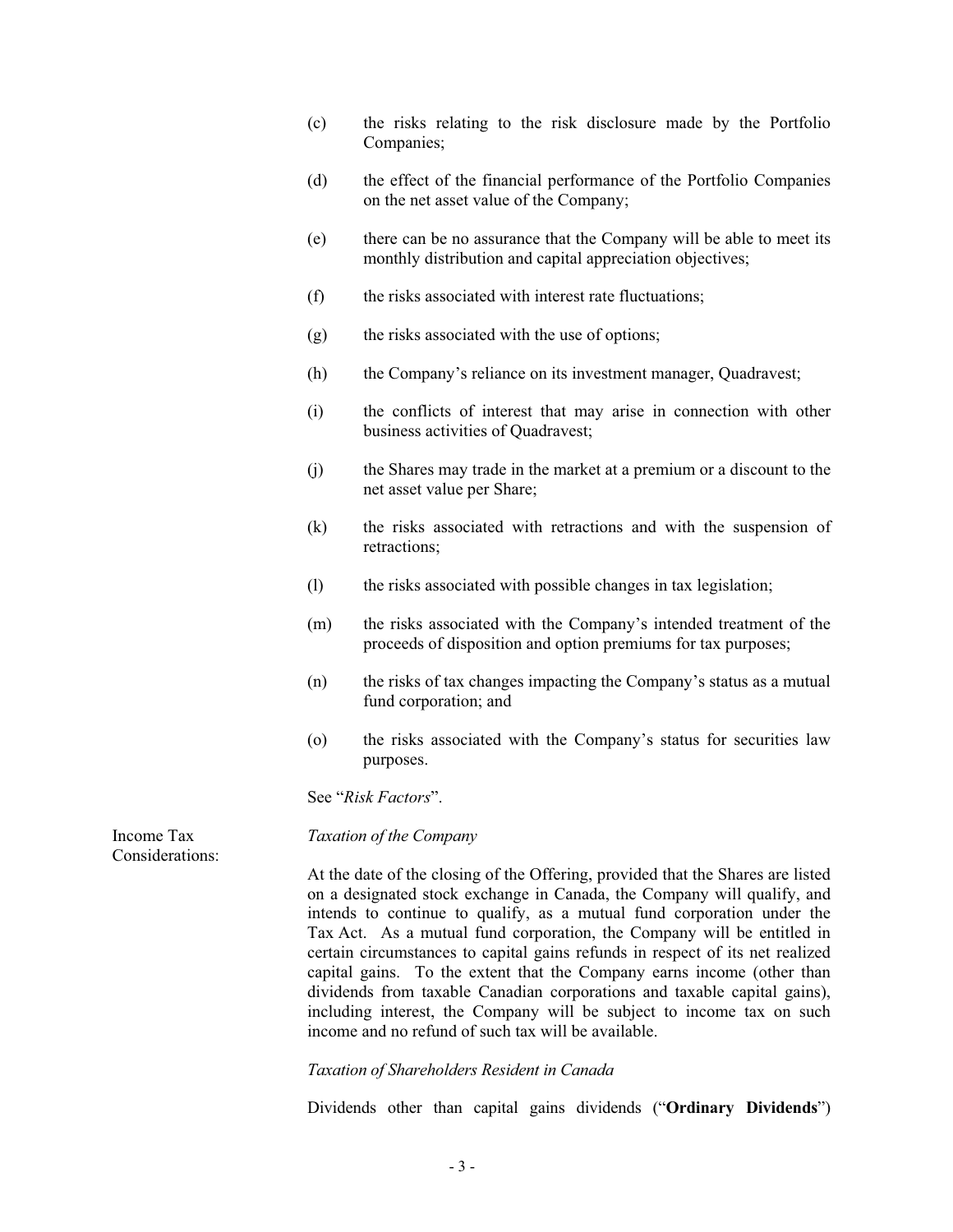received by individuals on the Shares will generally be subject to the normal gross-up and dividend tax credit rules for dividends received from a taxable Canadian corporation. An enhanced gross-up and dividend tax credit is available on "eligible dividends" received or deemed to be received from taxable Canadian corporations which are so designated by the corporation.

Ordinary Dividends received by corporations (other than specified financial institutions) on the Shares will generally be deductible in computing taxable income. Ordinary Dividends received by specified financial institutions on the Shares will be deductible in computing taxable income provided certain conditions generally applicable to retractable shares, such as the 10% ownership restriction, are met. Corporations (other than private corporations and certain other corporations) should consult their own tax advisors with respect to whether Ordinary Dividends on the Shares are subject to Part IV.1 tax when received by such corporations.

The amount of any capital gains dividend received by a Shareholder from the Company will be considered to be a capital gain of the Shareholder from the disposition of capital property in the taxation year of the Shareholder in which the capital gains dividend is received.

The Company may make returns of capital in respect of the Shares. A return of capital in respect of a Share will not be included in the income of the Shareholder, but will reduce the adjusted cost base of such Share to the Shareholder. To the extent that the adjusted cost base of a Share would otherwise be less than zero, the negative amount will be deemed to be a capital gain realized by the Shareholder from the disposition of the Share and the adjusted cost base to the Shareholder will be increased by the amount of such deemed capital gain.

A disposition of a Share held as capital property, whether by way of redemption, retraction or otherwise, will generally result in a capital gain or capital loss to the holder thereof.

See "*Income Tax Considerations*".

Retractions of Shares: Commencing in 2012, Shares may be retracted by the holder on the last business day in March (the "**Annual Retraction Date**") in each year. Shares properly surrendered for retraction at least 20 business days prior to the Annual Retraction Date will be redeemed on such Annual Retraction Date, subject to the Company's right to suspend redemptions. Shareholders retracting Shares on an Annual Retraction Date will be entitled to receive a retraction price per Share equal to the net asset value per Share on the Annual Retraction Date, less any costs associated with the retraction including commissions and other such costs, if any, related to the liquidation of any portion of the Portfolio required to fund such retraction. Any unpaid distribution payable on or before the Annual Retraction Date in respect of Shares tendered for retraction on such Annual Retraction Date will also be paid on the same day as the retraction proceeds are paid.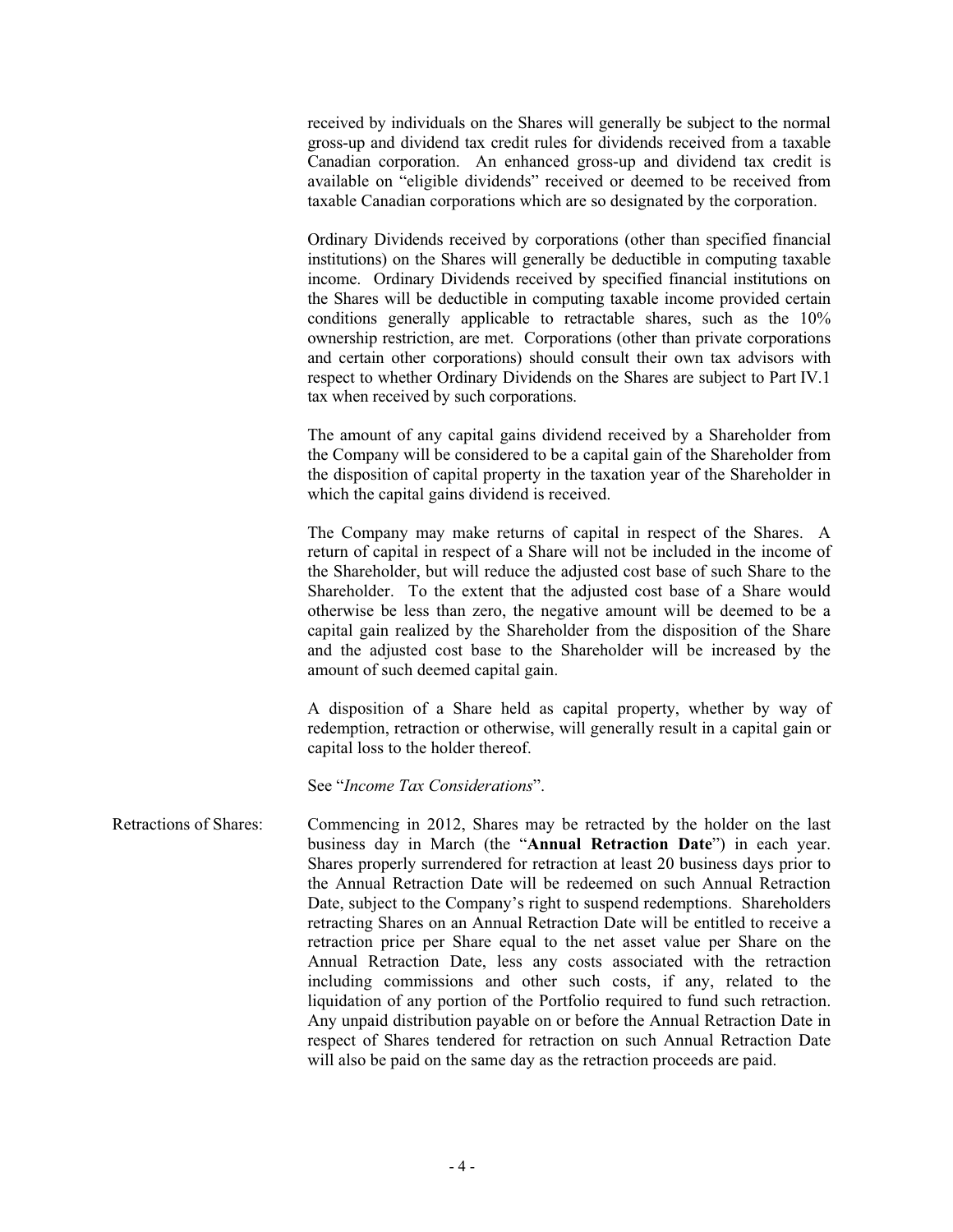Shareholders may also retract Shares monthly.

See "*Redemptions and Retractions of Shares*".

Distributions: The initial distribution target established by the Company is to pay regular monthly cash distributions of \$0.0583 per Share to yield 7.00% per annum on the original issue price of \$10.00 per Share. The Company will monitor this distribution target on a monthly basis and amend it as required, taking into account the actual and expected dividends received by the Company on the Portfolio, actual and expected net premiums received from call options written on the securities in the Portfolio and the estimated expenses of the Company, among other factors. **The amount of the monthly distributions may fluctuate from month to month and there can be no assurance that the Company will make any distributions in any particular month or months**. See "*Distribution Policy*".

> Based on the current dividends paid by the companies in the Portfolio Universe, the Company is initially expected to generate dividend income of approximately 4.03% per annum. The Company would be required to generate an additional return of approximately 4.97% per annum, including from dividend growth, capital appreciation and option premiums from the Portfolio, in order for the Company to pay the initial targeted distribution level and maintain a stable net asset value.

> Distributions declared by the Board of Directors of the Company will be payable to Shareholders of record at 5:00 p.m. (Toronto time) on the applicable Dividend Record Date with payment being made within 15 days thereafter. Distributions paid on the Shares may consist of Ordinary Dividends, capital gains dividends which are treated as realized capital gains, and returns of capital, which are not immediately taxable, but which reduce the adjusted cost base of a Shareholder's Shares. See "*Income Tax Considerations*".

> Each Shareholder will be mailed annually, no later than February 28, information necessary to enable such Shareholder to complete an income tax return with respect to amounts paid or payable by the Company in respect of the preceding calendar year.

Termination of the Company: The Shares will be redeemed by the Company in connection with its termination, scheduled to be on or about December 1, 2017 (the "**Termination Date**"). The Company may also be terminated and the Shares redeemed prior to the Termination Date in certain circumstances, and the termination date may be extended with the approval of Shareholders. See "*Termination of the Company*".

Eligibility for Investment: In the opinion of Blake, Cassels & Graydon LLP, counsel to the Company, and Osler, Hoskin & Harcourt LLP, counsel to the Agents, provided that the Shares are listed on a designated stock exchange (which includes the TSX), the Shares will be a qualified investment under the Tax Act for Registered Plans. Prospective investors should consult their own tax advisors as to the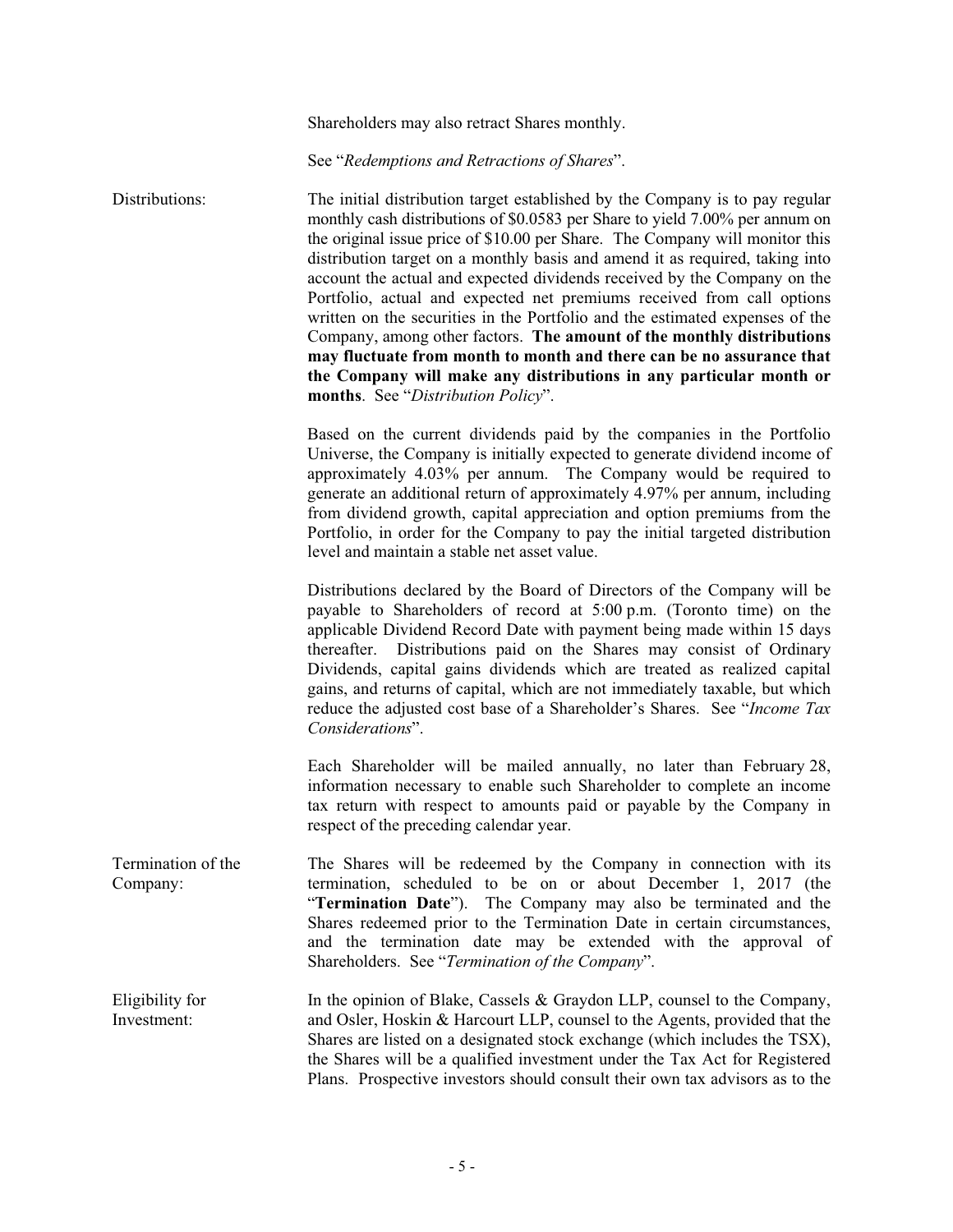effect of acquiring Shares in a registered education savings plan.

Provided that the holder of a tax-free savings account does not hold a significant interest (as defined in the Tax Act) in the Company or any person or partnership that does not deal at arm's length with the Company within the meaning of the Tax Act, and provided that such holder deals at arm's length with the Company within the meaning of the Tax Act, the Shares offered hereby will not be a prohibited investment under the Tax Act for a trust governed by such tax-free savings account. Generally, a holder will have a significant interest in the Company if the holder, together with persons with whom the holder does not deal at arm's length, owns directly or indirectly 10% or more of the issued shares of any class of the capital stock of the Company or any corporation related to the Company within the meaning of the Tax Act.

See "*Income Tax Considerations* – *Status of the Company*".

**Organization and Management of the Company** 

| Management<br><b>Function</b>                         | <b>Name and Municipality of</b><br><b>Residence</b>                                                         | <b>Services Provided to the Company</b>                                                                                                                                                                                                                                                                 |
|-------------------------------------------------------|-------------------------------------------------------------------------------------------------------------|---------------------------------------------------------------------------------------------------------------------------------------------------------------------------------------------------------------------------------------------------------------------------------------------------------|
| Manager,<br><b>Investment Manager</b><br>and Promoter | Quadravest Capital Management Inc.<br>77 King Street West<br>Suite 4500, Toronto, Ontario<br><b>M5K 1K7</b> | As manager, it manages the overall<br>operations<br>of<br>business<br>and<br>the<br>Company; as investment manager, it<br>advisory<br>provides<br>investment<br>and<br>portfolio management services to the<br>Company; and as promoter, it has been<br>responsible for the creation of the<br>Company. |
| Custodian                                             | <b>RBC Dexia Investor Services Trust</b><br>Toronto, Ontario                                                | custody<br>Provides<br>services<br>the<br>to<br>It also provides certain<br>Company.<br>administrative services to the Company<br>with respect to fund accounting and the<br>calculation of net asset values.                                                                                           |
| Auditors                                              | PricewaterhouseCoopers LLP<br>Toronto, Ontario                                                              | Provides audit services to the Company.                                                                                                                                                                                                                                                                 |
| Registrar and<br><b>Transfer Agent</b>                | Computershare Investor Services Inc.<br>Toronto, Ontario                                                    | Maintains the securities register and the<br>register of transfers of Shares.                                                                                                                                                                                                                           |

See "*Organization and Management Details of the Company*".

### **Agents**

Scotia Capital Inc., CIBC World Markets Inc., RBC Dominion Securities Inc., BMO Nesbitt Burns Inc., National Bank Financial Inc., TD Securities Inc., HSBC Securities (Canada) Inc., Raymond James Ltd.,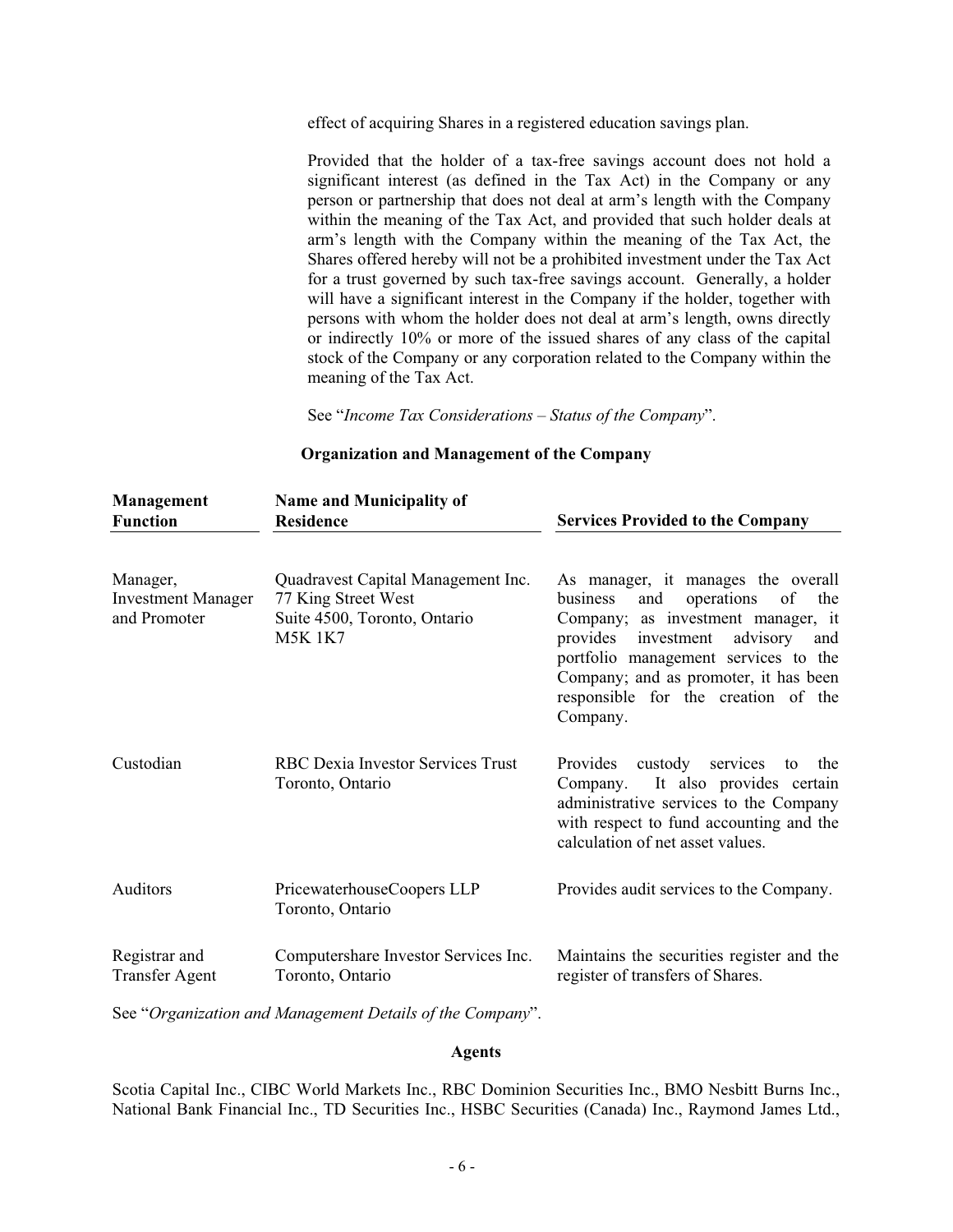Canaccord Genuity Corp., Dundee Securities Corporation, Macquarie Capital Markets Canada Ltd., Wellington West Capital Markets Inc., Desjardins Securities Inc. and Manulife Securities Incorporated (the "**Agents**") will act as agents for the Offering. The Company has granted the Agents an option (the "**Over-Allotment Option**") on the basis set forth below. See "*Plan of Distribution*".

| <b>Agents' Position</b> Maximum Size |                  | <b>Exercise Period</b>                           | <b>Exercise Price</b> |
|--------------------------------------|------------------|--------------------------------------------------|-----------------------|
| Over-Allotment<br>Option             | 3.750.000 Shares | Within 30 days of the closing of the<br>Offering | \$10.00 per Share     |

### **Summary of Fees and Expenses**

The following table contains a summary of the fees and expenses payable by the Company. The fees and expenses payable by the Company will reduce the value of your investment in the Company. For further particulars, see "*Fees and Expenses*".

*Fees and Expenses Payable by the Company* 

| <b>Type of Fee</b>                    | <b>Amount and Description</b>                                                                                                                                                                                                                                                                                                                                                                                                                                                                                                                                                                                                                                                                                                                                                                                                                                                                                                                                                                                                                                                                                                                            |
|---------------------------------------|----------------------------------------------------------------------------------------------------------------------------------------------------------------------------------------------------------------------------------------------------------------------------------------------------------------------------------------------------------------------------------------------------------------------------------------------------------------------------------------------------------------------------------------------------------------------------------------------------------------------------------------------------------------------------------------------------------------------------------------------------------------------------------------------------------------------------------------------------------------------------------------------------------------------------------------------------------------------------------------------------------------------------------------------------------------------------------------------------------------------------------------------------------|
| Fees Payable to the Agents:           | \$0.525 per Share.                                                                                                                                                                                                                                                                                                                                                                                                                                                                                                                                                                                                                                                                                                                                                                                                                                                                                                                                                                                                                                                                                                                                       |
| Expenses of Issue:                    | The expenses of the Offering (including the costs of creating and<br>organizing the Company, the costs of printing and preparing this<br>prospectus, legal expenses of the Company, marketing expenses and<br>legal and other out of pocket expenses incurred by the Agents and<br>certain other expenses) will be paid by the Company out of the gross<br>proceeds of the Offering to a maximum of 1.5% of such gross proceeds.                                                                                                                                                                                                                                                                                                                                                                                                                                                                                                                                                                                                                                                                                                                         |
| <b>Management Fees:</b>               | Pursuant to the Management and Investment Management Agreement<br>(as defined herein), Quadravest is entitled to a management fee at an<br>annual rate equal to 0.75% of the Company's net asset value calculated<br>as at the last Valuation Date (as defined herein) in each month, plus an<br>amount equal to the service fee (the "Service Fee") of 0.40% payable to<br>dealers, together with applicable taxes.                                                                                                                                                                                                                                                                                                                                                                                                                                                                                                                                                                                                                                                                                                                                     |
| Operating Expenses of the<br>Company: | In addition to the management fee referred to above, the Company will<br>pay for all other expenses incurred in connection with the ongoing<br>operation and administration of the Company, estimated to be<br>approximately \$300,000 per annum. These expenses are expected to<br>include, without limitation, mailing and printing expenses for periodic<br>reports to shareholders; fees payable to RBC Dexia Investor Services<br>Trust for acting as custodian of the assets of the Company and<br>performing certain administrative services under the Custodian<br>Agreement (as defined herein); fees payable to Computershare Investor<br>Services Inc., as registrar and transfer agent with respect to the Shares;<br>fees payable to the independent directors of the Company and the fees<br>and other expenses of the members of, and other expenses of<br>maintaining, an independent review committee under National<br>Instrument 81-107 Independent Review Committee for Investment<br>Funds; fees payable to the auditors and legal advisors of the Company;<br>regulatory filing and stock exchange fees; and expenditures incurred |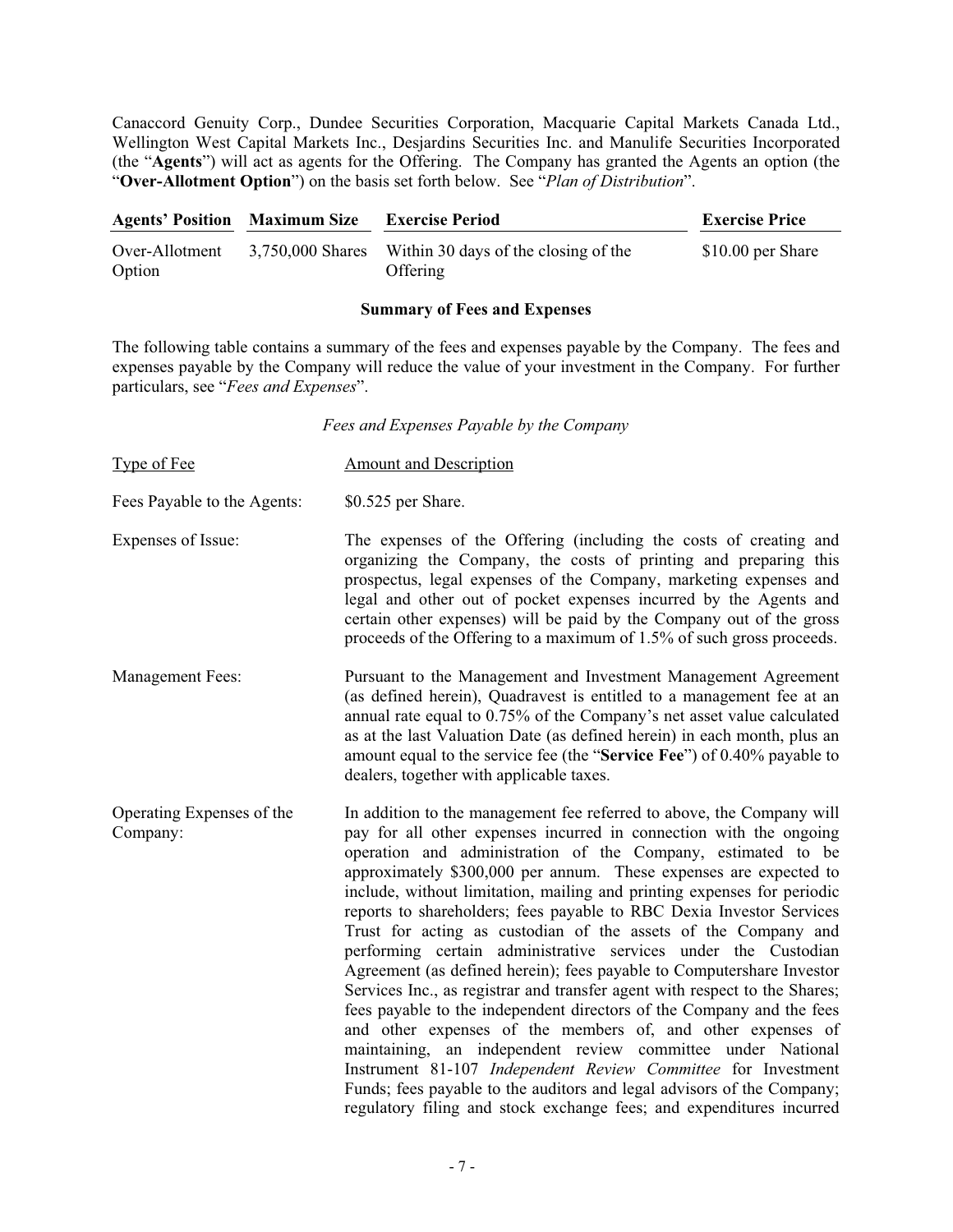upon the dissolution of the Company. Such expenses will also include expenses of any action, suit or other proceedings in which or in relation to which Quadravest is entitled to indemnity by the Company. The Company will also be responsible for all commissions and other costs of Portfolio transactions.

Service Fees: Quadravest will pay the Service Fee to each registered dealer whose clients hold Shares. The Service Fee will be calculated and paid at the end of each calendar quarter and will be equal to 0.40% annually of the value of the Shares held by clients of the dealer, plus applicable taxes.

### **INFORMATION REGARDING PUBLIC ISSUERS**

Certain information contained in this prospectus relating to publicly traded securities and the issuers of those securities is taken from and based solely upon information published by those issuers or otherwise publicly available. Neither Quadravest, the Company nor the Agents have independently verified the accuracy or completeness of any such information or assume any responsibility for the completeness or accuracy of such information.

### **CAUTIONARY STATEMENT REGARDING FORWARD LOOKING INFORMATION**

Certain statements made by the Company or Quadravest in this prospectus are "forward-looking statements". Any statements that express or involve discussions with respect to predictions, expectations, beliefs, plans, projections, objectives, assumptions or future events or performance (often, but not always, using words or phrases such as "expects", "does not expect", "is expected", "anticipates", "does not anticipate", "plans", "estimates", "believes", "does not believe" or "intends", or stating that certain actions, events or results "may", "could", "would", "might" or "will" be taken, occur or achieved) are not statements of historical fact and may be "forward-looking statements". Forward-looking statements are based on expectations, estimates and projections at the time the statements are made that involve a number of risks and uncertainties which could cause actual results or events to differ materially from those presently anticipated. These include, but are not limited to, the investment risks inherent in the pursuit of the investment objectives and strategies of the Company. See "*Risk Factors*". There can be no assurance that forward-looking statements will prove to be accurate, as actual results and future events could differ materially from those anticipated in such statements. Accordingly, prospective investors should not place undue reliance on forward-looking statements. These forward-looking statements are made as of the date of this prospectus, and neither the Company, Quadravest nor the Agents undertake any obligation to publicly update or revise any forward-looking statements, whether as a result of new information, future events or otherwise, unless required to do so by applicable laws.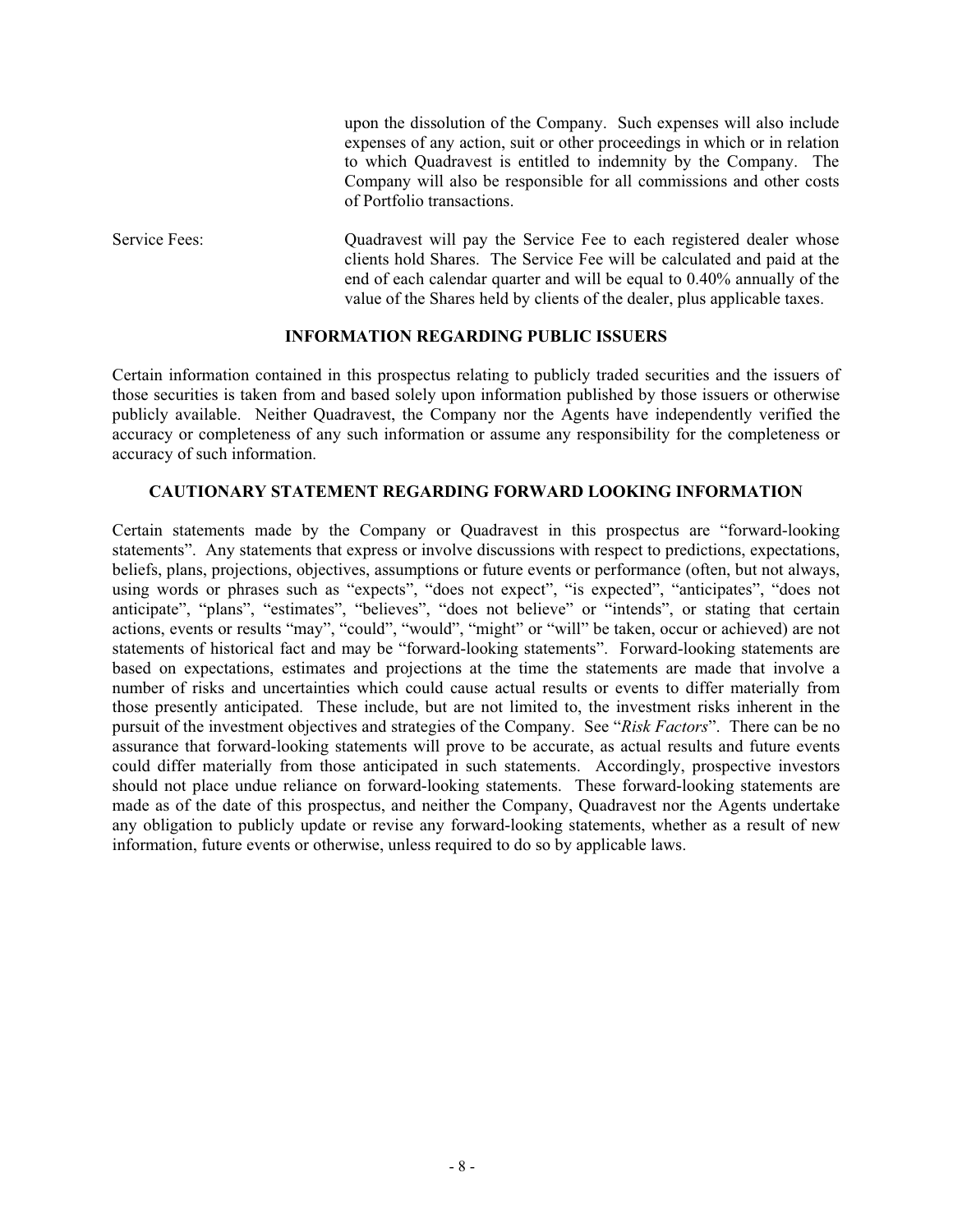## **OVERVIEW OF THE LEGAL STRUCTURE OF THE COMPANY**

Dividend Select 15 Corp. (the "**Company**") is a closed-end investment fund incorporated under the laws of the Province of Ontario by certificate and articles of incorporation dated August 26, 2010, as amended effective October 27, 2010 The principal office address of the Company is 77 King Street West, Suite 4500, Toronto, Ontario M5K 1K7. The website address of the Company is www.DividendSelect15.com. Quadravest Capital Management Inc. ("**Quadravest**") acts as the manager and investment manager of the Company.

The authorized capital of the Company consists of an unlimited number of non-voting equity shares (the "**Shares**") and 1,000 voting non-participating shares designated as class B shares (the "**Class B Shares**").

Although the Company is considered to be a "mutual fund" as defined under Canadian securities laws, the Company has received an exemption from certain of the requirements that apply to conventional openend mutual funds. See "*Exemptions and Approvals*".

### **INVESTMENT OBJECTIVES**

The Company's investment objectives are to provide holders of Shares of the Company ("**Shareholders**") with (i) monthly cash distributions, plus (ii) the opportunity for capital appreciation, through investment in the common shares of the Portfolio Companies (as defined below). There can be no assurance the Company's investment objectives will be achieved. See "*Risk Factors*".

### **INVESTMENT STRATEGIES**

The Company has been created to provide investors with an opportunity to invest in a portfolio (the "**Portfolio**") of 15 Canadian companies (the "**Portfolio Companies**") whose shares offer investors an above-average dividend yield, and which have shown solid earnings growth and have a history of capital appreciation. The Portfolio Companies will be selected from among 20 companies (the "**Portfolio Universe**") listed on the Toronto Stock Exchange ("**TSX**") set out below:

| <b>Bank of Montreal</b>   | Husky Energy Inc.                     | The Bank of Nova Scotia            |
|---------------------------|---------------------------------------|------------------------------------|
| BCE Inc.                  | National Bank of Canada               | The Toronto-Dominion Bank          |
| Canadian Imperial Bank of | Power Corporation of Canada           | <b>Thomson Reuters Corporation</b> |
| Commerce                  |                                       |                                    |
| CI Financial Corp.        | Royal Bank of Canada                  | TMX Group Inc.                     |
| Enbridge Inc.             | <b>Shoppers Drug Mart Corporation</b> | TransAlta Corporation              |
| EnCana Corporation        | Sun Life Financial Inc.               | TransCanada Corporation            |
| Great-West Lifeco Inc.    | <b>TELUS</b> Corporation              |                                    |

The selection of the Portfolio Companies from among the Portfolio Universe will be made by Quadravest, the Company's investment manager, based on its assessment from time to time as to which companies in the Portfolio Universe have the most stable dividends and attractive growth potential. The Portfolio will be actively managed by Quadravest. Initially, the investment in the Portfolio Companies will be made on an approximately equally-weighted basis. See "*Overview of the Sector the Company Invests In*".

Quadravest believes that the companies in the Portfolio Universe present opportunities for future capital appreciation, and thus represent an attractive long-term investment, but that there may be significant volatility in the market prices of those shares over the coming months or even years. Quadravest therefore believes that active covered call writing from time to time will permit the Company to capitalize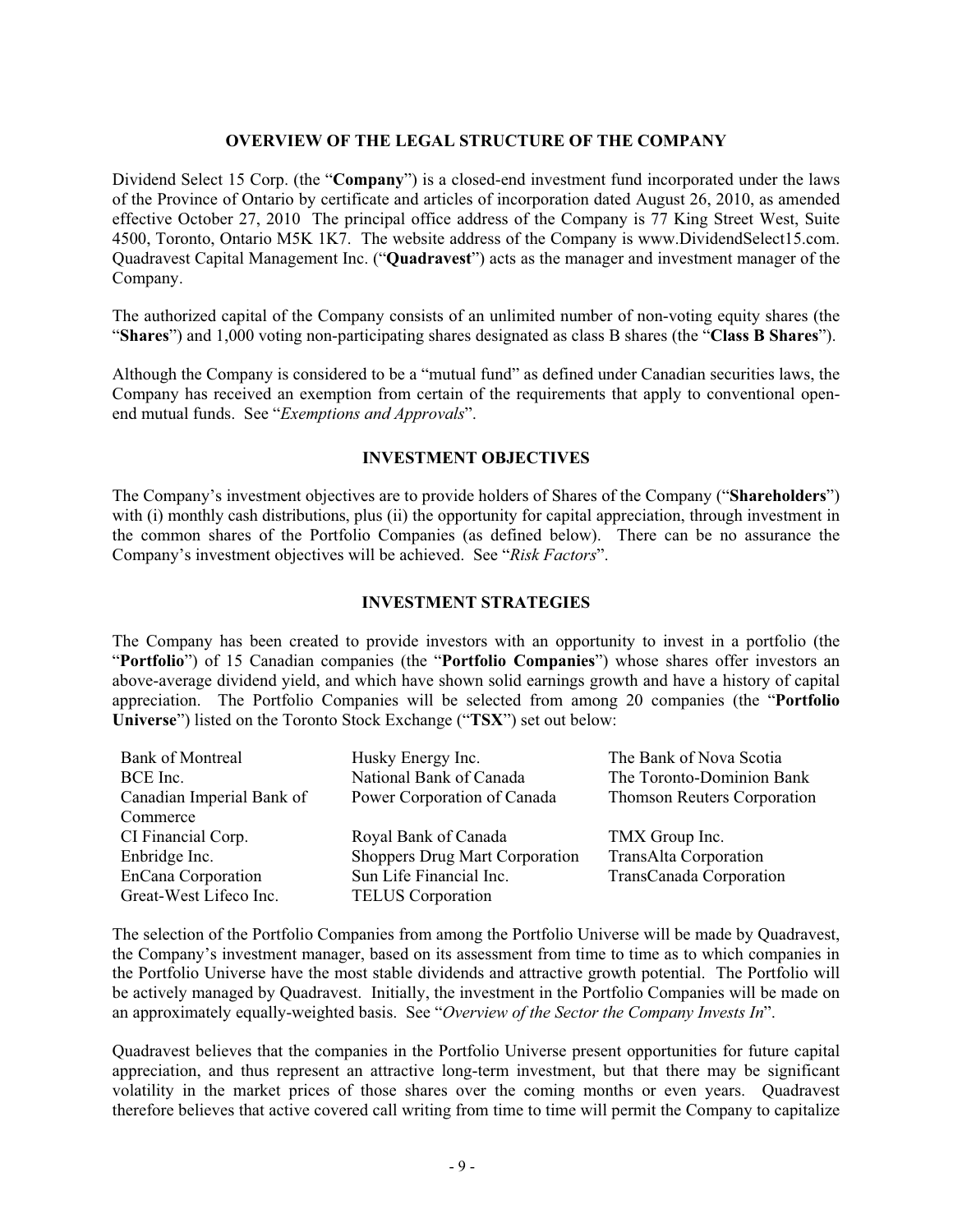on this volatility and increase cash flow available for distribution, and will further provide for downside protection and lower overall volatility of returns. Quadravest believes that this balanced approach is a superior investment strategy to simply holding a portfolio of equity securities of the Portfolio Companies, and one that should provide attractive risk adjusted returns in a variety of different market environments.

The initial distribution target established by the Company is to pay regular monthly cash distributions of \$0.0583 per Share to yield 7.00% per annum on the original issue price of \$10.00 per Share. The Company will establish periodic distribution targets based on the actual and expected dividends received by the Company on the Portfolio, actual and expected net premiums received from call options written on the securities in the Portfolio and the estimated expenses of the Company, among other factors.

The Company's call option writing, which will initially involve approximately 25% of the Portfolio, will be actively managed by Quadravest taking into account current market conditions, current dividend yields and option premiums available from the companies in the Portfolio Universe.

## **Covered Call Option Writing**

As noted above, the Company will from time to time sell (or "write") call options on securities in the Portfolio that it holds. A call option is a right, but not an obligation, of the holder of the call option to purchase a security from the writer of the call option at a specified purchase or "strike" price at any time during a specified time period. The call options to be written by the Company may be either exchange traded options or over-the-counter options. As call options are written only in respect of shares that the Company holds, and as the investment restrictions of the Company prohibit the sale of shares by it that are subject to an outstanding option, the options will be "covered" at all times. Call options written by the Company may be either options traded on a North American stock or options exchange or "over-thecounter" options. Generally, Quadravest intends to write "at-the-money" options (that is, the options will be written at a price which is at or close to the current market price of the Portfolio shares at the time the option is written).

By writing call options, the Company will receive option premiums, which are generally paid within one business day of the writing of the option. If at any time during the term of a call option the market price of the securities which are the subject of the call option is above the strike price, such that the call option is "in-the-money", the holder of the option may exercise the option and the Company will be obligated to sell the securities to the holder at the strike price per share. Alternatively, the Company may repurchase a call option which is in-the-money by paying the market value of the call option. However, if at expiration of a call option the strike price is greater than the current market price of the underlying security such that the option is "out-of-the-money", the holder of the option will likely not exercise the option and the option will expire. In each case, the Company will retain the option premium.

If a call option is written on a Portfolio security, the amounts that the Company will be able to realize on the security during the term of the call option will be limited to the dividends (if any) received during such period plus an amount equal to the sum of the strike price and the premium received from writing the option. In essence, the Company will forego potential returns resulting from any price appreciation of the share above the strike price in favour of the certainty of receiving the option premium. **The use of options may therefore have the effect of limiting or reducing the total returns of the Company, particularly in a rising market since the premiums associated with writing covered call options may be outweighed by the foregone opportunity of remaining fully invested in the Portfolio.** However, Quadravest believes that in a slightly rising, flat or downward trending market, a portfolio that is subject to covered call option writing from time to time will generally provide higher relative returns and lower volatility than one in which no options are written.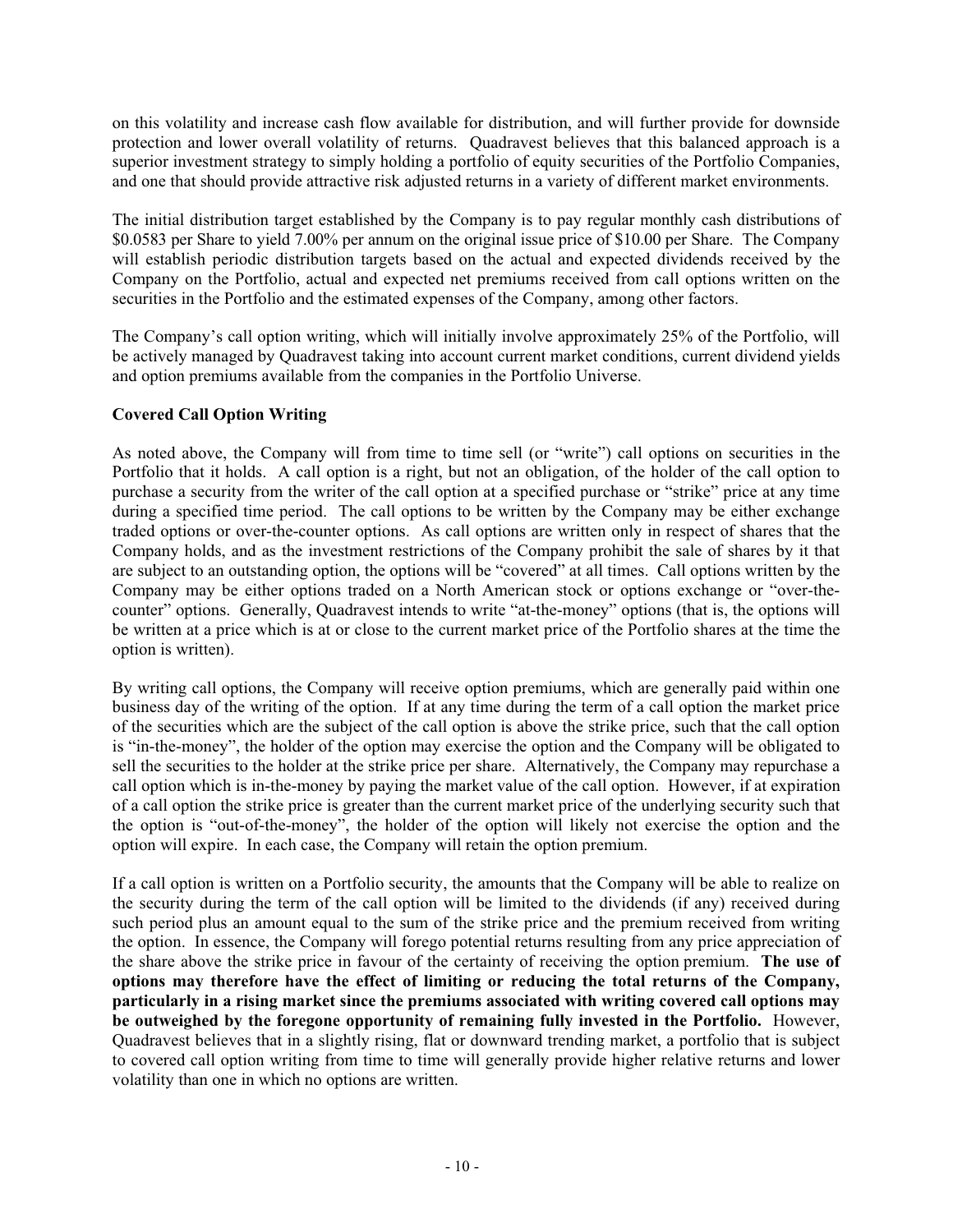### *Option Pricing*

Many investors and financial market professionals price call options based on the Black-Scholes Model, a widely used option pricing model. In practice, however, actual option premiums are determined in the marketplace and there can be no assurance that the values generated by the Black-Scholes Model can be attained in the market. Under the Black-Scholes Model (modified to include dividends), the primary factors which affect the option premium received by the seller of a call option are the following:

*The volatility of the price of the underlying security:* the volatility of the price of an underlying security measures the tendency of the price of the security to vary during a specified period. The higher the price volatility, the more likely the price of that security will fluctuate (either positively or negatively) and the greater the option premium. Price volatility is generally measured in percentage terms on an annualized basis, based on price changes during a period of time immediately prior to or "trailing" the date of calculation.

*The difference between the strike price and the market price of the underlying security at the time the option is written:* the smaller the positive difference (or the larger the negative difference), the greater the option premium.

*The term of the option:* the longer the term, the greater the option premium.

*The "risk-free" or benchmark interest rate in the market in which the option is issued:* the higher the risk-free interest rate, the greater the option premium.

*The dividends expected to be paid on the underlying security during the relevant term:* the greater the dividends, the lower the option premium.

### **Other Uses of Derivatives**

In addition to writing covered all options, the Company may also write cash covered put options or purchase call options with the effect of closing out existing call options written by the Company and may also purchase put options in order to protect the Company from declines in the market prices of the common shares of the Portfolio Companies or other Portfolio securities that it holds.

The Company may enter into trades to close out positions in such permitted derivatives. The Company may also use derivatives for hedging purposes as Quadravest determines appropriate from time to time. Such derivatives may include exchange traded options, futures contracts or options on futures (subject to Quadravest obtaining any necessary registrations under the *Commodity Futures Act* (Ontario)), over-thecounter options and forward contracts.

#### **No Use of Leverage**

The Company will not borrow money or use leverage as part of its investment strategies.

### **Securities Lending**

The Company has no current intention of lending its portfolio securities, but is not precluded from doing so. If it chooses to lend its Portfolio securities, the Company will do so pursuant to the requirements in this regard set out in National Instrument 81-102 *Mutual Funds* ("**NI 81-102**").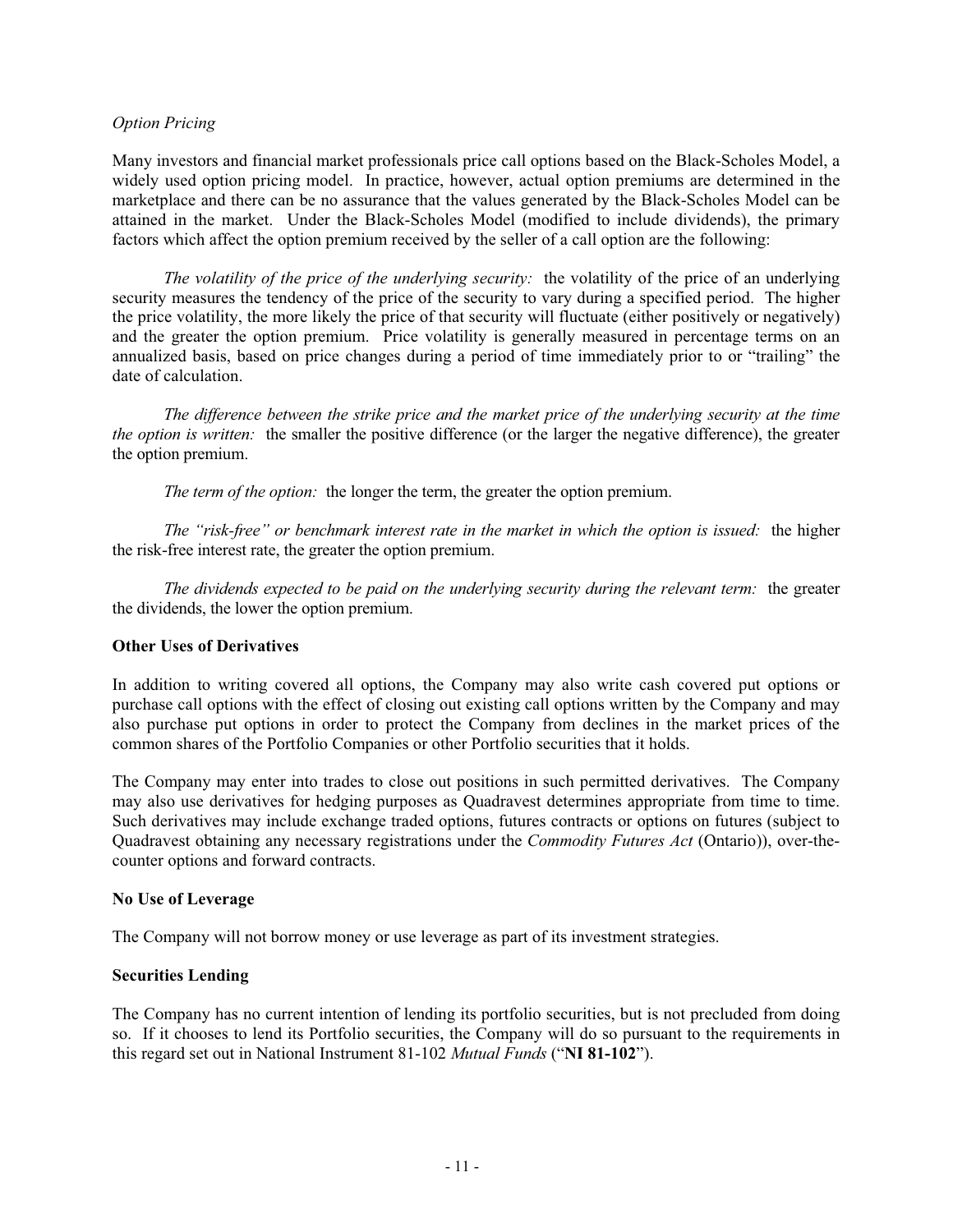### **Sensitivity Analysis**

The table below represents an assessment of the sensitivity of the net return to holders of the Shares from dividends and option premiums of the Company (excluding any gains or losses on portfolio investments, dividend increases or decreases and any amounts paid to close out in-the-money options) to the average volatility of the common shares of the Portfolio Companies. That is, the price the Company will receive when it writes call options (the premiums) will vary depending upon whether the option is written at the money or some percentage out-of-the-money, and the volatility levels applicable to the shares of the Portfolio Companies. This table indicates the return the Company could get, expressed as a percentage of its assets, if it were to write at-the-money call options on 25% of the shares of the Portfolio Companies, at average volatility levels ranging from 10% to 50%, and based on the other assumptions set out below.

The table is based on the following assumptions:

- 1. the gross proceeds from the Offering are \$100 million, which is fully invested in common shares of the companies in the Portfolio Universe on an equally-weighted basis (this assumption is for illustrative purposes only; the Company will only hold securities of 15 of the companies in the Portfolio Universe);
- 2. 25% of Portfolio securities are subject to 30 day call options throughout the relevant period (this assumption is for illustrative purposes only; the Company may write options on a greater or lesser percentage of the Portfolio from time to time);
- 3. all call options are exercisable at any time during their term and are all written at-the-money;
- 4. the risk-free or benchmark interest rate is 1.00%;
- 5. the average return from the dividends paid on the common shares of the companies in the Portfolio Universe is 4.03%;
- 6. the range of volatility shown in the table encompasses the range of the historical average volatility of common shares of the companies in the Portfolio Universe;
- 7. there are no capital gains or losses on the Portfolio for the period during which the call options are outstanding (this assumption is for illustrative purposes only and the Company expects that there will be capital gains and losses which may have a positive or negative effect on the value of the Company); and
- 8. annual expenses of the Company (ordinary and extraordinary) are \$300,000 plus the management fees payable to Quadravest described under "*Fees and Expenses*".

### **Return (Net of Expenses) on Shares from Dividends and Option Premiums**  (Annualized %)

## **Average Volatility of the Common Shares of the Portfolio Companies**

|  | $10\%$ $15\%$ $20\%$ $25\%$ $30\%$ $35\%$ $40\%$ $45\%$ $50\%$ |  |  |  |
|--|----------------------------------------------------------------|--|--|--|
|  | 5.2\% 6.8\% 8.5\% 10.1\% 11.7\% 13.3\% 15.0\% 16.6\% 18.2\%    |  |  |  |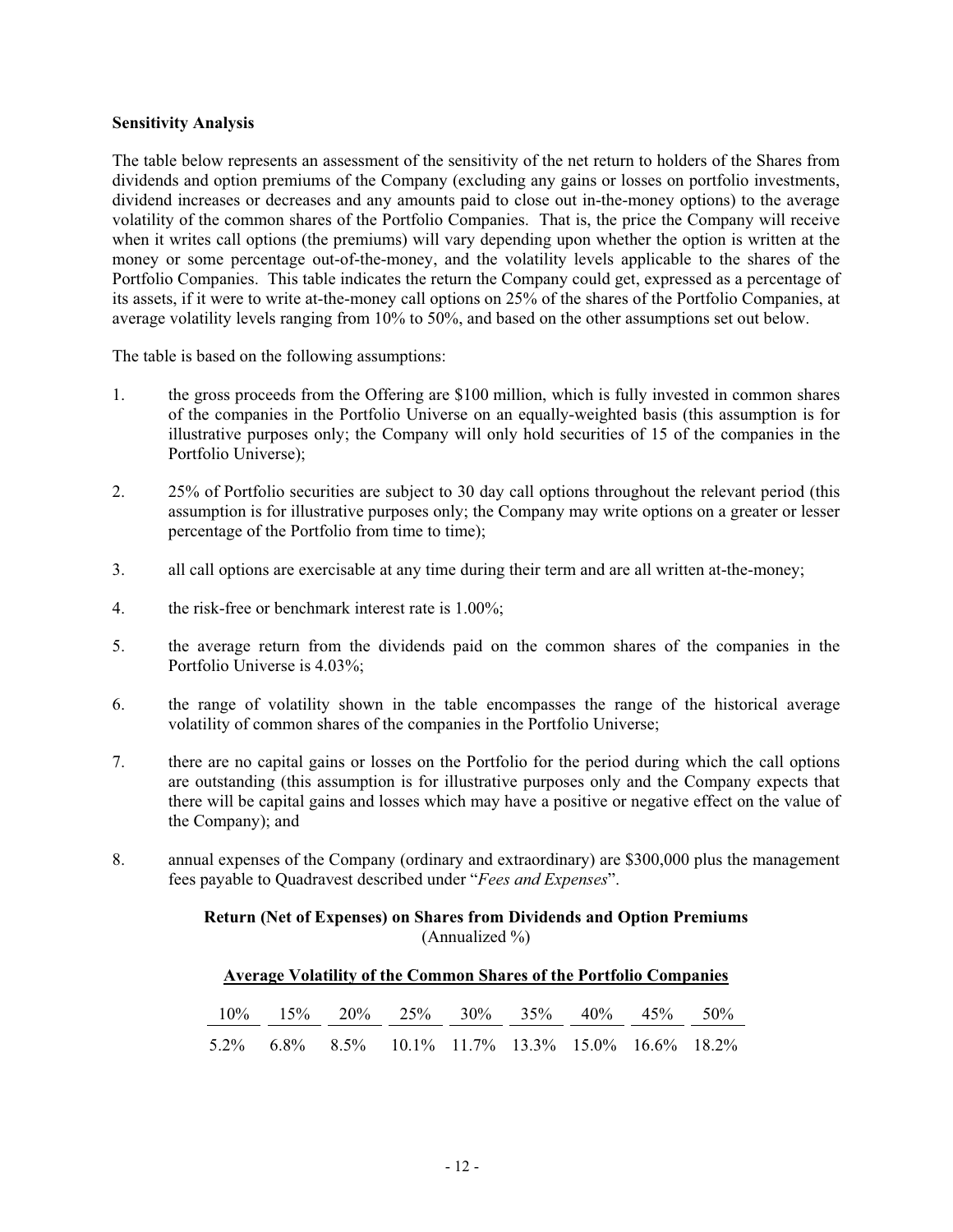**The information in the table is provided for illustrative purposes only and should not be construed as a forecast or projection. No assurance can be given that the returns shown in this sensitivity analysis will ever be available or realized.** 

### **Average Volatility Levels**

The following chart shows the average volatility levels of the common shares of the companies in the Portfolio Universe over the past five years ending October 20, 2010.

|                                       | <b>Volatilities</b> |         |             |                |  |
|---------------------------------------|---------------------|---------|-------------|----------------|--|
|                                       | Average             | Low     | <b>High</b> | <b>Current</b> |  |
| <b>Bank of Montreal</b>               | 26.3%               | 6.1%    | 82.4%       | 13.3%          |  |
| BCE Inc.                              | 25.4%               | 4.8%    | 142.2%      | 11.9%          |  |
| Canadian Imperial Bank of Commerce    | 27.6%               | 6.7%    | 91.3%       | 11.3%          |  |
| CI Financial Corp.                    | 31.3%               | 9.4%    | 97.7%       | 20.4%          |  |
| Enbridge Inc.                         | 20.3%               | 9.2%    | 69.4%       | 11.2%          |  |
| EnCana Corporation                    | 36.5%               | 16.4%   | 126.8%      | 21.4%          |  |
| Great-West Lifeco Inc.                | 27.2%               | 8.4%    | 112.2%      | 15.7%          |  |
| Husky Energy Inc.                     | 32.0%               | 10.1%   | 82.1%       | 15.8%          |  |
| National Bank of Canada               | 26.1%               | 7.4%    | 102.8%      | 13.9%          |  |
| Power Corporation of Canada           | 28.7%               | 10.2%   | 95.9%       | 14.3%          |  |
| Royal Bank of Canada                  | 25.9%               | 7.7%    | 84.4%       | 13.4%          |  |
| <b>Shoppers Drug Mart Corporation</b> | 18.5%               | 9.1%    | 39.9%       | 17.6%          |  |
| Sun Life Financial Inc.               | 31.9%               | 9.4%    | 121.7%      | 20.3%          |  |
| <b>TELUS</b> Corporation              | 26.2%               | 11.5%   | 59.0%       | 13.7%          |  |
| The Bank of Nova Scotia               | 25.2%               | 7.7%    | 82.8%       | 12.0%          |  |
| The Toronto-Dominion Bank             | 24.8%               | 6.9%    | 78.1%       | 12.7%          |  |
| Thomson Reuters Corporation           | 25.5%               | $9.0\%$ | 76.2%       | 10.4%          |  |
| TMX Group Inc.                        | 32.3%               | 12.5%   | 77.3%       | 16.9%          |  |
| TransAlta Corporation                 | 26.3%               | 10.4%   | 94.2%       | 10.6%          |  |
| TransCanada Corporation               | 18.9%               | 8.6%    | 73.7%       | 10.2%          |  |

Source: Bloomberg

### **OVERVIEW OF THE SECTOR THE COMPANY INVESTS IN**

Each of the companies in the Portfolio Universe is among the highest paying dividend stocks in the S&P/TSX 60 Index, an index of large capitalization Canadian stocks. Information regarding the companies in the Portfolio Universe, including risk factor disclosure, may be found in each company's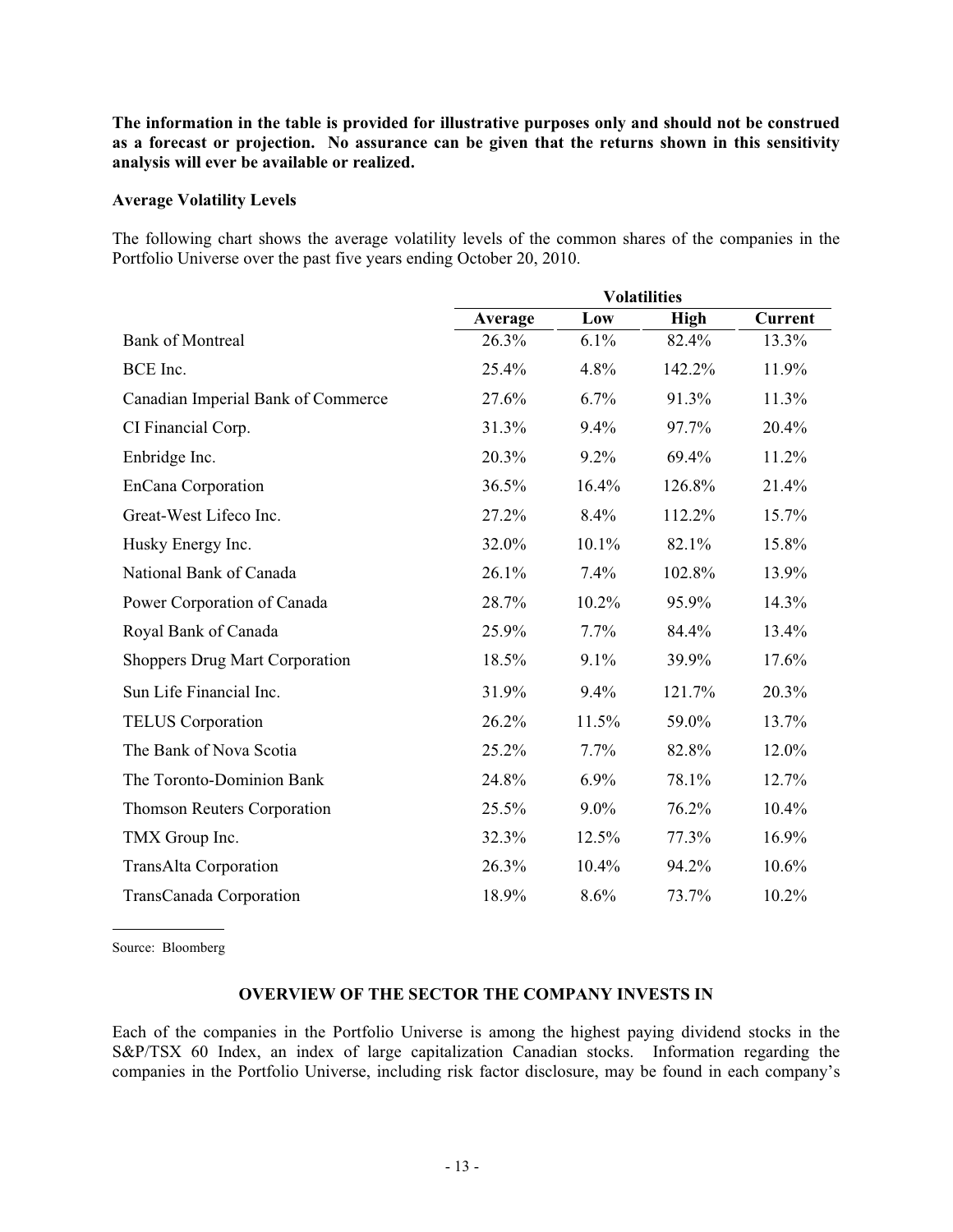continuous disclosure record, including its audited annual and quarterly unaudited financial statements and current annual information form, available at www.sedar.com.

### **Trading History of the Common Shares of the Companies in the Portfolio Universe**

The following table sets forth the closing market prices of the common shares of the companies in the Portfolio Universe on the TSX on the dates indicated below.

|                                          | <b>Closing Price as</b><br>at October 20,<br>2010 | <b>Closing Share Price as at December 31(1)</b> |         |         |         |         |
|------------------------------------------|---------------------------------------------------|-------------------------------------------------|---------|---------|---------|---------|
|                                          |                                                   | 2009                                            | 2008    | 2007    | 2006    | 2005    |
| <b>Bank of Montreal</b>                  | \$61.70                                           | \$55.85                                         | \$31.25 | \$56.33 | \$69.00 | \$65.00 |
| BCE Inc.                                 | \$34.38                                           | \$29.00                                         | \$25.13 | \$39.65 | \$31.40 | \$27.73 |
| Canadian Imperial Bank of<br>Commerce    | \$79.50                                           | \$68.15                                         | \$51.09 | \$70.55 | \$98.30 | \$76.41 |
| CI Financial Corp.                       | \$21.46                                           | \$22.00                                         | \$14.50 | \$28.07 | \$26.72 | \$25.00 |
| Enbridge Inc.                            | \$55.58                                           | \$48.63                                         | \$39.56 | \$40.01 | \$40.27 | \$36.34 |
| EnCana Corporation                       | \$29.13                                           | \$34.11                                         | \$30.24 | \$35.84 | \$28.49 | \$27.91 |
| Great-West Lifeco Inc.                   | \$25.70                                           | \$26.88                                         | \$20.70 | \$35.57 | \$33.80 | \$30.70 |
| Husky Energy Inc.                        | \$25.13                                           | \$30.08                                         | \$30.87 | \$44.59 | \$39.02 | \$29.50 |
| National Bank of Canada                  | \$67.70                                           | \$60.24                                         | \$31.30 | \$52.29 | \$65.84 | \$60.32 |
| Power Corporation of Canada              | \$27.26                                           | \$29.21                                         | \$22.42 | \$40.13 | \$35.29 | \$31.66 |
| Royal Bank of Canada                     | \$56.85                                           | \$56.40                                         | \$36.10 | \$50.74 | \$55.50 | \$45.41 |
| <b>Shoppers Drug Mart</b><br>Corporation | \$39.32                                           | \$45.41                                         | \$48.05 | \$53.26 | \$50.09 | \$43.98 |
| Sun Life Financial Inc.                  | \$27.63                                           | \$30.25                                         | \$28.44 | \$55.71 | \$49.32 | \$46.73 |
| <b>TELUS</b> Corporation                 | \$46.62                                           | \$34.11                                         | \$37.17 | \$49.44 | \$53.52 | \$47.86 |
| The Bank of Nova Scotia                  | \$55.35                                           | \$49.22                                         | \$33.31 | \$50.28 | \$52.10 | \$46.14 |
| The Toronto-Dominion Bank                | \$76.00                                           | \$65.96                                         | \$43.45 | \$69.50 | \$69.72 | \$61.13 |
| Thomson Reuters Corporation              | \$39.50                                           | \$33.95                                         | \$35.60 | \$40.29 | \$48.38 | \$39.66 |
| TMX Group Inc.                           | \$31.91                                           | \$33.13                                         | \$25.19 | \$52.80 | \$46.61 | \$46.83 |
| TransAlta Corporation                    | \$21.77                                           | \$23.48                                         | \$24.30 | \$33.35 | \$26.64 | \$25.41 |
| TransCanada Corporation                  | \$38.85                                           | \$36.19                                         | \$33.17 | \$40.54 | \$40.61 | \$36.65 |

Source: Bloomberg

Note:<br> $(1)$ Share prices are adjusted for stock splits.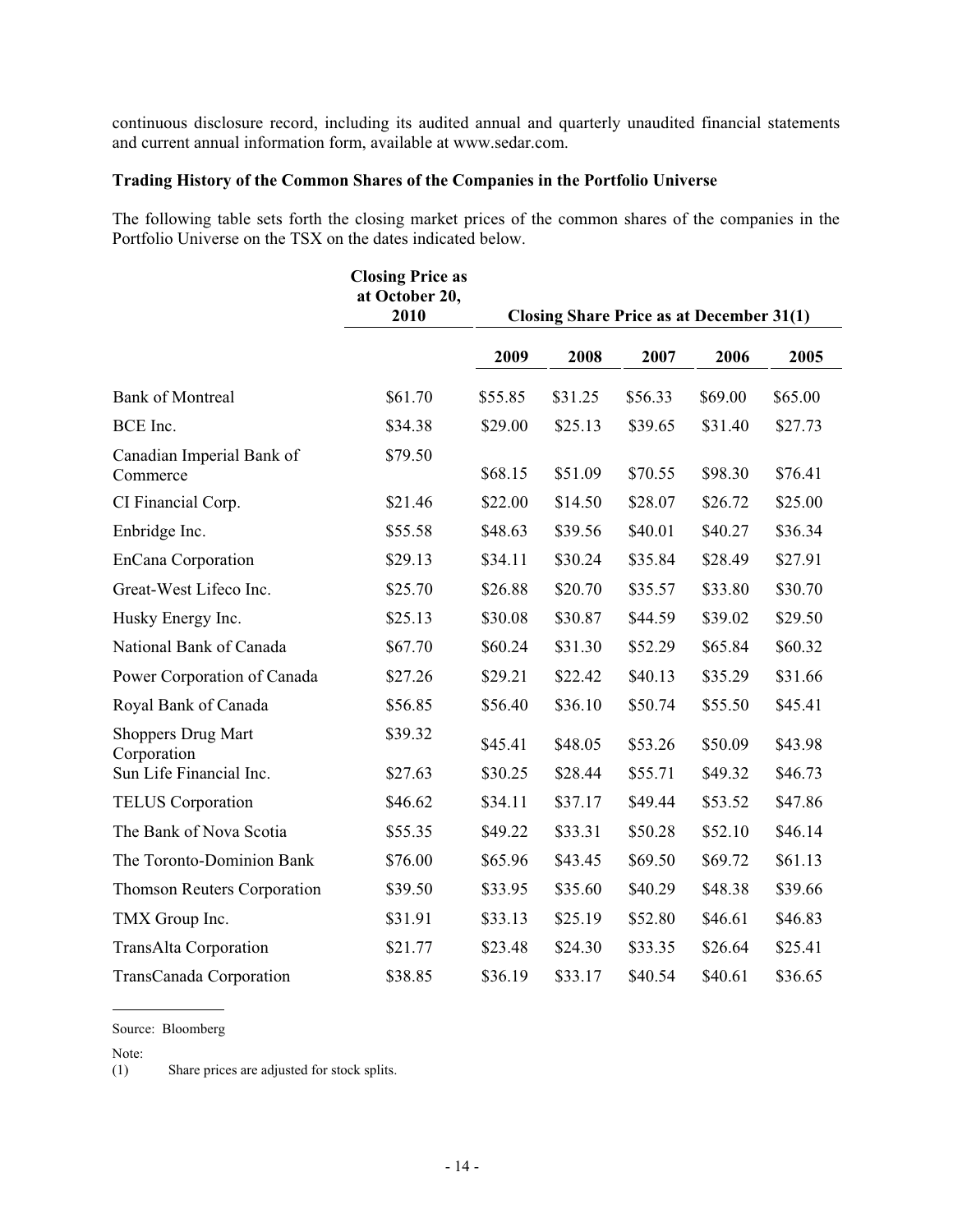### **Dividend History of the Common Shares of the Companies in the Portfolio Universe**

The following table sets forth the dividends paid on the common shares of the companies in the Portfolio Universe for the calendar years indicated below.

|                                       | Dividends for the 12 months ended December $31^{(1)}$ |        |        |        |        |
|---------------------------------------|-------------------------------------------------------|--------|--------|--------|--------|
|                                       | 2009                                                  | 2008   | 2007   | 2006   | 2005   |
| <b>Bank of Montreal</b>               | \$2.80                                                | \$2.80 | \$2.71 | \$2.26 | \$1.85 |
| BCE Inc.                              | \$1.58                                                | \$0.73 | \$1.46 | \$1.38 | \$1.44 |
| Canadian Imperial Bank of Commerce    | \$3.48                                                | \$3.48 | \$3.28 | \$2.78 | \$2.69 |
| CI Financial Corp.                    | \$0.63                                                | \$1.69 | \$2.21 | \$1.49 | \$0.66 |
| Enbridge Inc.                         | \$1.48                                                | \$1.32 | \$1.23 | \$1.15 | \$1.04 |
| EnCana Corporation                    | \$1.60                                                | \$1.72 | \$0.86 | \$0.43 | \$0.33 |
| Great-West Lifeco Inc.                | \$1.23                                                | \$1.20 | \$1.06 | \$0.93 | \$0.81 |
| Husky Energy Inc.                     | \$1.20                                                | \$1.73 | \$1.33 | \$0.75 | \$0.83 |
| National Bank of Canada               | \$2.48                                                | \$2.48 | \$2.36 | \$2.02 | \$1.78 |
| Power Corporation of Canada           | \$1.16                                                | \$1.11 | \$0.92 | \$0.76 | \$0.65 |
| Royal Bank of Canada                  | \$2.00                                                | \$2.00 | \$1.82 | \$1.44 | \$1.18 |
| <b>Shoppers Drug Mart Corporation</b> | \$0.86                                                | \$0.86 | \$0.64 | \$0.48 | \$0.40 |
| Sun Life Financial Inc.               | \$1.44                                                | \$1.44 | \$1.32 | \$1.15 | \$0.99 |
| <b>TELUS</b> Corporation              | \$1.90                                                | \$1.83 | \$1.58 | \$1.20 | \$0.88 |
| The Bank of Nova Scotia               | \$2.45                                                | \$1.45 | \$1.79 | \$1.56 | \$1.36 |
| The Toronto-Dominion Bank             | \$2.44                                                | \$2.36 | \$2.11 | \$1.36 | \$1.64 |
| <b>Thomson Reuters Corporation</b>    | \$1.28                                                | \$1.17 | \$1.05 | \$1.00 | \$0.97 |
| TMX Group Inc.                        | \$1.52                                                | \$1.52 | \$1.52 | \$1.32 | \$0.90 |
| <b>TransAlta Corporation</b>          | \$1.16                                                | \$1.08 | \$1.00 | \$1.00 | \$1.00 |
| TransCanada Corporation               | \$1.52                                                | \$1.44 | \$1.36 | \$1.28 | \$1.22 |

 $\overline{\phantom{a}}$  , where  $\overline{\phantom{a}}$ Source: Bloomberg

Note:

(1) Dividends are adjusted for stock splits, but do not include extraordinary distributions.

### **Summary Information Regarding the Common Shares of the Companies in the Portfolio Universe**

The following table sets forth a summary of the recent closing market prices on the TSX, annual dividends, dividend yield and average annual total return of the common shares of the companies in the Portfolio Universe.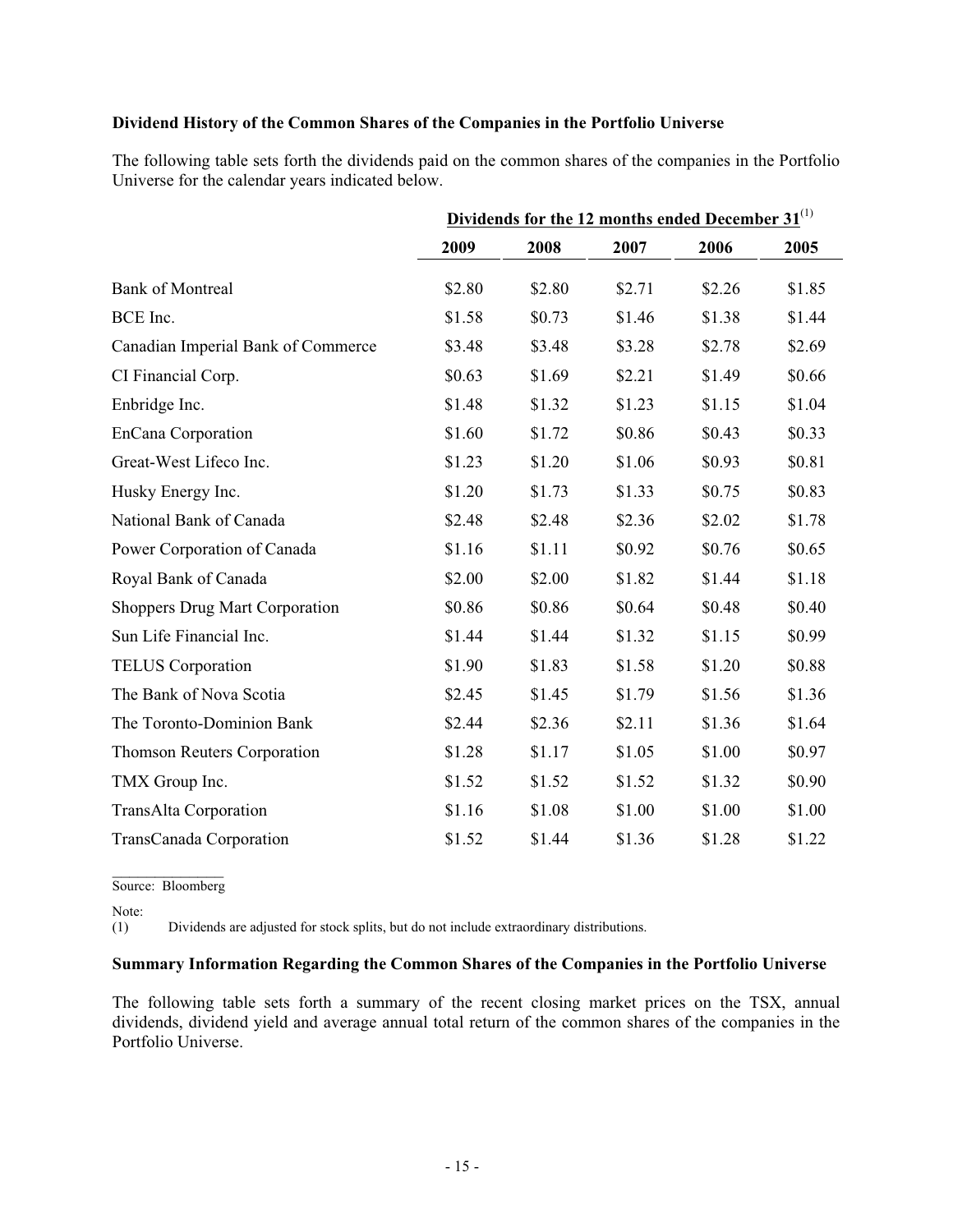|                                            | <b>Closing</b><br>$Price^{(1)}$ | Annual<br>$Dividend^{(2)}$ | <b>Dividend</b><br>$Yield^{(3)}$ | Average<br><b>Annual Total</b><br>Return <sup>(4)</sup> |
|--------------------------------------------|---------------------------------|----------------------------|----------------------------------|---------------------------------------------------------|
| <b>Bank of Montreal</b>                    | \$61.70                         | \$2.80                     | 4.54%                            | 11.81%                                                  |
| BCE Inc.                                   | \$34.38                         | \$1.83                     | 5.32%                            | 7.49%                                                   |
| Canadian Imperial Bank of Commerce         | \$79.50                         | \$3.48                     | 4.38%                            | 6.89%                                                   |
| CI Financial Corp.                         | \$21.46                         | \$0.78                     | 3.63%                            | 16.47%                                                  |
| Enbridge Inc.                              | \$55.58                         | \$1.70                     | 3.06%                            | 14.09%                                                  |
| EnCana Corporation <sup>(5)</sup>          | \$29.13                         | \$0.82                     | 2.83%                            | 19.04%                                                  |
| Great-West Lifeco Inc.                     | \$25.70                         | \$1.23                     | 4.79%                            | 7.37%                                                   |
| Husky Energy Inc.                          | \$25.13                         | \$1.20                     | 4.78%                            | 20.80%                                                  |
| National Bank of Canada                    | \$67.70                         | \$2.48                     | 3.66%                            | 17.16%                                                  |
| Power Corporation of Canada                | \$27.26                         | \$1.16                     | 4.26%                            | 5.70%                                                   |
| Royal Bank of Canada                       | \$56.85                         | \$2.00                     | 3.52%                            | 20.39%                                                  |
| <b>Shoppers Drug Mart Corporation</b>      | \$39.32                         | \$0.90                     | 2.29%                            | 2.33%                                                   |
| Sun Life Financial Inc.                    | \$27.63                         | \$1.44                     | 5.21%                            | 1.51%                                                   |
| <b>TELUS</b> Corporation                   | \$46.62                         | \$2.00                     | 4.29%                            | 3.99%                                                   |
| The Bank of Nova Scotia                    | \$55.35                         | \$1.96                     | 3.54%                            | 11.44%                                                  |
| The Toronto-Dominion Bank                  | \$76.00                         | \$2.44                     | 3.21%                            | 13.61%                                                  |
| Thomson Reuters Corporation <sup>(5)</sup> | \$39.50                         | \$1.19                     | 3.02%                            | $-0.74%$                                                |
| TMX Group Inc.                             | \$31.91                         | \$1.52                     | 4.76%                            | 16.97%                                                  |
| TransAlta Corporation                      | \$21.77                         | \$1.16                     | 5.33%                            | 12.31%                                                  |
| TransCanada Corporation                    | \$38.85                         | \$1.60                     | 4.12%                            | 8.72%                                                   |

 $\frac{1}{2}$ Source: Bloomberg

Notes:

Based on the most recently declared dividend per share annualized.

(1) As at October 20, 2010.<br>
(2) Based on the most recen<br>
(3) As at October 20, 2010. (3) As at October 20, 2010.<br>(4) Average annual total ret

Average annual total return is calculated from January 1, 2005 to December 31, 2009 and is calculated by dividing the sum of the appreciation in market price and dividends paid in the year by the market price of the common shares at the beginning of the year.

(5) Company pays dividends in U.S. dollars. Dividends shown as Canadian dollar equivalent on October 20, 2010.

### **Selected Portfolio Universe Data**

The companies in the Portfolio Universe have a history of consistently increasing their dividends.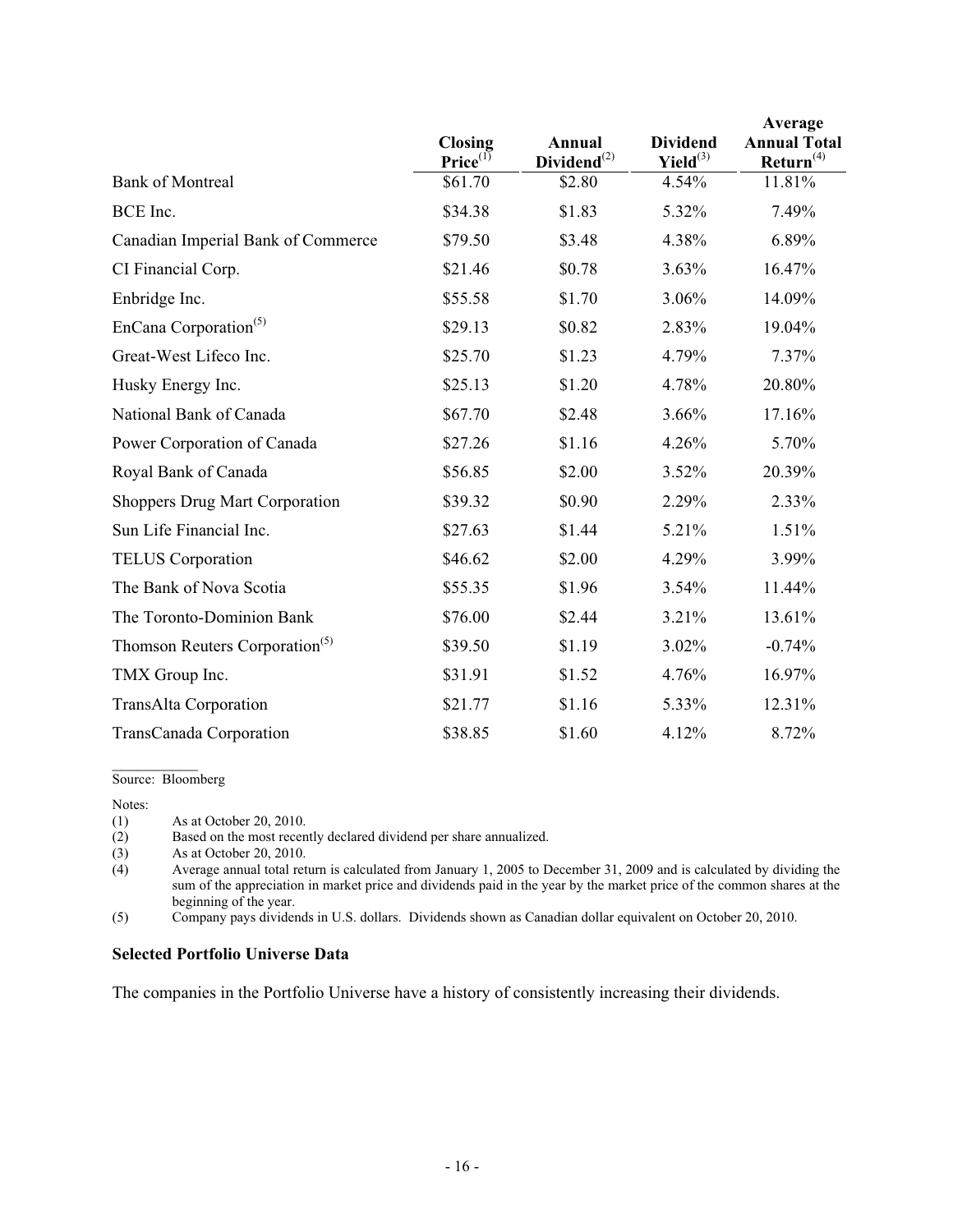

#### $\overline{\phantom{a}}$ Source: Bloomberg

In a low interest rate environment, dividends act a reliable source of income, and the dividend yields of the companies in the Portfolio Universe are still at highs relative to their historical relationship with the 10-year Government of Canada bond. The companies in the Portfolio Universe have raised annual dividends by a compound annual growth rate of approximately 8.3% since 2005.



Source: Bloomberg.

 $\frac{1}{2}$ 

Note:<br> $(1)$ (1) Dividend income represents dividends in a given year on a basket of one share of each of the Portfolio Companies, and assumes that dividends for 2010 will be paid at most recently announced rates.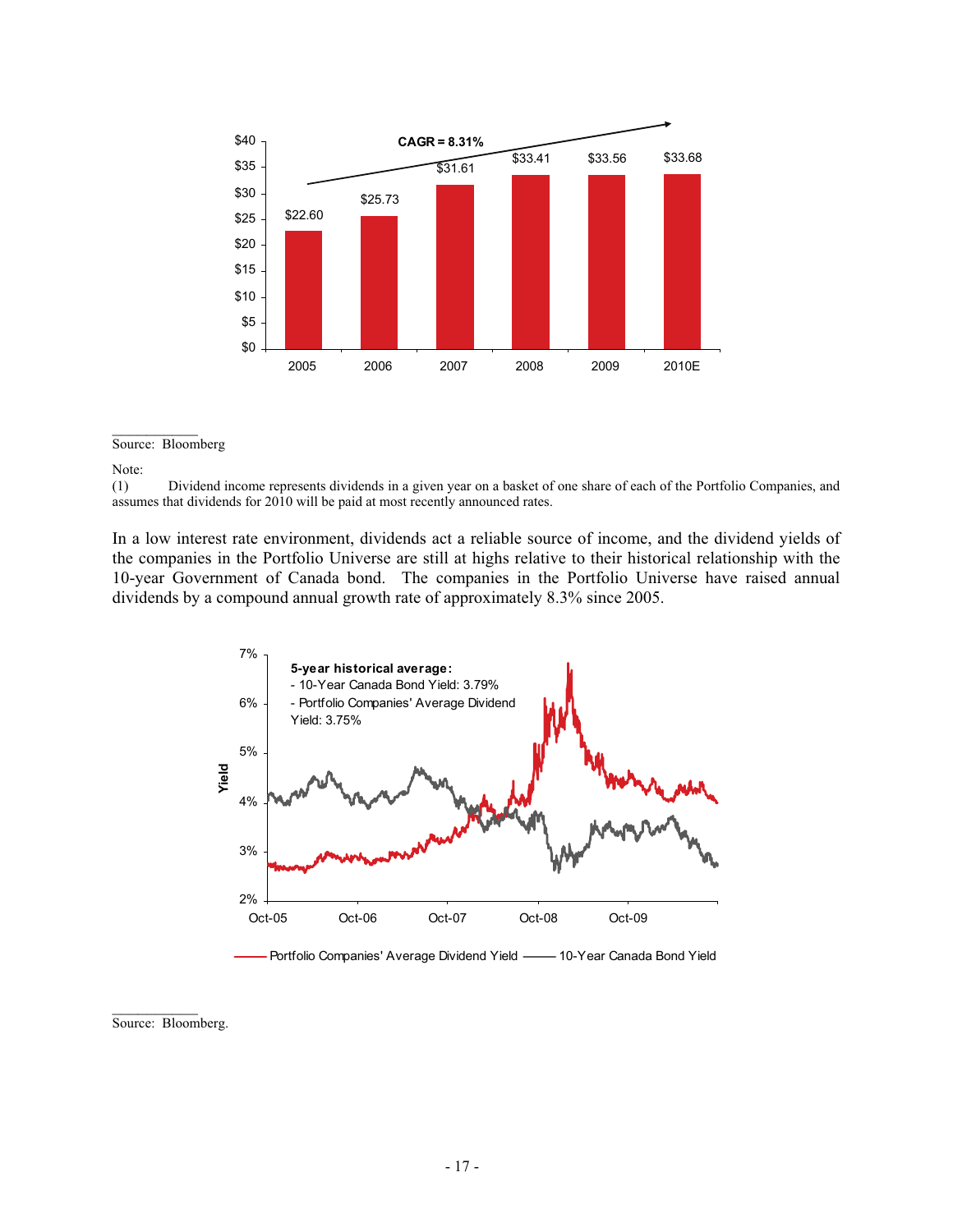The common shares of the companies in the Portfolio Universe are currently trading at attractive valuations compared to their forward price/earnings ratios over the past five years.



 $\frac{1}{2}$ Source: Capital IQ and Bloomberg.

Note:

(1) Forward price/earnings ratios are based on Capital IQ next twelve months ("**NTM**") estimates as at January 1 of each year for the 20 companies in the Portfolio Universe. Current forward price/earnings ratio is based on Capital IQ NTM estimates as at October 20, 2010. CI Financial Corp. is excluded for the 2005 – 2008 period due to its income trust structure at that time.

### **Voting Rights in the Common Shares of the Portfolio Companies**

Shareholders will not have any voting rights in respect of the common shares of the Portfolio Companies held by the Company. Quadravest will determine whether and how to vote such shares from time to time, and is responsible for advising the Company as to any voting rights it may have. See "*Proxy Voting Disclosure for Portfolio Securities Held*".

#### **Replacement of the Companies in the Portfolio Universe**

From time to time, Quadravest may replace a company included in the list of 20 Portfolio Companies in response to mergers, take-over bids, going private transactions, or insolvency or other material changes in financial condition affecting the companies in the Portfolio Universe. The approval of Shareholders is not required for a change in the composition of the Portfolio Universe. The Company will issue a press release in the event any changes are made by Quadravest to the 20 companies included in the Portfolio Universe.

### **INVESTMENT RESTRICTIONS**

The Company is subject to certain investment restrictions that, among other things, limit the securities the Company may acquire. The Company's investment restrictions may not be changed without the approval of the holders of the Shares by a two-thirds majority vote at a meeting called for such purpose. See "*Securityholder Matters – Matters Requiring Securityholder Approval*" The Company's investment restrictions provide that the Company may not:

1. purchase equity securities of any issuer unless (i) they are common shares or other equity securities of a company in the Portfolio Universe and (ii) after such purchase, no more than 10% of the net asset value of the Company is invested in the securities of any one Portfolio Company;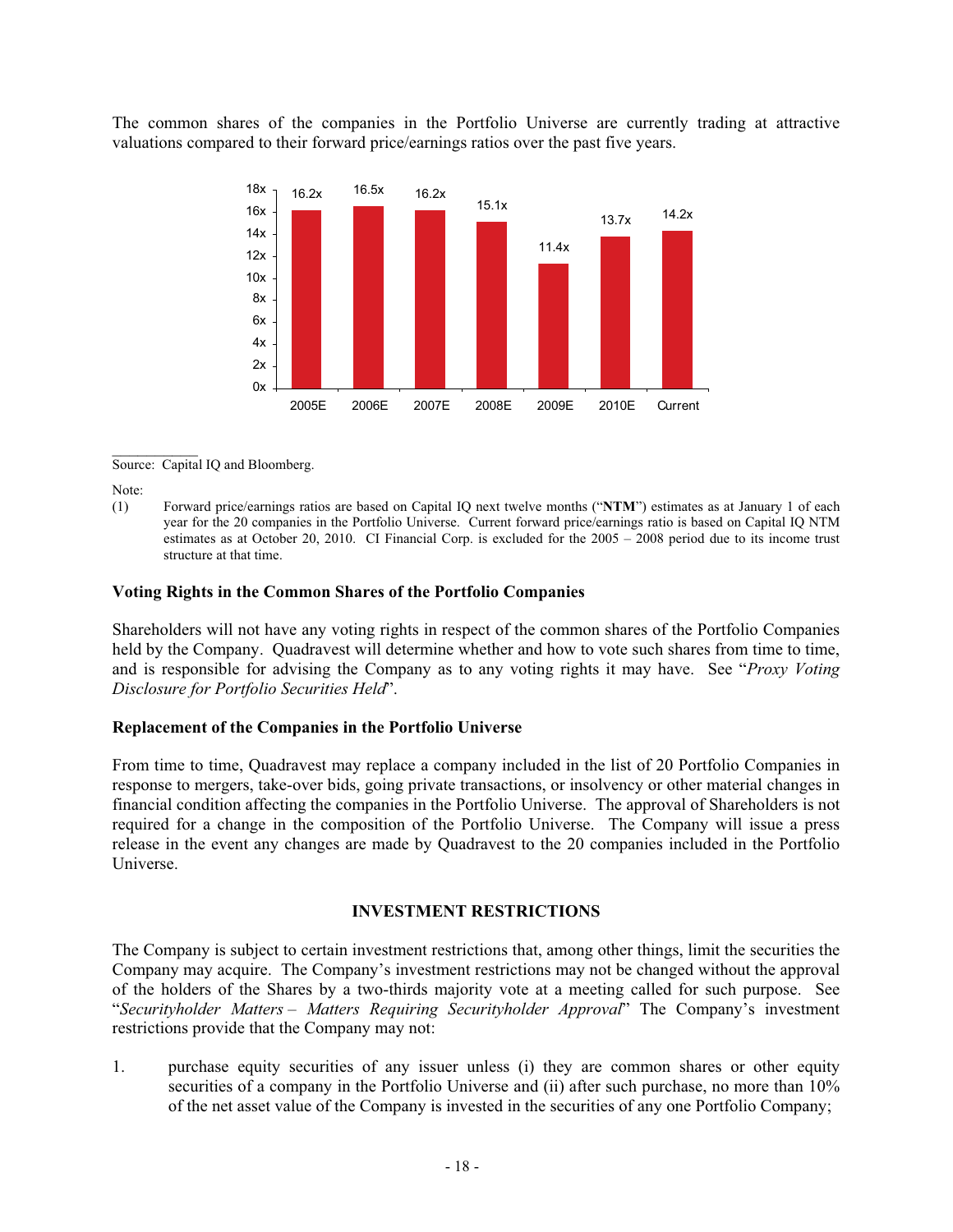- 2. write a call option in respect of a Portfolio security unless such security is held by the Company at the time the option is written or dispose of such a security that is subject to a call option written by the Company unless that option has either been terminated or has expired;
- 3. purchase debt securities unless such securities are "cash equivalents" within the meaning of NI 81-102;
- 4. purchase currency forwards or futures, unless purchased for the purposes of hedging as defined in NI 81-102;
- 5. make any investment or conduct any activity that would result in the Company failing to qualify as a "mutual fund corporation" within the meaning of the Tax Act;
- 6. enter into any arrangement (including the acquisition of securities and the writing of covered call options in respect thereof) where the main reason for entering into the arrangement is to enable the Company to receive a dividend on such securities in circumstances where, under the arrangement, someone other than the Company bears the risk of loss or enjoys the opportunity for gain or profit with respect to such securities in any material respect;
- 7. acquire or continue to hold any security that is a "specified property" as defined in subsection 18(1) of the legislative proposals to amend the Tax Act released by the Minister of Finance (Canada) on September 16, 2004 if the total of all amounts each of which is the fair market value of a specified property would exceed 10% of the total of all amounts each of which is the fair market value of a property of the Company; and
- 8. invest in or hold (i) securities of or an interest in any non-resident entity, an interest in or a right or option to acquire such property, or an interest in a partnership which holds any such property if the Company (or the partnership) would be required to include any significant amounts in income pursuant to section 94.1 of the Tax Act, (ii) an interest in a trust which would require the Company to report income in connection with such interest pursuant to the rules in paragraph 94(1)(d) of the Tax Act, or (iii) any interest in a non-resident trust other than an "exempt foreign trust" for the purposes of proposed section 94 of the Tax Act, as set forth in the proposed amendments to the Tax Act dealing with non-resident trusts set out in the Notice of Ways and Means Motion to Amend the Tax Act dated March 4, 2010 (or amendments to such proposals, provisions as enacted into law or successor provisions thereto).

The Company is also subject to the standard investment restrictions and practices set forth in NI 81-102.

### **FEES AND EXPENSES**

### **Initial Expenses**

The expenses of the Offering (including the costs of creating and organizing the Company, the costs of printing and preparing this prospectus, legal expenses of the Company, marketing expenses and legal and other out of pocket expenses incurred by the Agents (as defined below) and certain other expenses) will be paid by the Company out of the gross proceeds of the Offering to a maximum of 1.5% of such gross proceeds. In addition, the Agents' fee will be paid to the Agents from the gross proceeds as described under "*Plan of Distribution*".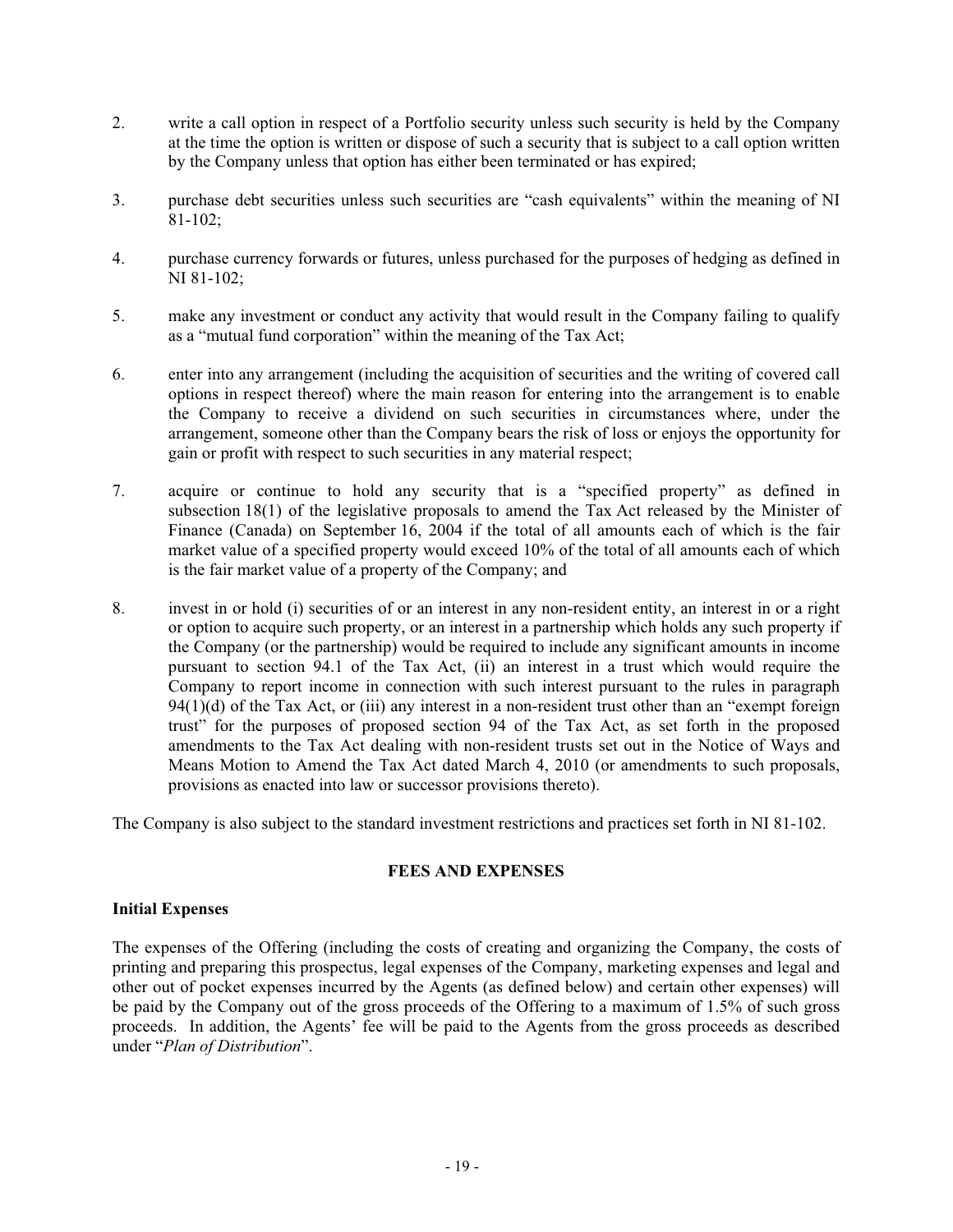### **Management and Service Fees**

Pursuant to the Management and Investment Management Agreement (as defined herein), Quadravest is entitled to a management fee at an annual rate equal to 0.75% of the Company's net asset value calculated as at the last Valuation Date in each month, plus an amount equal to the service fee (the "**Service Fee**") of 0.40% payable to dealers, together with applicable taxes. Quadravest will pay the Service Fee to each registered dealer whose clients hold Shares. The Service Fee will be calculated and paid at the end of each calendar quarter and will be equal to 0.40% annually of the value of the Shares held by clients of the dealer, plus applicable taxes.

### **Operating Expenses**

The Company will pay for all other expenses incurred in connection with the operation and administration of the Company, estimated to be approximately \$300,000 per annum. These expenses are expected to include, without limitation, mailing and printing expenses for periodic reports to shareholders; fees payable to RBC Dexia Investor Services Trust for acting as custodian of the assets of the Company and performing certain administrative services under the Custodian Agreement (as defined herein); fees payable to Computershare Investor Services Inc. as registrar and transfer agent with respect to the Shares; fees payable to the independent directors of the Company and the fees and other expenses of the members of, and other expenses of maintaining, an independent review committee under National Instrument 81- 107 *Independent Review Committee for Investment Funds* ("**NI 81-107**"); fees payable to the auditors and legal advisors of the Company; regulatory filing and stock exchange fees (including any such fees payable by Quadravest in respect of the services it provides to the Company); and expenditures incurred upon the dissolution of the Company. Such expenses will also include expenses of any action, suit or other proceedings in which or in relation to which Quadravest is entitled to indemnity by the Company. See "*Organization and Management Details of the Company*". The Company will also be responsible for all commissions and other costs of Portfolio transactions.

### **RISK FACTORS**

In addition to the risks discussed elsewhere in this prospectus, the following are certain considerations relating to an investment in Shares which prospective investors should consider before purchasing such shares.

### **Operating History and Lack of Public Trading Market**

The Company is a newly organized investment fund with no previous operating history. There is currently no public market for the Shares and there can be no assurance that an active public market will develop or be sustained after the completion of the Offering.

### **Concentration Risk**

The assets of the Company will initially consist primarily of common shares of the Portfolio Companies and its net asset value will always be primarily dependent upon the value of the shares of such Portfolio Companies. As a result, the Portfolio is highly concentrated, and this lack of diversification could have a negative impact on the value of the Shares.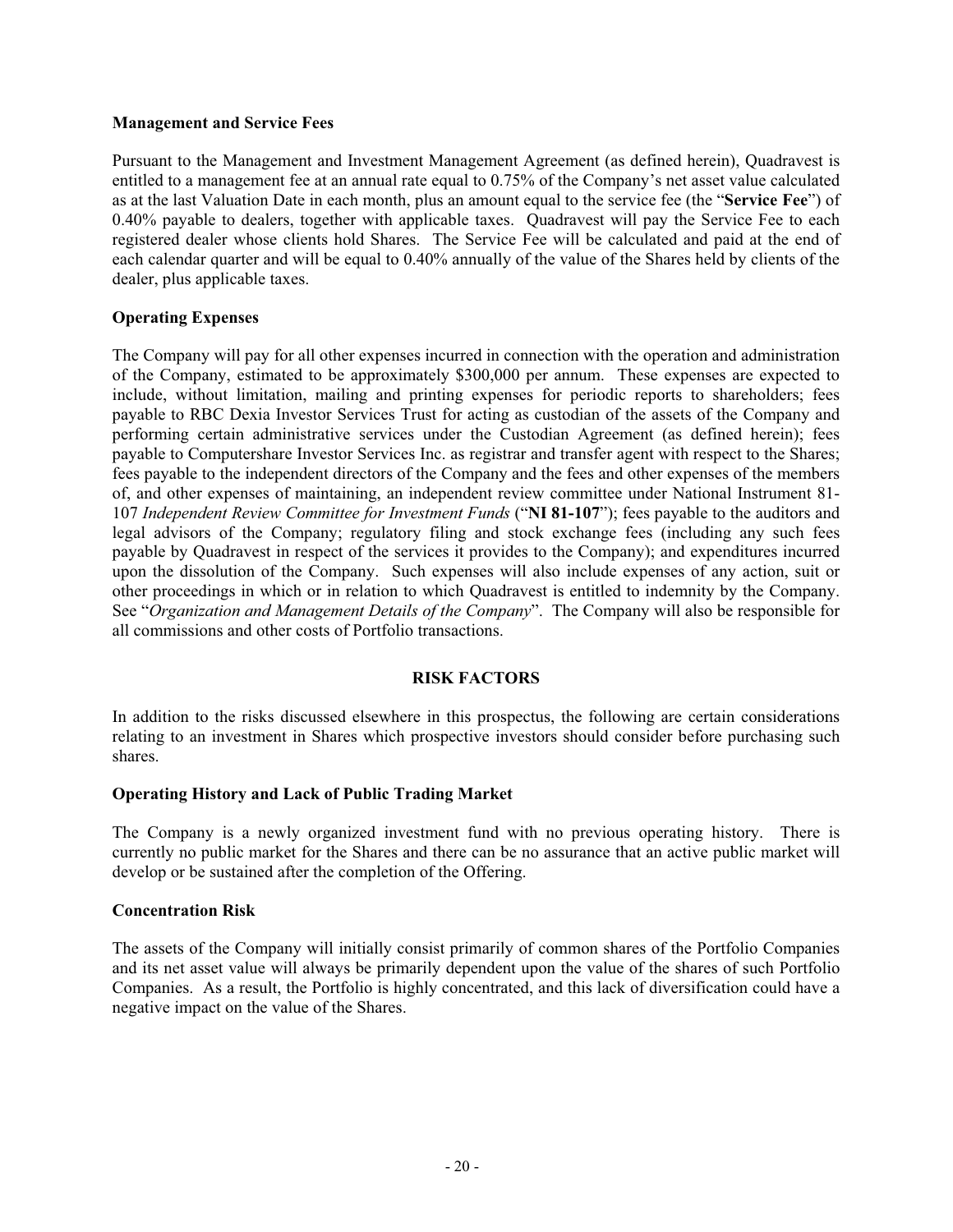### **Risks Relating to and Risk Disclosure Made by the Portfolio Companies**

Investors should consider carefully the risk disclosure made by the companies in the Portfolio Universe, as set forth in their continuous disclosure documents discussed under "*Overview of the Sector the Company Invests In*".

### **Fluctuations in Net Asset Value**

The net asset value of the Company will vary primarily according to the value of the common shares of the Portfolio Companies it holds. The value of such shares will be influenced by factors which are not within the control of the Company, including the financial performance of the Portfolio Companies, their dividend payment policies and financial market and economic conditions generally. An investment in the Shares is appropriate only for investors who have the capacity to absorb a loss. The net asset value of the Company at any time may be more or less than the issue price of the Shares or the price at which an investor can purchase Shares on any stock exchange on which they may be listed on or following the closing of the Offering.

### **No Assurances of Achieving Objectives**

There is no assurance that the Company will be able to achieve its monthly distribution and long-term capital appreciation objectives. In particular, there can be no assurance that the Company will be able to pay the currently targeted monthly distributions on the Shares. An investment in the Shares is therefore appropriate only for investors who have the ability to withstand distributions not being paid on the Shares for any period of time.

### **Interest Rate Fluctuations**

It is anticipated that the market price of the Shares will, at any time, be affected by the level of interest rates prevailing at such time. A rise in interest rates may have a negative effect on the market price of the Shares.

### **Use of Options**

The Company is subject to the full risk of its investment position in the common shares of the Portfolio Companies, including those shares that are subject to outstanding call options, should the market price of such shares decline. In addition, the Company will not participate in any gain on the shares that are subject to outstanding call options above the strike price of the options.

There can be no assurance that a liquid exchange or over-the-counter market will exist to permit the Company to write covered call options on desired terms or to close out option positions should Quadravest desire to do so. In purchasing call options, the Company is subject to the credit risk that its counterparty (whether a clearing corporation in the case of exchange traded instruments, or other third party in the case of over-the-counter instruments) may be unable to meet its obligations. The ability of the Company to close out its positions may also be affected by exchange-imposed daily trading limits on options. If the Company is unable to repurchase a call option which is in-the-money, it will be unable to realize its profits or limit its losses until such time as the option becomes exercisable or expires.

The use of options may have the effect of limiting or reducing the total returns of the Company if Quadravest's expectations concerning future events or market conditions prove to be incorrect. If the value of the common shares of the Portfolio Companies decreases, it may be difficult for the Company to recover losses on those shares and meet its annual targeted distributions.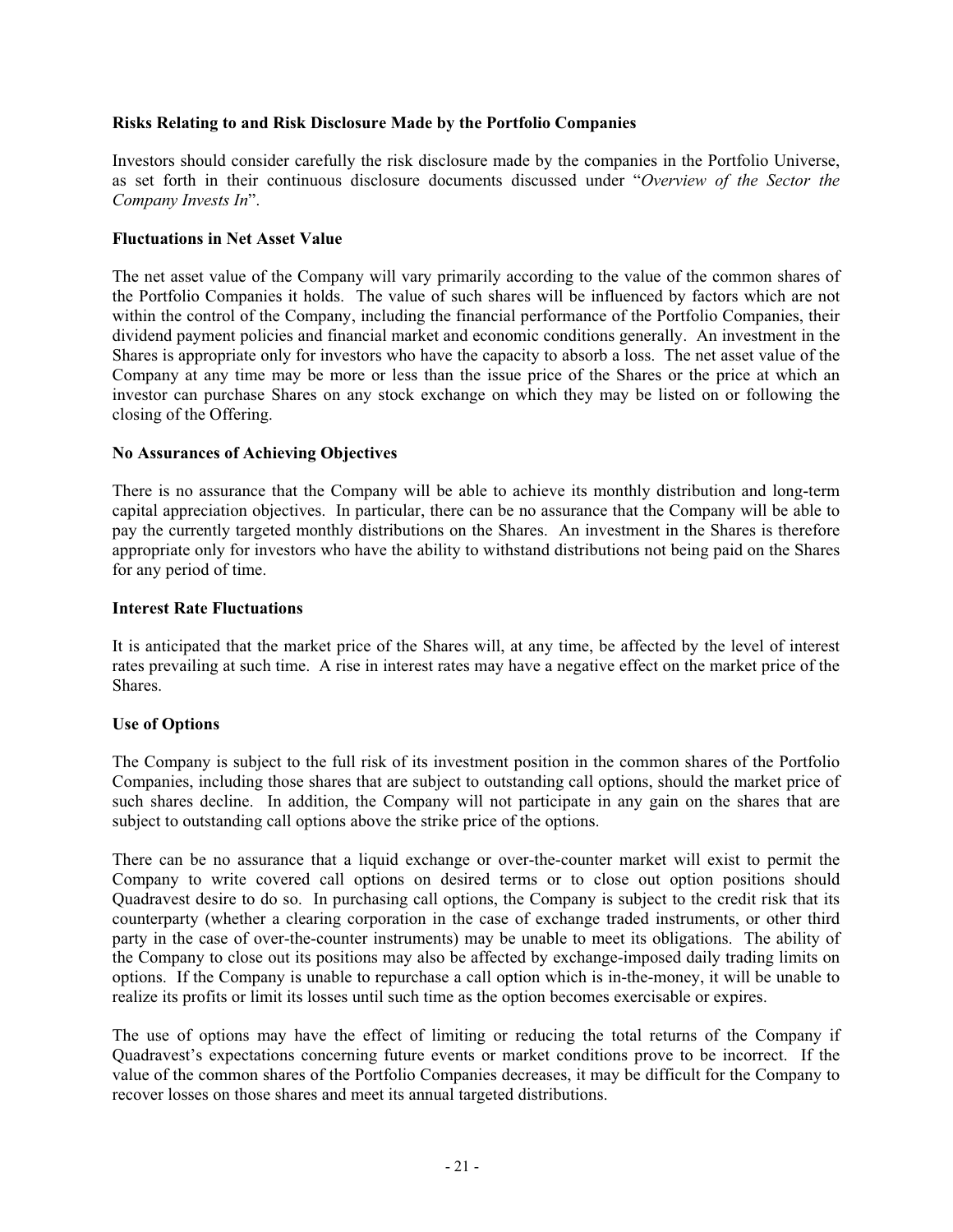### **Reliance on the Investment Manager**

Quadravest will manage the assets of the Company in a manner consistent with the investment objectives, strategies and restrictions of the Company. The officers of Quadravest who will be primarily responsible for the management of the Company have extensive experience in managing investment portfolios. There is no certainty that such individuals will continue to be employees of Quadravest throughout the term of the Company.

### **Conflicts of Interest**

Quadravest is engaged in a variety of investment management, investment advisory and other business activities. The services of Quadravest under the Management and Investment Management Agreement (as defined herein) are not exclusive and nothing in the Management and Investment Management Agreement prevents Quadravest or any of its affiliates from providing similar services to other investment funds and other clients (whether or not their investment objectives, strategies and policies are similar to those of the Company) or from engaging in other activities. Quadravest's investment decisions for the Company will be made independently of those made for its other clients and independently of its own investments. However, Quadravest may make the same investment for the Company and for one or more of its other clients. If the Company and one or more of the other clients of Quadravest are engaged in the purchase or sale of the same security, the transactions will be effected on an equitable basis.

## **Trading Prices of Shares**

The Shares may trade in the market at a premium or discount to the price implied by the net asset value per Share, and there can be no assurance that the Shares will trade at a price equal to such amount. This risk is separate and distinct from the risk that the net asset value per Share may decrease, or possibly be zero.

### **Retractions; Suspension of Retractions**

If holders of a substantial number of Shares exercise their retraction rights, the number of such shares outstanding and the net asset value of the Company could be significantly reduced, with the effect of decreasing the liquidity of the Shares in the market and increasing the management expense ratio of the Company. The Company may suspend the retraction of Shares or payment of redemption proceeds during any period when normal trading is suspended on any stock exchange on which the common shares of the Portfolio Companies are listed and traded, if those common shares represent more than 50% by value of the total assets of the Company without allowance for liabilities and provided such shares are not traded on any other stock exchange which represents a reasonably practical alternative for the Company, or otherwise with the consent of the securities regulatory authorities. In the event of a suspension of retractions, Shareholders would experience reduced liquidity. See "*Redemptions and Retractions of Shares – Suspension of Retractions*".

### **Changes in Legislation**

There can be no assurance that income tax laws relating to the treatment of a mutual fund corporation under the Tax Act will not be changed in a manner which adversely affects the distributions received by Shareholders and/or the value of the Shares.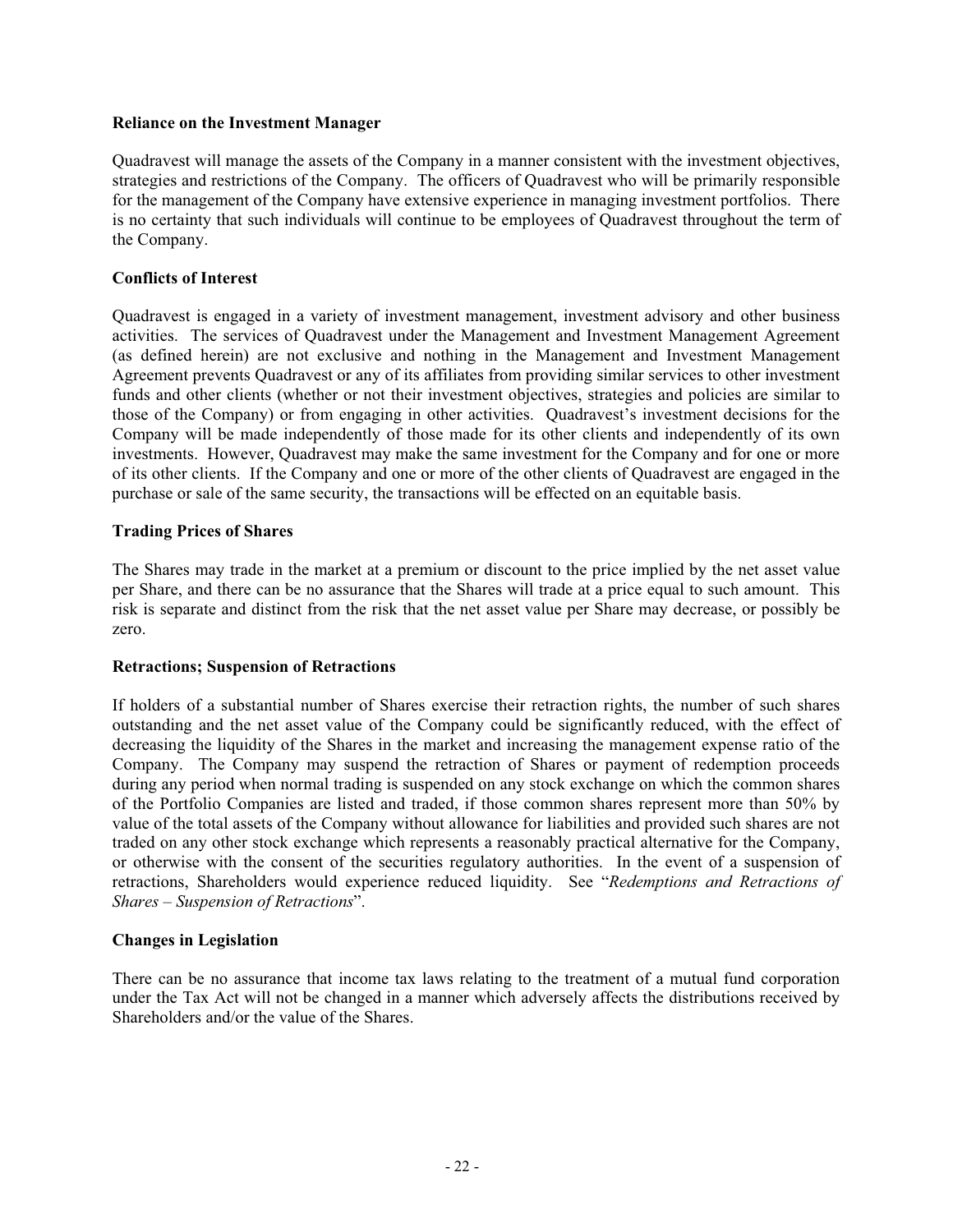### **Treatment of Proceeds of Disposition, Option Premiums and Other Derivatives**

In determining its income for tax purposes, the Company will treat gains and losses realized on the disposition of securities held by it, option premiums received on the writing of covered call options, any gains and losses sustained on closing out options and derivatives (if any) used for hedging purposes with respect to securities held as capital property as capital gains and capital losses in accordance with the published administrative practices of the Canada Revenue Agency ("**CRA**"). The Company will make the election under the Tax Act to treat each of its "Canadian securities" (as defined in subsection 39(6) of the Tax Act) as capital property. CRA's practice is not to grant advance income tax rulings on the character of items as capital or income and no advance income tax ruling has been applied for or received from CRA.

If, contrary to CRA's published administrative practice, some or all of the transactions undertaken by the Company in respect of options and other derivatives were treated on income rather than capital account, the after-tax returns to holders of Shares could be reduced and the Company may be subject to nonrefundable income tax in respect of income from such transactions, and the Company may be subject to penalty taxes in respect of excessive capital gains dividend elections.

## **Tax Proposals Regarding Mutual Fund Corporation Status**

The tax treatment of the Company and Shareholders depends in part upon the Company being a "mutual fund corporation" for tax purposes. If the Company ceases to qualify as a mutual fund corporation under the Tax Act, such tax treatment would be materially and adversely different in certain respects.

On September 16, 2004, the Minister of Finance (Canada) released certain proposals to amend the Tax Act (the "**September 2004 Tax Proposals**") pursuant to which a corporation, such as the Company, would lose its status as a mutual fund corporation if at any time after 2004 the aggregate fair market value of all issued and outstanding shares of the corporation held by one or more non-resident persons or by partnerships that are not Canadian partnerships for purposes of the Tax Act, or any combination thereof, is more than 50% of the aggregate fair market value of all the issued and outstanding shares of the corporation unless no more than 10% (based on fair market value) of the corporation's property is at any time taxable Canadian property or certain other types of specified property. The September 2004 Tax Proposals currently do not provide any means of rectifying the loss of mutual fund corporation status. On December 6, 2004, such Minister tabled a Notice of Ways and Means Motion to implement measures proposed in the 2004 Budget. Such Notice was incorporated into Bill C-33, which received Royal Assent on May 13, 2005, and did not include the September 2004 Tax Proposals. This omission was specifically referred to in the accompanying release.

The Shares are marketed only in Canada, and provided the Company complies with its investment criteria and restrictions, it is not anticipated that more than 10% of the fair market value of the Company's assets will at any time consist of taxable Canadian property or such other specified property, with the result that Quadravest does not anticipate that the September 2004 Tax Proposals (even if enacted in their current form) would lead to a loss of mutual fund corporation status for the Company.

### **Status of the Company**

Although the Company is considered to be a "mutual fund" as defined under Canadian securities laws the Company has received an exemption from certain of the requirements that apply to conventional openend mutual funds. As a result, some of the protections provided to investors in mutual funds under Canadian securities laws will not apply to the Company. See "*Exemptions and Approvals*".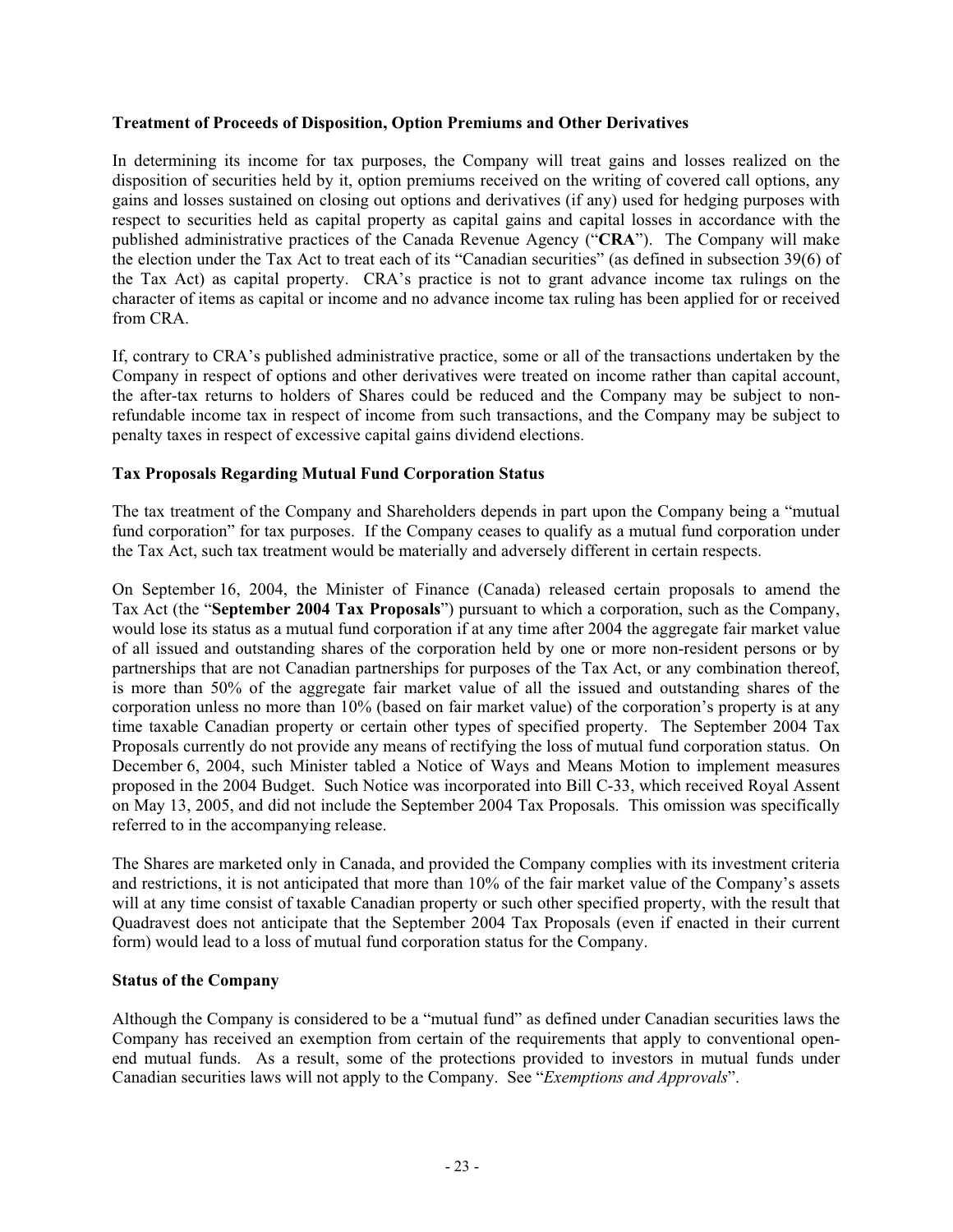**Potential purchasers may wish to consult with their own investment advisors for advice in connection with an investment in the Shares.** 

### **DISTRIBUTION POLICY**

The initial distribution target established by the Company is to pay regular monthly cash distributions of \$0.0583 per Share to yield 7.00% per annum on the original issue price of the Shares to Shareholders of record on the last business day of each month (each a "**Dividend Record Date**"). The Company will monitor this distribution target on a monthly basis and amend it as required, taking into account the actual and expected dividends received by the Company on the Portfolio, actual and expected net premiums received from call options written on the securities in the Portfolio and the estimated expenses of the Company, among other factors. **The amount of the monthly distributions may fluctuate from month to month and there can be no assurance that the Company will make any distributions in any particular month or months**.

Based on the current dividends paid by the Portfolio Shares, the Company is initially expected to generate dividend income of approximately 4.03% per annum. The Company would be required to generate an additional return of approximately 4.97% per annum, including from dividend growth, capital appreciation and option premiums from the Portfolio, in order for the Company to pay initial targeted distribution level and maintain a stable net asset value.

Distributions declared by the Board of Directors of the Company will be payable to Shareholders of record at 5:00 p.m. (Toronto time) on the applicable Dividend Record Date with payment being made within 15 days thereafter. Distributions paid on the Shares may consist of Ordinary Dividends, capital gains dividends which are treated as realized capital gains, and returns of capital, which are not immediately taxable, but which reduce the adjusted cost base of a Shareholder's Shares. See "*Income Tax Considerations*".

Each Shareholder will be mailed annually, no later than February 28, information necessary to enable such Shareholder to complete an income tax return with respect to amounts paid or payable by the Company in respect of the preceding calendar year.

### **REDEMPTIONS AND RETRACTIONS OF SHARES**

#### **Annual Retraction**

Commencing in 2012, Shares may be retracted by the holder effective the last business day in March (the "**Annual Retraction Date**") in each year. Shares properly surrendered for retraction at least 20 business days prior to the Annual Retraction Date will be redeemed on such Annual Retraction Date, and payment of the retraction price will be made on or before the 15th business day of the following month, (the "**Retraction Payment Date**"), subject to the Company's right to suspend retractions in certain circumstances. Shareholders retracting Shares on an Annual Retraction Date will be entitled to receive a retraction price per Share equal to the net asset value per Share on the Annual Retraction Date, less any costs associated with the retraction including commissions and other such costs, if any, related to the liquidation of any portion of the Portfolio required to fund such retraction. Any unpaid distribution payable on or before the Annual Retraction Date in respect of Shares tendered for retraction on such Annual Retraction Date will also be paid on the Retraction Payment Date.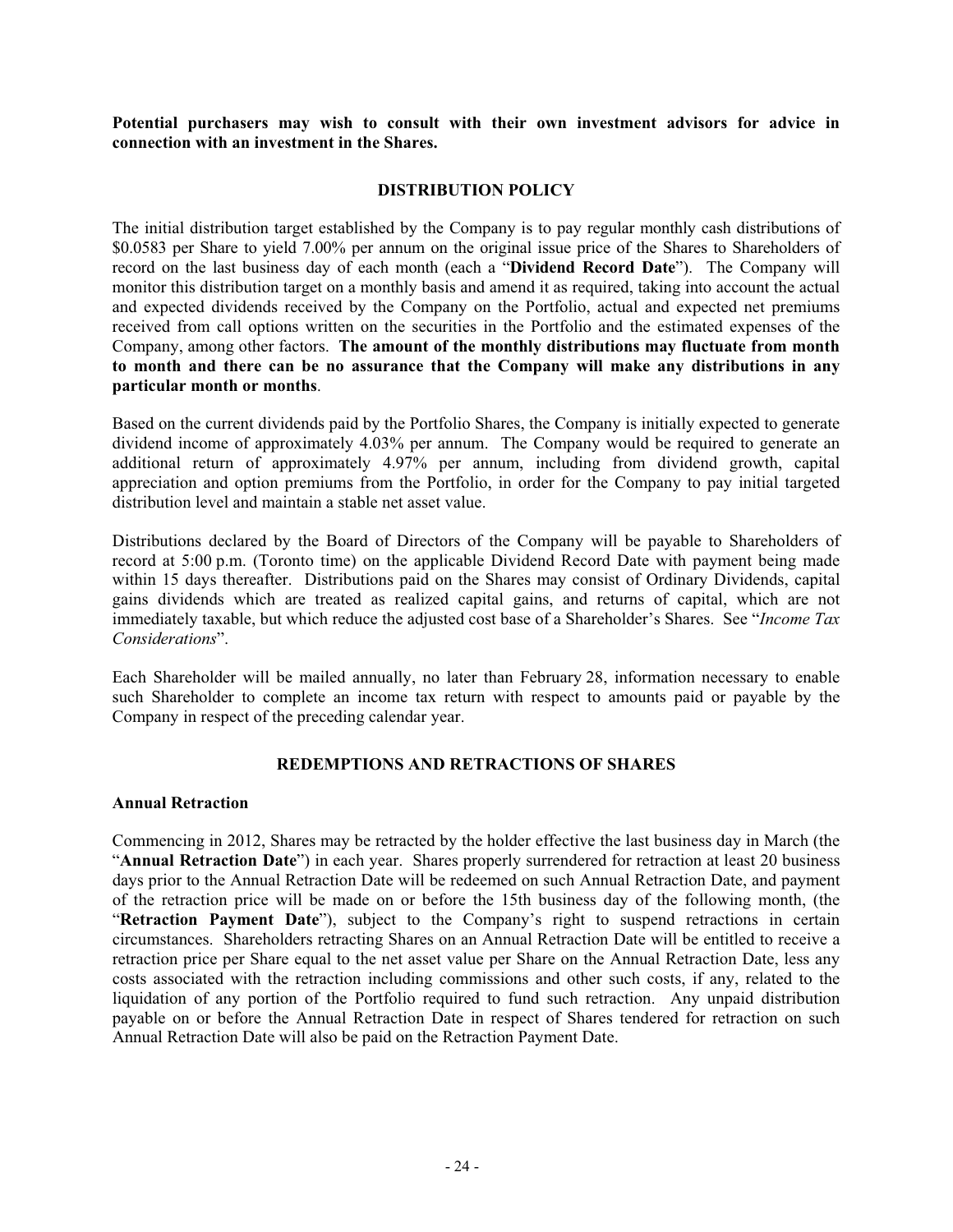### **Monthly Retractions**

Shares may be retracted at the option of Shareholders on the last business day of each month (a "**Monthly Retraction Date**"). In order to effect such a retraction, the Shares must be surrendered by no later than 5:00 p.m. (Toronto time) on the date which is 20 business days prior to the Monthly Retraction Date. Payment of the retraction price will be made on or before the Retraction Payment Date in the immediately following month, subject to the Company's right to suspend retractions in certain circumstances. Shareholders surrendering a Share for retraction, except in connection with the Annual Retraction Date, will receive a retraction price equal to the lesser of (i) 95% of the weighted average trading price of the Shares on the principal exchange or market on which the Shares are quoted for trading for the 10 business days immediately preceding the applicable Monthly Retraction Date, (ii) 100% of the closing market price of a Share on the applicable Monthly Retraction Date, and (iii) 95% of the net asset value of a Share on the last business day of the month; less in each case any costs associated with the redemption including commissions and other such costs, if any, related to the liquidation of any portion of the Portfolio required to fund such retraction.

### **Exercise of Retraction Right**

A Shareholder who desires to exercise retraction privileges must do so by causing the CDS Participant through which he or she holds his or her Shares to deliver to CDS at its office in the City of Toronto on behalf of the Shareholder, a written notice of the Shareholder's intention to retract Shares by no later than 5:00 p.m. (Toronto time) on the applicable notice date described above. A Shareholder who desires to retract Shares should ensure that the CDS Participant is provided with notice of his or her intention to exercise his or her retraction right sufficiently in advance of the applicable retraction date deadline so as to permit the CDS Participant to deliver a notice to CDS by 5:00 p.m. (Toronto time) on the notice date described above.

By causing a CDS Participant to deliver to CDS a notice of the Shareholder's intention to retract Shares, the Shareholder will be deemed to have irrevocably surrendered his or her Shares for retraction and appointed such CDS Participant to act as his or her exclusive settlement agent with respect to the exercise of such retraction privilege and the receipt of payment in connection with the settlement of obligations arising from such exercise, provided that Quadravest may from time to time prior to the applicable retraction date permit the withdrawal of a retraction notice on such terms and conditions as Quadravest may determine, in its sole discretion, provided that such withdrawal will not adversely affect the Company. Any expense associated with the preparation and delivery of the retraction notice will be for the account of the Shareholder exercising the retraction privilege.

Any retraction notice that CDS determines to be incomplete, not in proper form or not duly executed will, for all purposes, be void and of no effect and the retraction privilege to which it relates will be considered, for all purposes, not to have been exercised thereby. A failure by a CDS Participant to exercise retraction privileges or to give effect to the settlement thereof in accordance with a Shareholder's instructions will not give rise to any obligations or liability on the part of the Company or Quadravest to the CDS Participant or the Shareholder.

Quadravest may, without the approval of Shareholders, change the retraction rights attached to the Shares on not less than 30 days' notice to Shareholders by increasing the number of times in each year that Shares may be retracted by Shareholders (at a retraction price per Share to be determined by Quadravest), provided that no such change may be made without Shareholder approval if it would eliminate the rights of Shareholders to retract their Shares on a Monthly Redemption Date.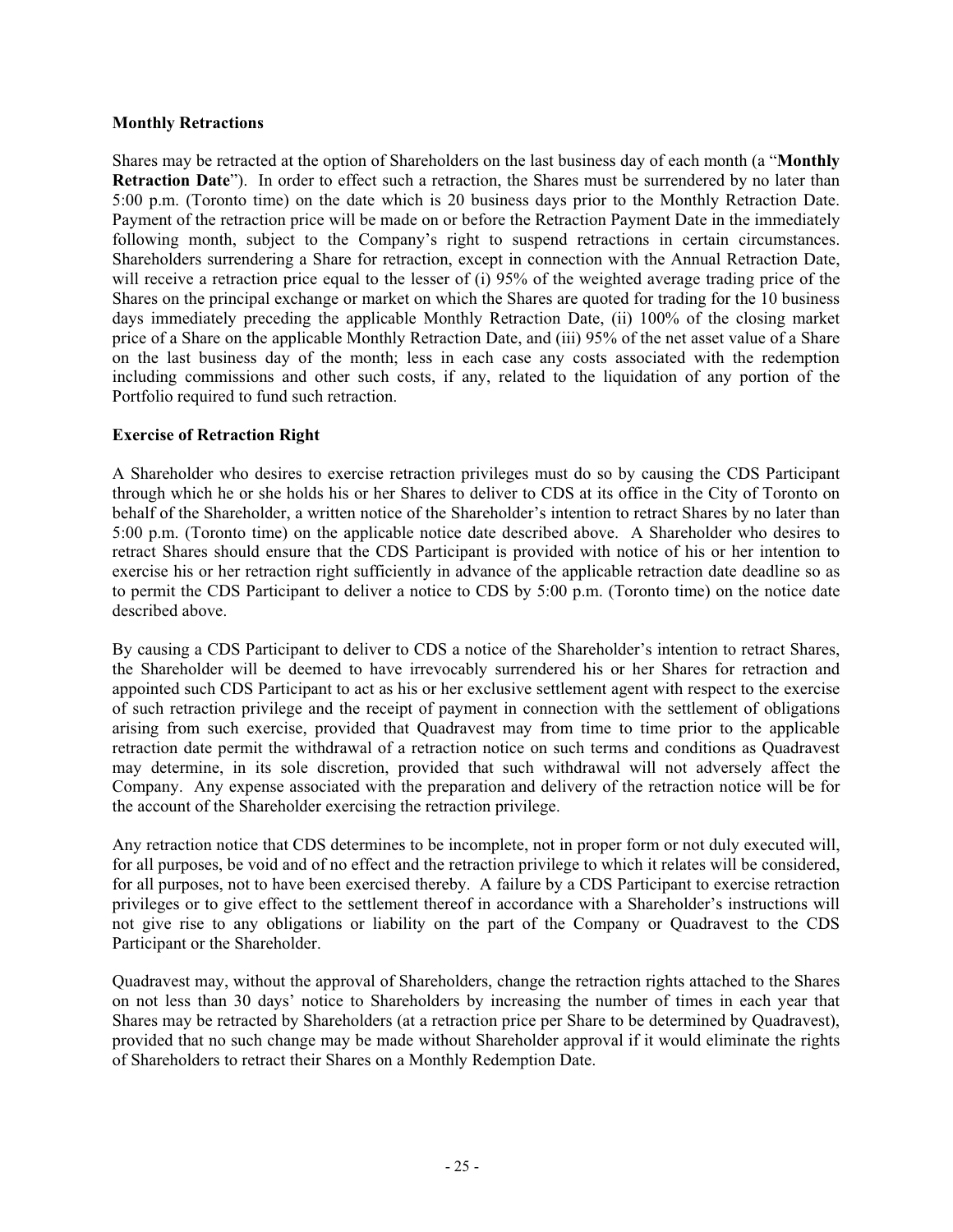Subject to the Company's right to require the Recirculation Agent to use commercially reasonable efforts to find purchasers prior to the relevant Retraction Payment Date for any Shares tendered for retraction (see "*Redemptions and Retractions of Shares – Resale of Shares Tendered for Retraction*"*)*, any and all Shares which have been surrendered to the Company for retraction are deemed to be outstanding until (but not after) the close of business on the relevant Retraction Date, unless the retraction price is not paid on the Retraction Payment Date, in which event such Shares will remain outstanding.

### **Resale of Shares Tendered for Retraction**

The Company has entered into an agreement dated October 27, 2010 (the "**Recirculation Agreement"**) with Scotia Capital Inc. (the "**Recirculation Agent**") and Computershare whereby the Recirculation Agent has agreed to use commercially reasonable efforts to find purchasers for any Shares tendered for retraction prior to the relevant Retraction Payment Date, provided that the holder of the Shares so tendered has not withheld consent thereto. The Company is not obligated to require the Recirculation Agent to seek such purchasers but may elect to do so. In the event that a purchaser for such Shares is found in this manner, the notice of retraction shall be deemed to have been withdrawn prior to the relevant Retraction Date and the Shares, as the case may be, shall remain outstanding. The amount to be paid to the holder of the Shares on the relevant Retraction Payment Date will be an amount equal to the proceeds of the sale of the Shares less any applicable commission. Such amount will not be less than the applicable retraction price.

### **Suspension of Retractions**

The Company may suspend the retraction of Shares or payment of retraction proceeds during any period when normal trading is suspended on any stock exchange on which the shares of the Portfolio Companies are listed and traded, if those shares represent more than 50% by value of the total assets of the Company without allowance for liabilities and provided such shares are not traded on any other stock exchange which represents a reasonably practical alternative for the Company, or otherwise with the consent of the securities regulatory authorities. The suspension may apply to all requests for retraction received prior to the suspension but as to which payment has not been made, as well as to all requests received while the suspension is in effect. All Shareholders making such requests shall be advised by the Company of the suspension and that the retraction will be effected at a price determined on the first Valuation Date following the termination of the suspension. All such shareholders shall have and shall be advised that they have the right to withdraw their requests for retraction. The suspension shall terminate in any event on the first day on which the condition giving rise to the suspension has ceased to exist provided that no other condition under which a suspension is authorized then exists. To the extent not inconsistent with official rules and regulations promulgated by any government body having jurisdiction over the Company, any declaration of suspension made by the Company shall be conclusive.

### **Redemptions of Shares**

The Shares will be redeemed by the Company on or about its Termination Date (as defined herein) for a redemption price equal to the net asset value per Share. See "*Termination of the Company*".

### **PURCHASES OF SHARES**

Prospective purchasers may pay the purchase price for Shares in cash from the Agents in this Offering or from an investment dealer forming part of any sub-agency group that the Agents may appoint to assist in the distribution of the Shares, as discussed under "*Plan of Distribution*". The minimum purchase is 200 Shares.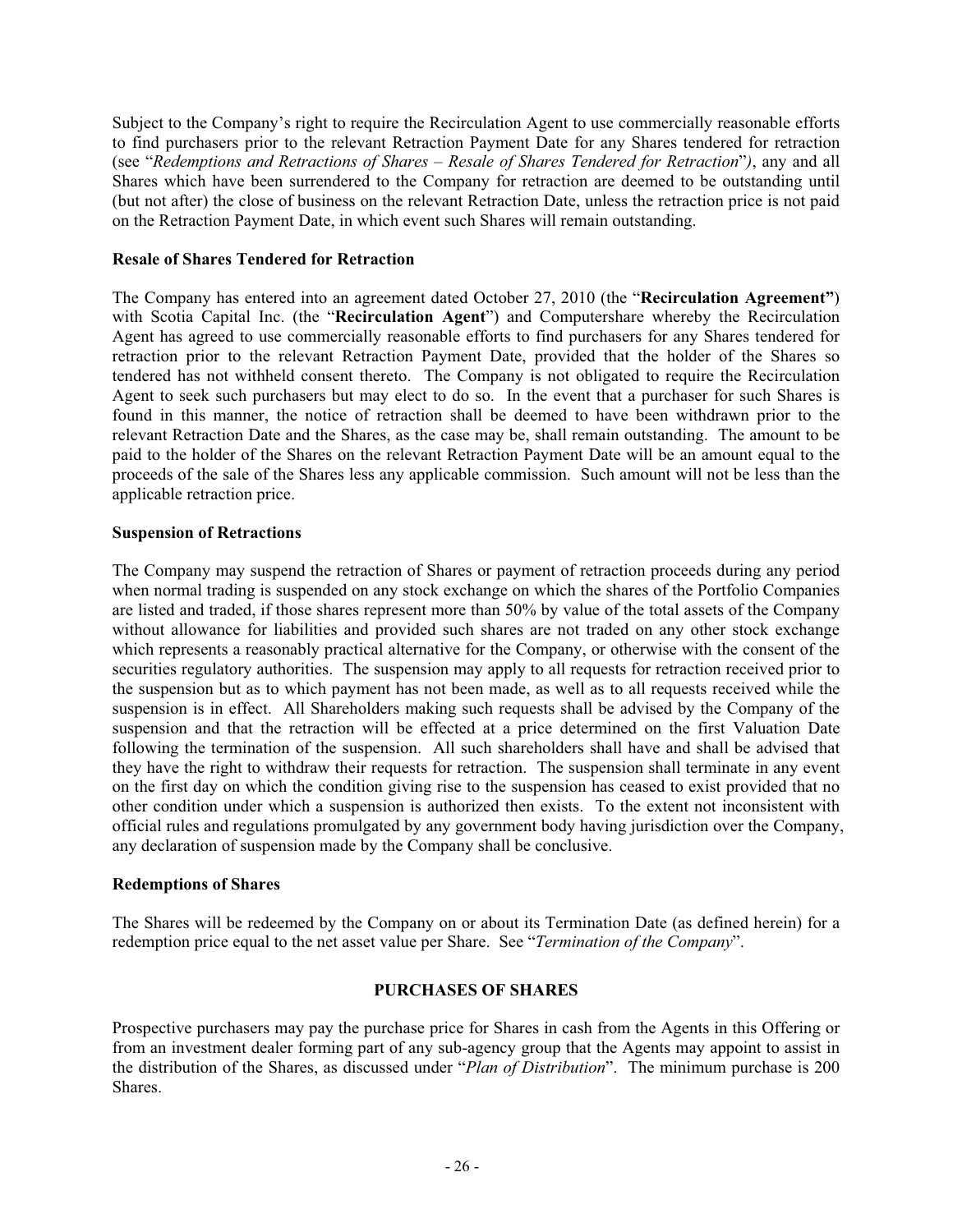### **CONSOLIDATED CAPITALIZATION**

The capitalization of the Company at October 27, 2010 and at such date as adjusted to give effect to the issue and sale of the Shares offered under this prospectus, is set forth in the table below.

| <b>Share Capital</b>        | <b>Authorized</b> | <b>Outstanding as at</b><br><b>October 27, 2010</b> | To be outstanding as at<br>October 27, 2010 after<br>giving effect to the<br>Offering $^{(1)}$ |
|-----------------------------|-------------------|-----------------------------------------------------|------------------------------------------------------------------------------------------------|
|                             |                   |                                                     | (unaudited)                                                                                    |
| <b>Shares</b>               | Unlimited         | Nil                                                 | \$250,000,000<br>$(25,000,000 \text{ shares})$                                                 |
| Class B Shares              | 1,000             | \$20.00<br>$(1,000 \text{ shares})$                 | \$20.00<br>$(1,000 \text{ shares})$                                                            |
| <b>Issue Costs</b>          |                   | Nil                                                 | \$(13,625,000)                                                                                 |
| <b>Total Capitalization</b> |                   | \$20.00                                             | \$236,375,020                                                                                  |

Note:

(1) Assumes the maximum amount of the Offering.

### **INCOME TAX CONSIDERATIONS**

In the opinion of Blake, Cassels & Graydon LLP, counsel to the Company, and Osler, Hoskin & Harcourt LLP, counsel to the Agents, the following is a summary of the principal Canadian federal income tax considerations generally relevant to investors who acquire Shares under the Offering and who, for purposes of the Tax Act, are resident in Canada, deal at arm's length and are not affiliated with the Company, hold their Shares as capital property and have not elected to compute their Canadian tax results using a currency other than Canadian dollars. This summary is based upon the facts set out in this prospectus, the current provisions of the Tax Act, the regulations thereunder, and counsel's understanding of the current administrative policies and assessing practices of the CRA made publicly available in writing prior to the date hereof and relies as to certain factual matters on certificates of an officer of the Company, Quadravest and Scotia Capital Inc.

This summary is based on the assumptions that:

- (a) the Shares will at all times be listed on a designated stock exchange in Canada (which currently includes the TSX);
- (b) the Company was not established and will not be maintained primarily for the benefit of non-residents of Canada and at no time will the total fair market value of the shares of the Company held by persons who are non-residents of Canada and/or partnerships (other than Canadian partnerships within the meaning of the Tax Act) exceed 50% of the fair market value of all of the outstanding shares of the Company;
- (c) the issuers of securities held by the Company will not be foreign affiliates of the Company or any Shareholder; and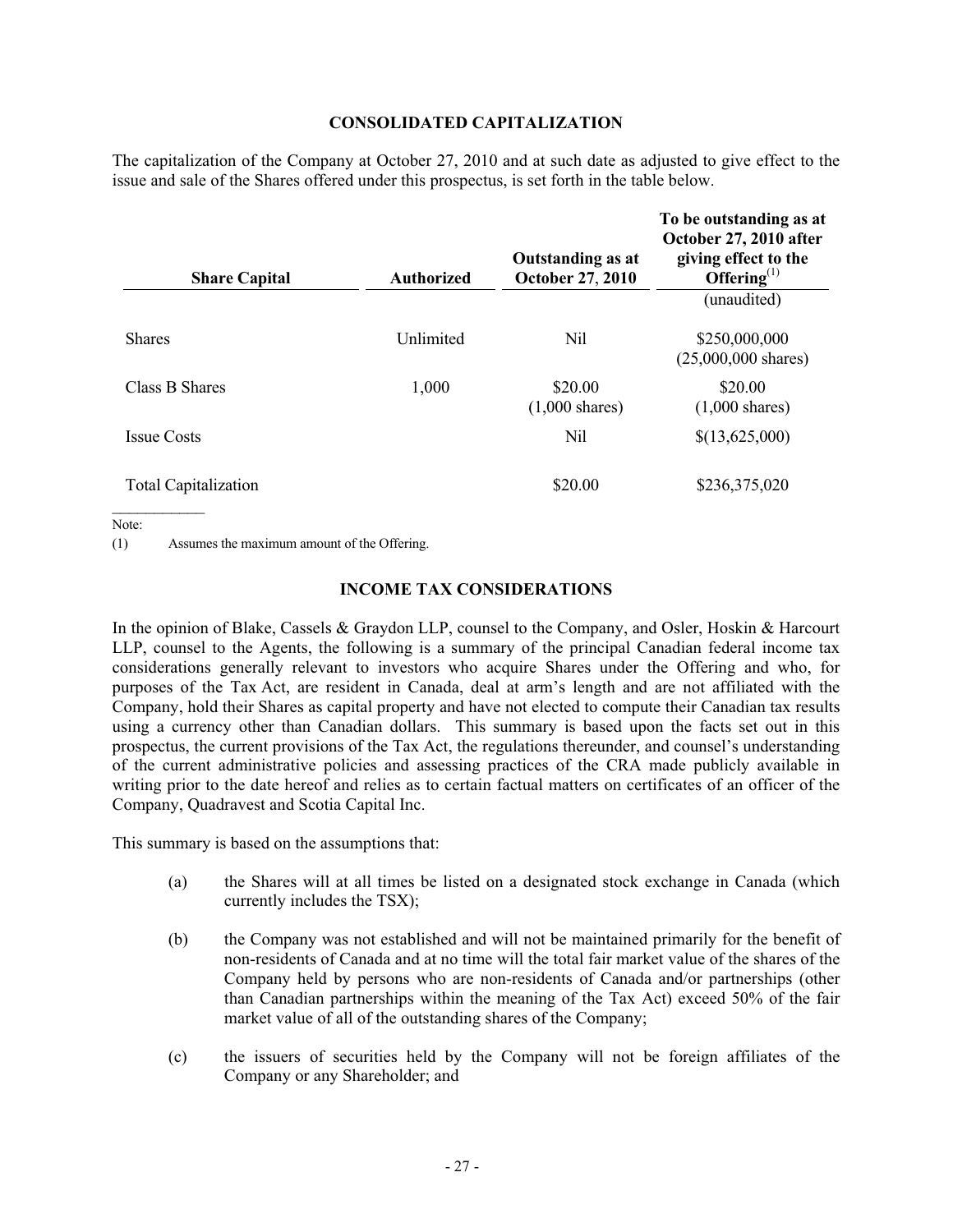(d) the investment strategies and investment restrictions of the Company will at all relevant times be as set out under "*Investment Strategies"* and *"Investment Restrictions"* and that the Company will at all times comply with such investment strategies and investment restrictions.

This summary also takes into account specific proposals to amend the Tax Act and the regulations thereunder announced prior to the date hereof by or on behalf of the Minister of Finance (Canada) (the "**Proposed Amendments**") and assumes that the Proposed Amendments will be enacted as proposed. No assurances can be given that the Proposed Amendments will become law.

**This summary is not exhaustive of all possible federal income tax considerations and does not take into account or anticipate any changes in law, whether by legislative, governmental or judicial action, other than the Proposed Amendments. This summary does not deal with foreign, provincial or territorial income tax considerations, which may differ from the federal considerations. This summary does not apply to Shareholders that are "financial institutions" as defined in section 142.2 of the Tax Act or to shareholders an interest in which is a "tax shelter investment" as defined in subsection 143.2(1) of the Tax Act.** 

**This summary is of a general nature only and does not constitute legal or tax advice to any particular investor. Prospective investors are advised to consult their own tax advisors with respect to their individual circumstances and in particular the draft proposals to amend the Tax Act released on October 31, 2003 relating to the deductibility of interest and other expenses (the "**October 2003 Proposals**").**

## **Status of the Company**

The Company will qualify, and intends at all relevant times to qualify, as a "mutual fund corporation" as defined in the Tax Act. The Company has informed counsel that it intends to file the necessary election under the Tax Act so that it will be deemed to be a "public corporation" from incorporation and therefore can qualify as a mutual fund corporation throughout its first taxation year.

Provided that the Shares are listed on a "designated stock exchange" within the meaning of the Tax Act (which includes the TSX), the Shares will be a qualified investment under the Tax Act for Registered Plans. Prospective investors should consult their own tax advisors as to the effect of acquiring Shares in a registered education savings plan.

Provided that the holder of a tax-free savings account does not hold a "significant interest" (as defined in the Tax Act) in the Company or any person or partnership that does not deal at arm's length with the Company within the meaning of the Tax Act, and provided that such holder deals at arm's length with the Company within the meaning of the Tax Act, the Shares offered hereby will not be a "prohibited investment" for a trust governed by such tax-free savings account. Generally, a holder will have a significant interest in the Company if the holder, together with persons with whom the holder does not deal at arm's length, owns directly or indirectly 10% or more of the issued shares of any class of the capital stock of the Company or any corporation related to the Company within the meaning of the Tax Act.

## **Taxation of the Company**

As a mutual fund corporation, the Company is entitled in certain circumstances to a refund of tax paid by it in respect of its net realized capital gains determined on a formula basis which is based in part on the redemption of its shares ("**capital gains redemptions**"). Also, as a mutual fund corporation, the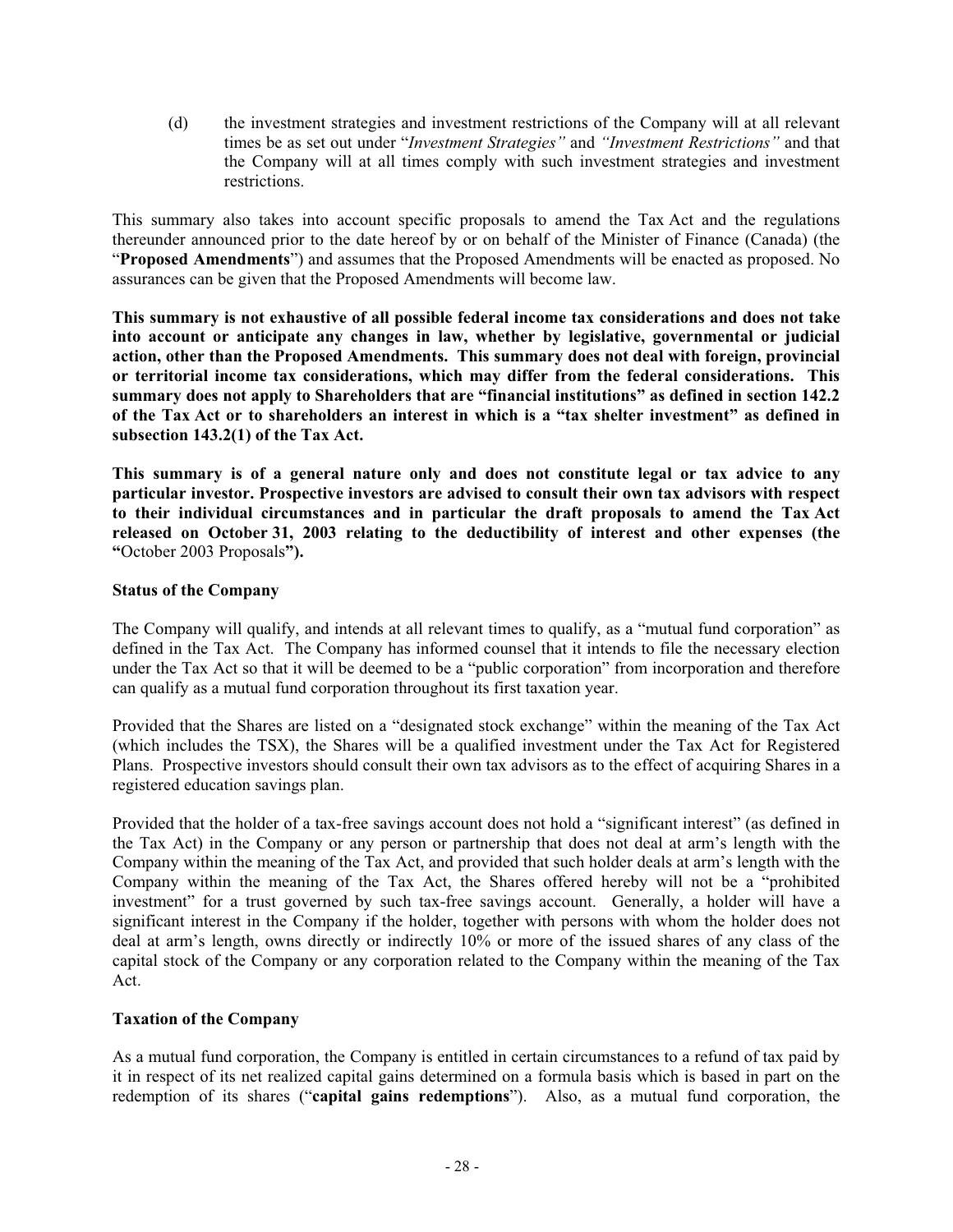Company maintains a capital gains dividend account in respect of capital gains realized by the Company and from which it may elect to pay dividends ("**capital gains dividends**") which are treated as capital gains in the hands of Shareholders. In certain circumstances where the Company has recognized a capital gain in a taxation year and does not have sufficient capital gains redemptions to offset tax payable on capital gains, it may elect not to pay capital gains dividends in that taxation year in respect thereof and may instead pay refundable capital gains tax, which may in the future be fully or partially refundable upon the payment of sufficient capital gains dividends and/or capital gains redemptions.

The Company will be required to include in computing its income for a taxation year all dividends received in the year. In computing its taxable income, the Company will generally be entitled to deduct all taxable dividends received on shares of taxable Canadian corporations (which include the Portfolio Companies).

The Company qualifies as a "financial intermediary corporation" (as defined in the Tax Act) and, as such, is not subject to tax under Part IV.1 of the Tax Act on dividends received by the Company nor is it generally liable to tax under Part VI.1 of the Tax Act on dividends paid by the Company on "taxable preferred shares" (as defined in the Tax Act). As a mutual fund corporation (which is not an "investment corporation" as defined in the Tax Act), the Company will generally be subject to a refundable tax of 33  $\frac{1}{3}$ % under Part IV of the Tax Act on taxable dividends received during the year to the extent such dividends are deductible in computing the taxable income of the Company for the year. This tax is fully refundable upon payment of sufficient Ordinary Dividends by the Company.

The Company will purchase Portfolio securities with the objective of earning dividends thereon over the life of the Company, and intends to treat and report transactions undertaken in respect of such shares on capital account. Generally, the Company will be considered to hold such shares on capital account unless the Company is considered to be trading or dealing in securities or otherwise carrying on a business of buying and selling securities or the Company has acquired the securities in a transaction or transactions considered to be an adventure in the nature of trade. The Company has advised counsel that it intends to elect in accordance with the Tax Act to have each of its "Canadian securities" (as defined in subsection 39(6) of the Tax Act), which includes the common shares of the Portfolio Companies, treated as capital property. Such an election will ensure that gains or losses realized by the Company on dispositions of Canadian securities will be taxed as capital gains or capital losses.

In computing the adjusted cost base of any particular security, the Company will generally be required to average the cost of that security with the adjusted cost base of all other identical securities owned by the Company and held as capital property at the time of acquisition.

The Company will write covered call options with the objective of increasing the yield on its assets beyond the dividends received on the common shares of the Portfolio Companies or other Portfolio securities. In accordance with CRA's published administrative practice, transactions undertaken by the Company in respect of such options will be treated and reported for purposes of the Tax Act on capital account.

Premiums received on call options written by the Company (to the extent such call options relate to securities actually owned by the Company at the time the option is written and such securities are held on capital account as discussed above) will constitute capital gains of the Company in the year received, and gains or losses realized upon dispositions of securities owned by the Company (whether upon the exercise of call options written by the Company or otherwise) will constitute capital gains or capital losses of the Company in the year realized. Where a call option is exercised, the proceeds received by the Company for the option will be included in the proceeds of disposition of the securities sold pursuant to the option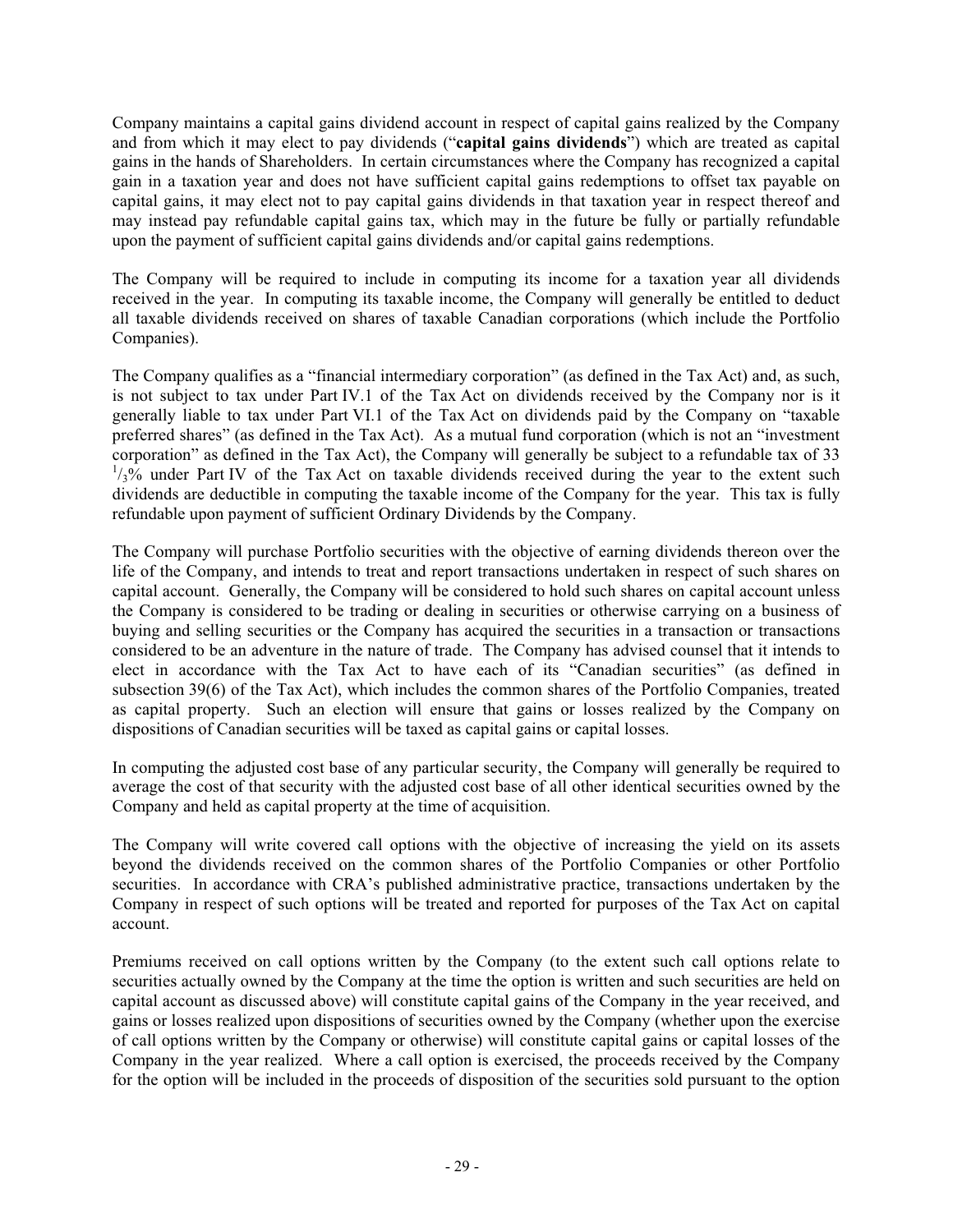and the premium received for such option will not give rise to a capital gain at the time the option is written.

Generally, the Company will include gains and deduct losses on income account in connection with investments made through derivative securities (except where such derivatives are used to hedge, and are sufficiently linked with, Portfolio securities held on capital account), and will recognize such gains or losses for tax purposes at the time they are realized by the Company. The Company may also use derivative instruments for hedging purposes. In accordance with CRA's published administrative practice, gains or losses realized on such derivatives hedging Portfolio securities held on capital account will be treated and reported for tax purposes on capital account, where there is sufficient linkage between such derivatives and such Portfolio securities.

To the extent that the Company earns income (other than taxable dividends from taxable Canadian corporations and taxable capital gains), such as interest, the Company will be subject to income tax on such income and no refund will be available in respect thereof.

In computing its income for tax purposes, the Company may deduct reasonable administrative and other expenses incurred to earn income. The Company may generally deduct any costs and expenses of the Offering paid by the Company and not reimbursed at a rate of 20% per year, pro-rated where the Company's taxation year is less than 365 days.

The October 2003 Proposals were released by the Department of Finance (Canada) for public comment and propose that the Tax Act be amended to require, for taxation years commencing after 2004, that there be a "reasonable expectation of cumulative profit" from a business or property in order for a taxpayer to deduct any loss incurred by the taxpayer from the business or property, and would provide that profit, for this purpose, does not include capital gains. The October 2003 Proposals could potentially have an adverse effect on the deductibility by the Company of certain otherwise deductible expenses. On February 23, 2005, the Minister of Finance (Canada) announced that an alternative proposal to replace the October 2003 Proposals would be released for comment at an early opportunity. There can be no assurance that such alternative proposal, which has not yet been released, will not adversely affect the Company.

If the Company designates Ordinary Dividends as eligible dividends, and any portion of such designation is an "excessive eligible dividend designation" as determined by the detailed rules in the Tax Act, the Company will generally be liable to a penalty tax of 20% of the amount of such portion under Part III.1 of the Tax Act.

## **Taxation of Shareholders**

Shareholders must include in income Ordinary Dividends received from the Company. For individual shareholders, Ordinary Dividends will be subject to the usual gross-up and dividend tax credit rules with respect to taxable dividends paid by taxable Canadian corporations under the Tax Act. An enhanced gross-up and dividend tax credit is available on "eligible dividends" received or deemed to be received from a taxable Canadian corporation which are so designated by the corporation. Ordinary Dividends received by a corporation other than a "specified financial institution" (as defined in the Tax Act) will normally be deductible in computing its taxable income.

In the case of a holder that is a "specified financial institution", Ordinary Dividends received on the Shares will be deductible in computing its taxable income only if either (a) the specified financial institution did not acquire the Shares in the ordinary course of its business; or (b) at the time of the receipt of the dividends by the specified financial institution, the Shares are listed on a designated stock exchange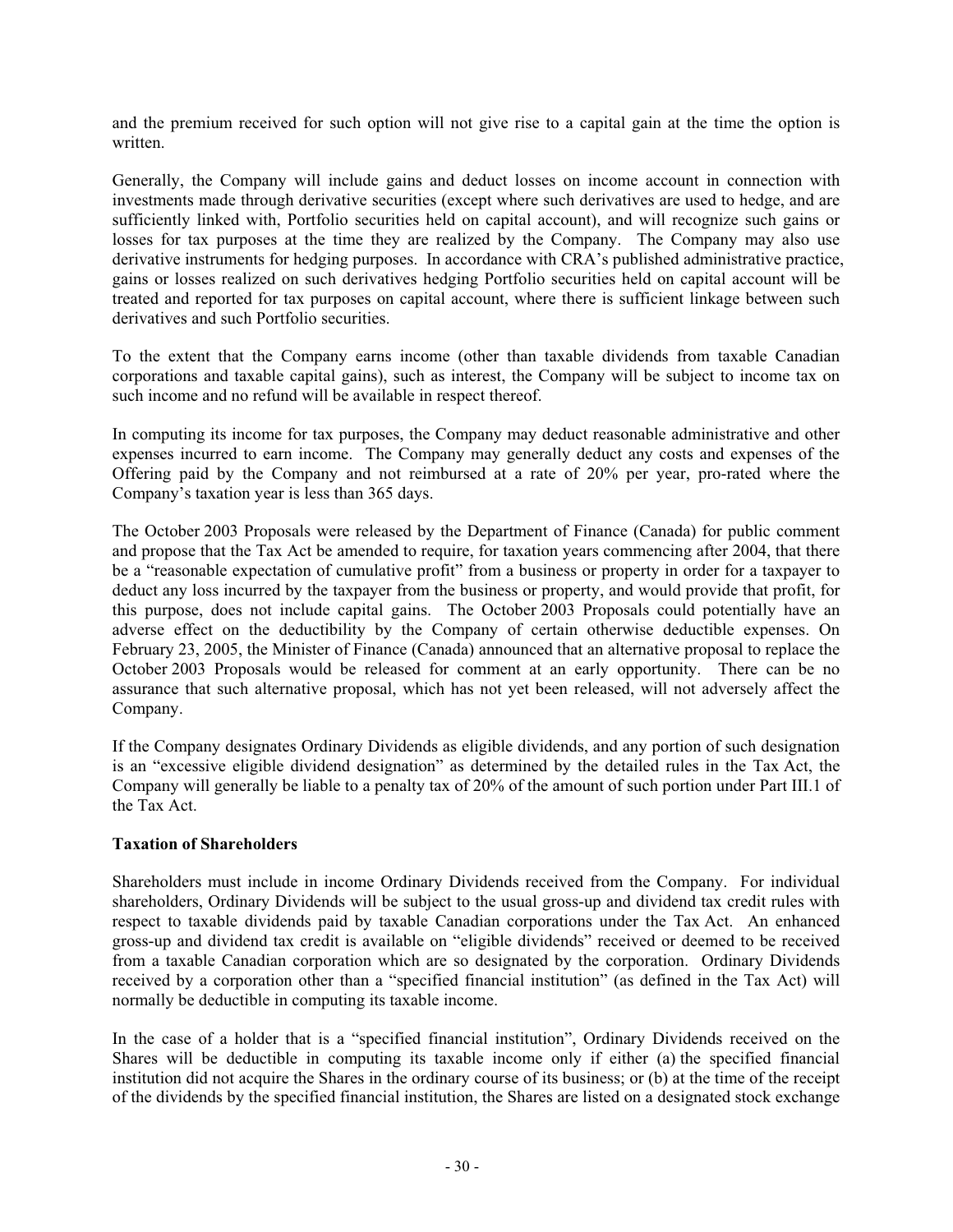in Canada, and dividends are received in respect of not more than 10% of the issued and outstanding Shares by (i) the specified financial institution, or (ii) the specified financial institution and persons with whom it does not deal at arm's length (within the meaning of the Tax Act). For these purposes, a beneficiary of a trust will be deemed to receive the amount of any dividend received by the trust and designated to that beneficiary, effective at the time the dividend was received by the trust, and a member of a partnership will be considered to have received that partner's share of a dividend received by the partnership, effective at the time the dividend was received by the partnership.

Corporations (other than a "private corporation" or a "financial intermediary corporation", as defined in the Tax Act) should consult their own tax advisors with respect to whether Ordinary Dividends on the Shares are subject to Part IV.1 tax when received by such corporations.

A Shareholder which is a private corporation for purposes of the Tax Act, or any other corporation controlled directly or indirectly by or for the benefit of an individual (other than a trust) or a related group of individuals (other than trusts) may be liable to pay a  $33 \frac{1}{3}\%$  refundable tax under Part IV of the Tax Act on Ordinary Dividends received on Shares, to the extent that such dividends are deductible in computing the corporation's taxable income. Where Part IV.1 tax also applies to an Ordinary Dividend received by a particular corporation, the rate of Part IV tax payable by such corporation on such dividend is reduced to  $23 \frac{1}{3}\%$ .

The amount of any capital gains dividend received by a Shareholder from the Company will be considered to be a capital gain of the Shareholder from the disposition of capital property in the taxation year of the Shareholder in which the capital gains dividend is received.

The Company may make returns of capital in respect of the Shares. A return of capital in respect of a Share will not be included in the income of the holder of the Share, but will reduce the adjusted cost base of such Share to the Shareholder. To the extent that the adjusted cost base of a Share would otherwise be less than zero, the negative amount will be deemed to be a capital gain realized by the Shareholder from the disposition of the Share and the adjusted cost base will be increased by the amount of such deemed capital gain.

Upon the redemption, retraction or other disposition of a Share, a capital gain (or a capital loss) will be realized by the Shareholder to the extent that the proceeds of disposition of the Share exceed (or are less than) the aggregate of the adjusted cost base of the Share and any reasonable costs of disposition. If the Shareholder is a corporation, any capital loss arising on the disposition of a Share may in certain circumstances be reduced by the amount of any Ordinary Dividends received on the Share. Analogous rules apply to a partnership or trust of which a corporation, partnership or trust is a member or beneficiary. For purposes of computing the adjusted cost base of each Share, a Shareholder must average the cost of such Share with the adjusted cost base of any Shares already held as capital property.

One-half of a capital gain is included in computing a Shareholder's income as a taxable capital gain and one-half of a capital loss may be deducted against taxable capital gains to the extent and under the circumstances prescribed in the Tax Act. A Shareholder that is a Canadian-controlled private corporation will be subject to an additional refundable tax of  $6^2/3\%$  on its aggregate investment income, which includes an amount in respect of taxable capital gains.

Individuals (other than certain trusts) realizing net capital gains or receiving dividends may be subject to an alternative minimum tax under the Tax Act.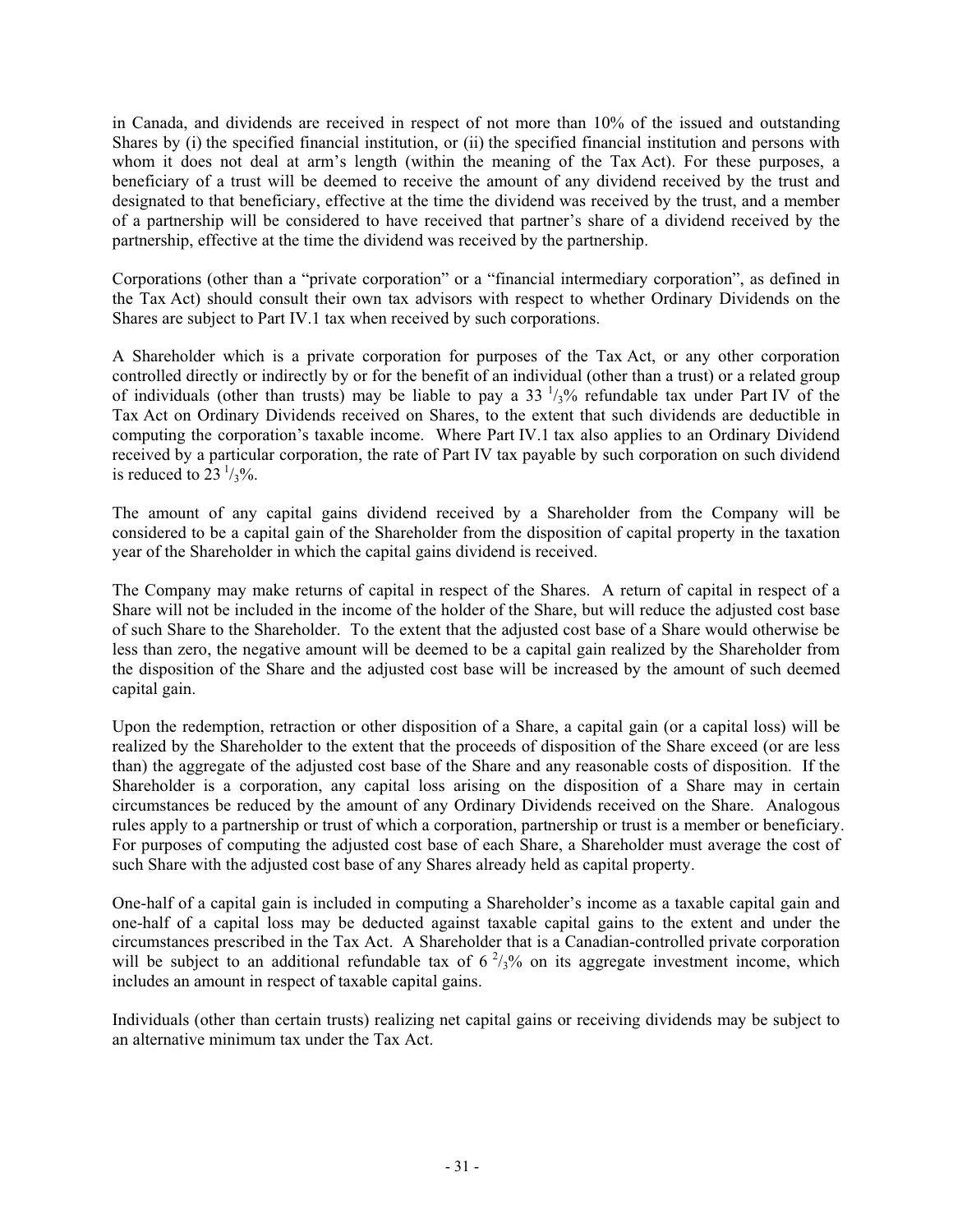The Shares will generally qualify as "Canadian securities" for purposes of the election to treat all such "Canadian securities" as capital property as provided for in certain circumstances under the Tax Act. Investors considering making such an election should consult their own tax advisors.

### **Taxation of Registered Plans**

Registered Plans, as holders of Shares, generally will be exempt from tax on any dividend or other income derived from such shares and on any capital gain realized upon the sale, redemption or other disposition of such shares. If and when cash or securities are withdrawn from a Registered Plan, other than from a tax-free savings account, the holder of the Registered Plan generally will be liable to pay income tax based on the amount of cash or the fair market value of the securities withdrawn, unless the cash or securities are transferred to another Registered Plan in accordance with the Tax Act.

## **ORGANIZATION AND MANAGEMENT DETAILS OF THE COMPANY**

### **Officers and Directors of the Company**

The Board of Directors of the Company currently consists of six members. The following are the names, municipalities of residence, office and principal occupations of the directors and officers of the Company.

| <b>Name and Municipality of</b><br><b>Residence</b> | <b>Office</b>                                                   | <b>Principal Occupation</b>                                                             |
|-----------------------------------------------------|-----------------------------------------------------------------|-----------------------------------------------------------------------------------------|
| S. Wayne $\text{Finch}^{(1)}$<br>Brampton, Ontario  | Chairman, President, Chief<br>Executive Officer and<br>Director | Chief Executive and Chief Investment<br>Officer, Quadravest Capital<br>Management Inc.  |
| Laura L. Johnson<br>Oakville, Ontario               | Secretary and Director                                          | Managing Director and Portfolio<br>Manager, Quadravest Capital<br>Management Inc.       |
| Peter F. Cruickshank<br>Brampton, Ontario           | Chief Financial Officer and<br>Director                         | Managing Director and Chief Financial<br>Officer, Quadravest Capital<br>Management Inc. |
| William C. Thornhill<br>Mississauga, Ontario        | Director                                                        | President, William C. Thornhill<br>Consulting Inc.                                      |
| Michael W. Sharp $(1)$<br>Toronto, Ontario          | Director                                                        | Partner, Blake, Cassels & Graydon LLP                                                   |
| John D. Steep $^{(1)}$<br>Stratford, Ontario        | Director                                                        | President, S Factor Consulting Inc.                                                     |

(1) Member of the Audit Committee.

 $\overline{\phantom{a}}$ 

All of the directors and officers of the Company have held the same principal occupation for the five years preceding the date hereof. Each serves in a similar capacity with respect to each of the other TSXlisted corporate funds established by Quadravest or its affiliates.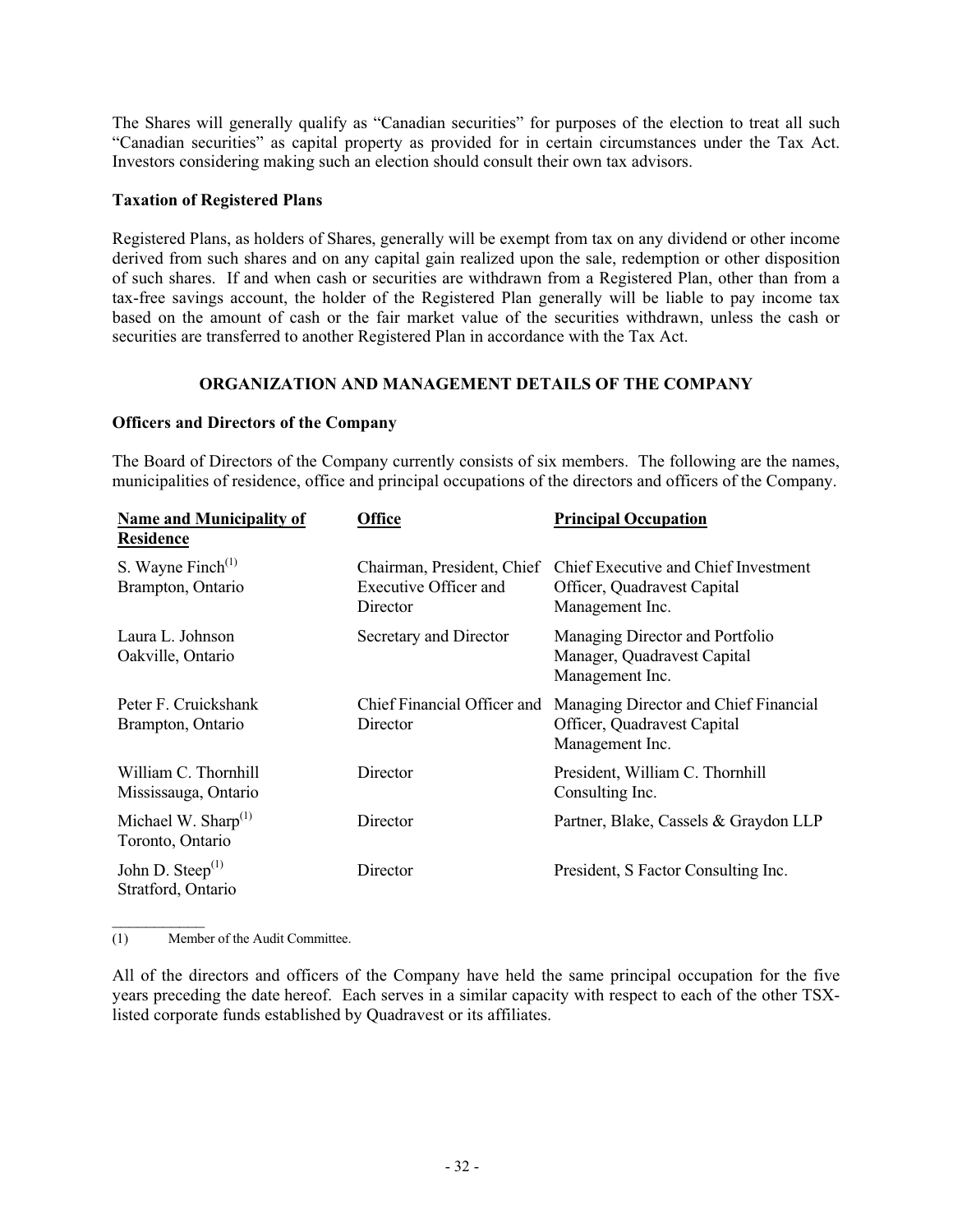### **Manager and Investment Manager of the Company**

Quadravest acts as the manager and investment manager of the Company. Quadravest is the investment manager of 15 other public mutual fund corporations and one public mutual fund trust with aggregate assets under management in excess of \$1.2 billion. Quadravest is one of Canada's foremost leaders in option writing expertise and experience. Mr. Finch and Ms. Johnson have combined over 35 years experience with this unique investment strategy. Quadravest combines their fundamental expertise with the most sophisticated proprietary trading systems to enhance returns available to their clients. Mr. Finch has been a featured author and speaker for industry events and was a member of the board of directors of the Montreal Exchange, Canada's derivative market. The Montreal Exchange also owned the Canadian Derivatives Trading Corp. and a majority stake in the Boston Options Exchange.

The principal office address of Quadravest is 77 King Street West, Suite 4500, Toronto, Ontario M5K 1K7. Quadravest is controlled by Quadravest Inc., which is in turn controlled by S. Wayne Finch.

### *Duties and Services to be Provided by Quadravest*

Pursuant to an agreement between the Company and Quadravest dated October 27, 2010 (the "**Management and Investment Management Agreement**"), Quadravest was appointed to act as the manager of the Company and, as such, has overall responsibility for the business and affairs of the Company and is responsible for providing or arranging for administrative services required by the Company including, without limitation, authorizing the payment of operating expenses incurred on behalf of the Company; preparing financial statements and financial and accounting information as required by the Company; ensuring that shareholders are provided with such financial statements (including semiannual and annual financial statements) as they have requested and such other reports as are from time to time required by applicable law; ensuring that the Company complies with regulatory requirements and applicable stock exchange listing requirements; preparing the Company's reports to shareholders and the Canadian securities regulatory authorities; determining the amount of dividends to be paid by the Company; and negotiating contractual agreements with third-party providers of services, including registrars, transfer agents, auditors and printers.

Quadravest also acts as the Company's investment manager under the Management and Investment Management Agreement. Quadravest will manage the Company's investment portfolio in a manner consistent with the investment objectives, strategy and restrictions of the Company. Quadravest relies on fundamental analysis in managing equity portfolios, such that it focuses on a company's earnings history, relative price-earnings multiple, cash flow, dividend yield, market position and growth prospects.

The services to be provided by Quadravest as investment manager pursuant to the Management and Investment Management Agreement will include the making of all investment decisions for the Company and managing the Company's covered call option writing in accordance with the investment objectives, strategy and restrictions of the Company. Decisions as to the purchase and sale of securities for the Company and as to the execution of all Portfolio and other transactions will be made by Quadravest. In the purchase and sale of securities for the Company and the writing of options contracts, Quadravest will seek to obtain overall services and prompt execution of orders on favourable terms.

### *Details of the Management and Investment Management Agreement*

Quadravest is required to exercise the powers and discharge the duties of its office honestly, in good faith and in the best interests of Shareholders and, in connection therewith, to exercise the degree of care, diligence and skill that a reasonably prudent manager and investment manager would exercise in similar circumstances. The Management and Investment Management Agreement provides that Quadravest will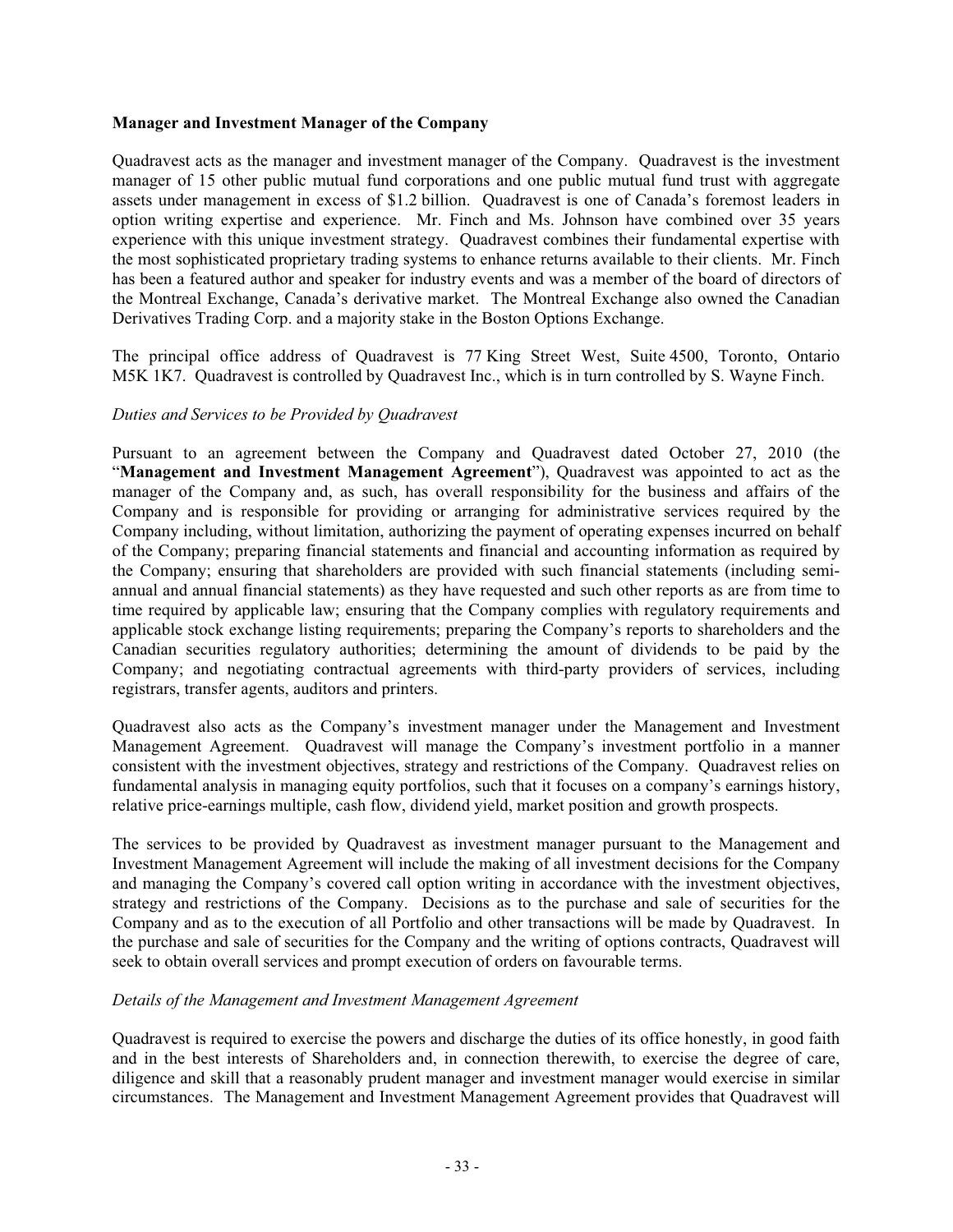not be liable in any way for any default, failure or defect in or diminution in the value of any of the securities held by the Company if it has satisfied the standard of care, diligence and skill set forth above. Quadravest will incur liability for wilful misconduct, bad faith, negligence or other breach of this standard of care.

Quadravest may resign upon 60 days notice to Shareholders and the Company or such lesser notice as the Company may accept. If Quadravest resigns, it may appoint its successor, but its successor must be approved by Shareholders unless it is an affiliate of Quadravest. If Quadravest commits certain events of bankruptcy or insolvency or is in material breach or default of its obligations under the Management and Investment Management Agreement and such breach or default has not been cured within 30 days after notice of same has been given to Quadravest, the Company shall give notice thereof to Shareholders and the Shareholders may remove Quadravest and appoint a successor or successors as manager and investment manager. Except as described above, Quadravest cannot be terminated as manager or investment manager of the Company.

Quadravest is entitled to fees for its services under the Management and Investment Management Agreement as described under "*Fees and Expenses*" and will be reimbursed for all reasonable costs and expenses incurred by it on behalf of the Company. In addition, Quadravest and each of its directors, officers, employees and agents will be indemnified by the Company from and against all legal fees, judgments and amounts paid in settlement, actually and reasonably incurred by Quadravest or any of its officers, directors, employees or agents in the exercise of its duties as manager and/or investment manager, unless those fees, judgments or amounts paid in settlement were incurred as a result of a breach by Quadravest of the standard of care described above and provided the Company has reasonable grounds to believe that the action or inaction that caused the payment of fee, judgment or amount paid in settlement was in the best interests of the Company.

The services of Quadravest under the Management and Investment Management Agreement are not exclusive and nothing in the Management and Investment Management Agreement prevents Quadravest from providing similar services to other investment funds and other clients (whether or not their investment objectives and policies are similar to those of the Company) or from engaging in other activities.

### **Officers and Directors of the Manager**

The name and municipality of residence of each of the directors and officers of Quadravest are as set out below.

| <b>Name and Municipality of Residence</b> | Office                                                                                            |
|-------------------------------------------|---------------------------------------------------------------------------------------------------|
| S. Wayne Finch<br>Brampton, Ontario       | Chairman, President, Secretary, Chief Executive<br>Officer, Chief Investment Officer and Director |
| Laura L. Johnson<br>Oakville, Ontario     | Managing Director and Portfolio Manager                                                           |
| Peter F. Cruickshank<br>Brampton, Ontario | Managing Director and Chief Financial Officer                                                     |

Wayne Finch is the Chairman and Chief Investment Officer of Quadravest. Mr. Finch has over 23 years of experience in designing and managing investment portfolios. Prior to forming Quadravest in 1997, Mr. Finch was Vice-President at another investment management firm where he was a portfolio manager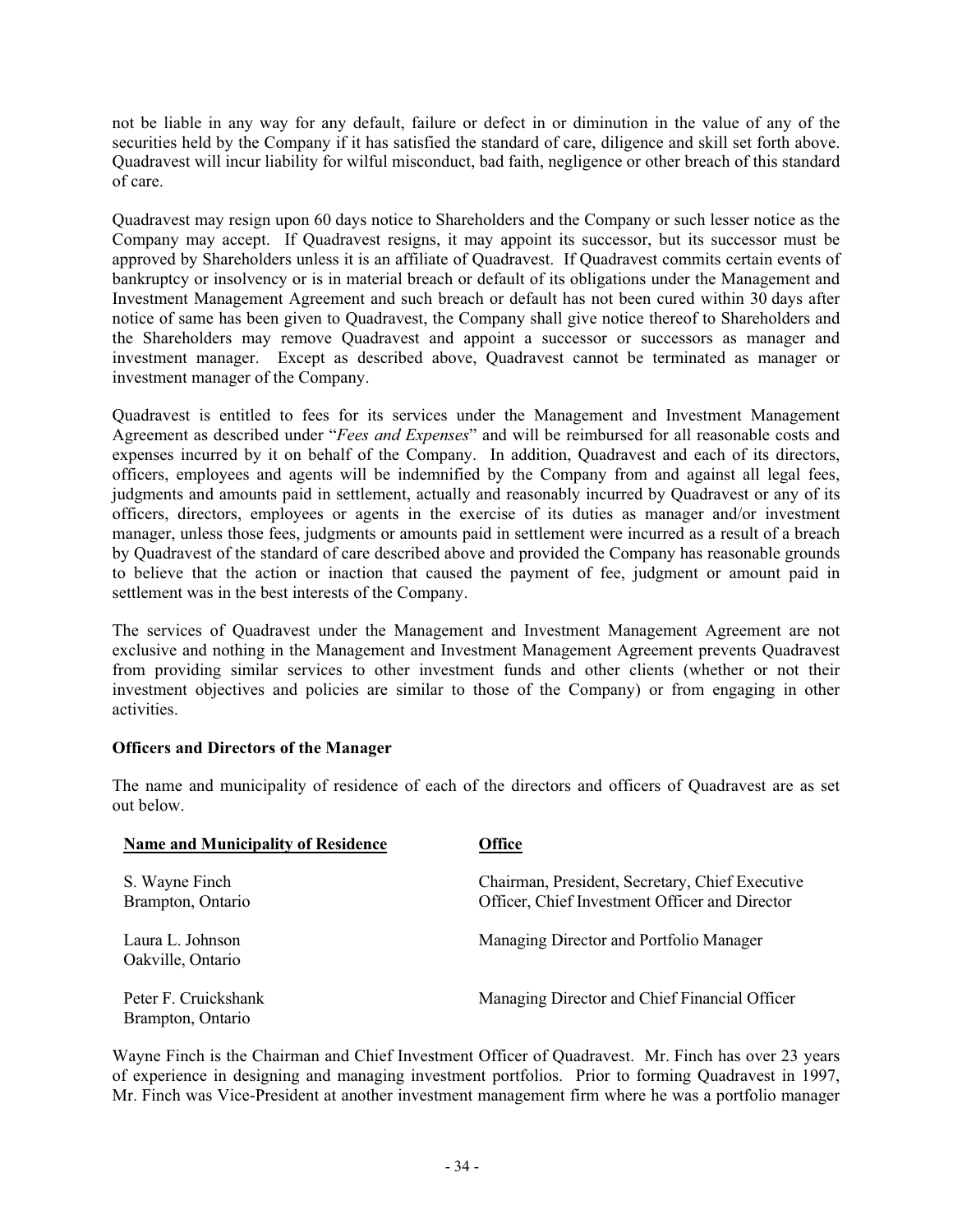of a number of publicly traded investment vehicles employing investment strategies similar to those of the Company, and prior to that was a portfolio manager in the treasury operations of a major Canadian trust company where he managed a number of common and preferred share portfolios and mutual funds.

Laura L. Johnson is the Portfolio Manager and Managing Director of Quadravest. Ms. Johnson has over 17 years of experience in the financial services industry, including extensive experience with investment products employing investment strategies similar to those of the Company. Prior to forming Quadravest with Mr. Finch, Ms. Johnson was employed in the structured finance, equity and fixed income areas at another investment management firm where she worked extensively on investment products.

Peter F. Cruickshank is the Chief Financial Officer and Managing Director of Quadravest. Mr. Cruickshank is a chartered accountant who has spent the last 24 years of his career in the investment industry. Prior to joining Quadravest, he was a director and the chief financial officer of another investment management firm from 1986 to 1999.

## **Conflicts of Interest**

Quadravest is engaged in a variety of investment management, investment advisory and other business activities. The services of Quadravest under the Management and Investment Management Agreement are not exclusive and nothing in the Management and Investment Management Agreement prevents Quadravest or any of its affiliates from providing similar services to other investment funds and other clients (whether or not their investment objectives, strategies and policies are similar to those of the Company) or from engaging in other activities. Quadravest's investment decisions for the Company will be made independently of those made for its other clients and independently of its own investments. However, on occasion, Quadravest may make the same investment for the Company and for one or more of its other clients. If the Company and one or more of the other clients of Quadravest are engaged in the purchase or sale of the same security, the transactions will be effected on an equitable basis.

### **Independent Review Committee**

As required by NI 81-107, the Company has established an independent review committee ("**IRC**"). Messrs. Thornhill and Steep, two of the independent directors of the Company, have agreed to serve as members of the IRC, together with Gordon Currie, who acts as the chair of the IRC. Quadravest and its affiliates have established a single IRC which is responsible for all of the public investment funds which they manage. None of the members of the IRC own any shares of the Company, Quadravest or any service provider to the Company.

William C. Thornhill is currently the President of William C. Thornhill Consulting Inc. Until July 2005, he was the Vice-Chairman of Quadravest. Prior to joining Quadravest, Mr. Thornhill spent over 30 years in the financial services business and held a number of senior positions at a major Canadian trust company including Executive Vice-President, Products, Senior Vice-President, Finance, and Vice-President, Treasury and Corporate Investments.

John D. Steep is currently the President of S Factor Consulting Inc. Prior to 2002, Mr. Steep spent over 30 years in the financial services business and including as a Senior Vice-President at a major Canadian chartered bank.

Gordon A. M. Currie is the Executive Vice President, Secretary and General Counsel of George Weston Limited, which he joined in 2005. Prior to that, he was the General Counsel of Direct Energy, the North American subsidiary of Centrica plc. Prior to that, he was a partner at Blake, Cassels & Graydon LLP, specializing in securities law, having joined the firm in 1983.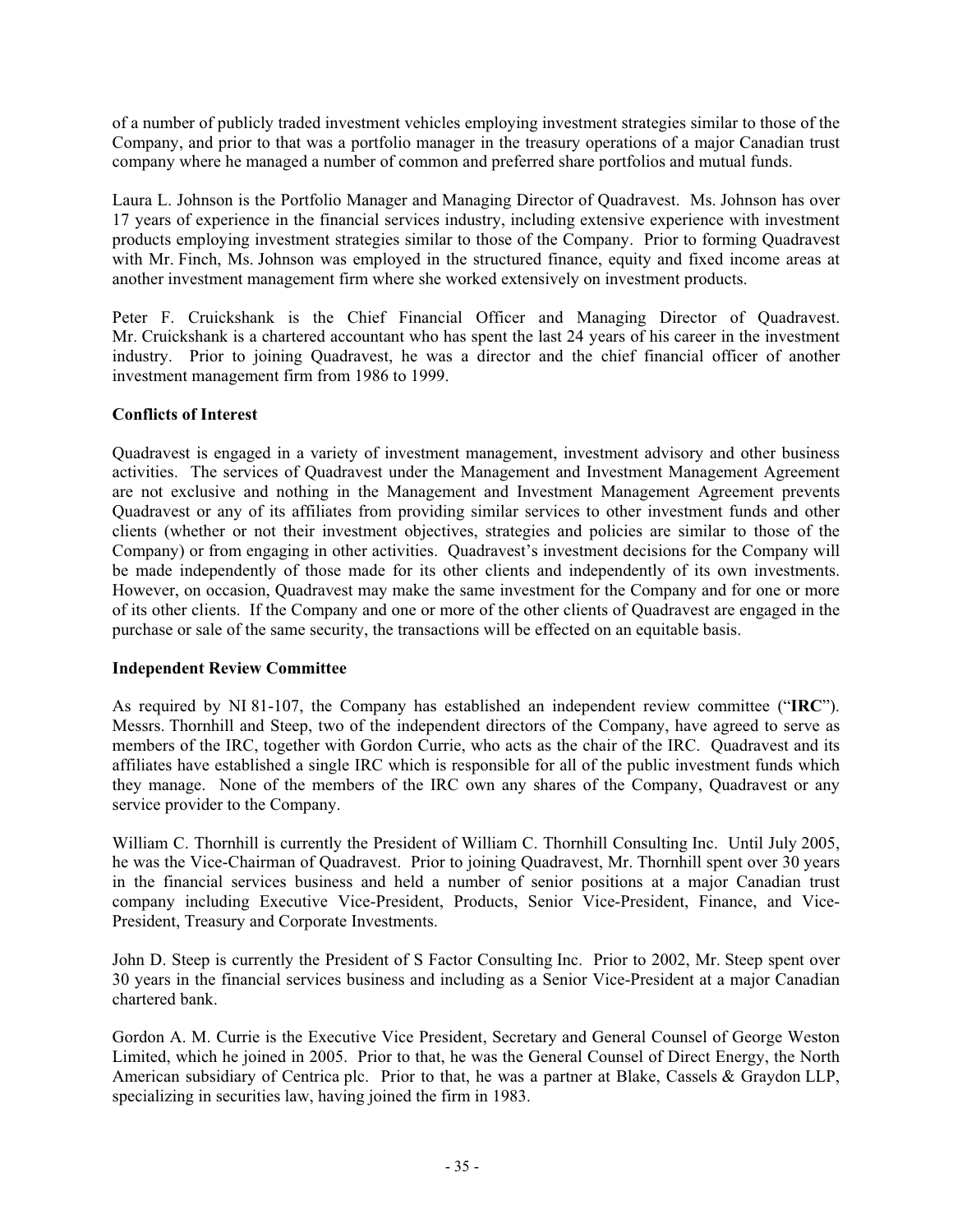Under NI 81-107, Quadravest must refer conflict of interest matters for review or approval to the IRC, and imposes obligations upon Quadravest to establish written policies and procedures for dealing with conflict of interest matters, to maintain records in respect of these matters and to provide assistance to the IRC in carrying out its functions. Each of the three executive officers of Quadravest work with the IRC in respect of these matters.

The IRC will conduct regular assessments and provide reports to Quadravest and to shareholders on an annual basis in respect of its functions. Its initial annual report to shareholders, in respect of its activities on behalf of the Company to November 30, 2010, will be available at the time the annual financial statements of the Company for that fiscal year are made public. This report is required to be filed on SEDAR (the System for Electronic Document Analysis and Retrieval, found at www.sedar.com) and on the Company's website at www.DividendSelect15.com. The Company will provide a copy of this report to securityholders of the Company free of charge upon request to the Company at Investor Relations, Royal Trust Tower, 77 King Street West, P.O. Box 341, Toronto, Ontario M5K 1K7 or by emailing the Company at info@quadravest.com.

Members of the IRC currently receive aggregate annual compensation of \$55,000 plus reimbursement of expenses. These fees are apportioned among the various funds for which the IRC acts, including the Company, in Quadravest's discretion.

## **Custodian**

Pursuant to an agreement (the "**Custodian Agreement**") to be entered into on or before the closing of this Offering, RBC Dexia Investor Services Trust ("**RBC Dexia**") will be the custodian of the assets of the Company and is also responsible for certain aspects of the day-to-day administration of the Company, including processing retractions, calculating net asset value and maintaining the fund valuation books and records of the Company. The address of RBC Dexia is 155 Wellington Street West, Toronto, Ontario M5V 3L3, Attention: International Investment Products. RBC Dexia will not have any responsibility or liability for any assets of the Company which it does not directly hold or have control over (including through its sub-custodians), including, without limitation, any assets of the Company pledged to a counterparty pursuant to derivatives transactions entered into by the Company, if any. RBC Dexia is entitled to receive fees from the Company and to be reimbursed for all expenses and liabilities which are properly incurred by RBC Dexia in connection with the activities of the Company.

### **Auditors**

The auditors of the Company are PricewaterhouseCoopers LLP, 77 King Street West, Toronto, Ontario, M5K 1G8.

### **Transfer Agent and Registrar**

Pursuant to a Transfer Agent, Registrar and Dividend Disbursing Agent Agreement to be entered into on or before the closing of this Offering, Computershare Investor Services Inc. ("**Computershare**"), at its principal office in Toronto has been appointed the registrar and transfer agent for the Shares.

## **Promoter**

Quadravest has taken the initiative in organizing the Company and accordingly is a "promoter" of the Company within the meaning of applicable securities legislation. Quadravest will receive fees from the Company and will be entitled to reimbursement of expenses incurred in relation to the Company as described under "*Fees and Expenses*".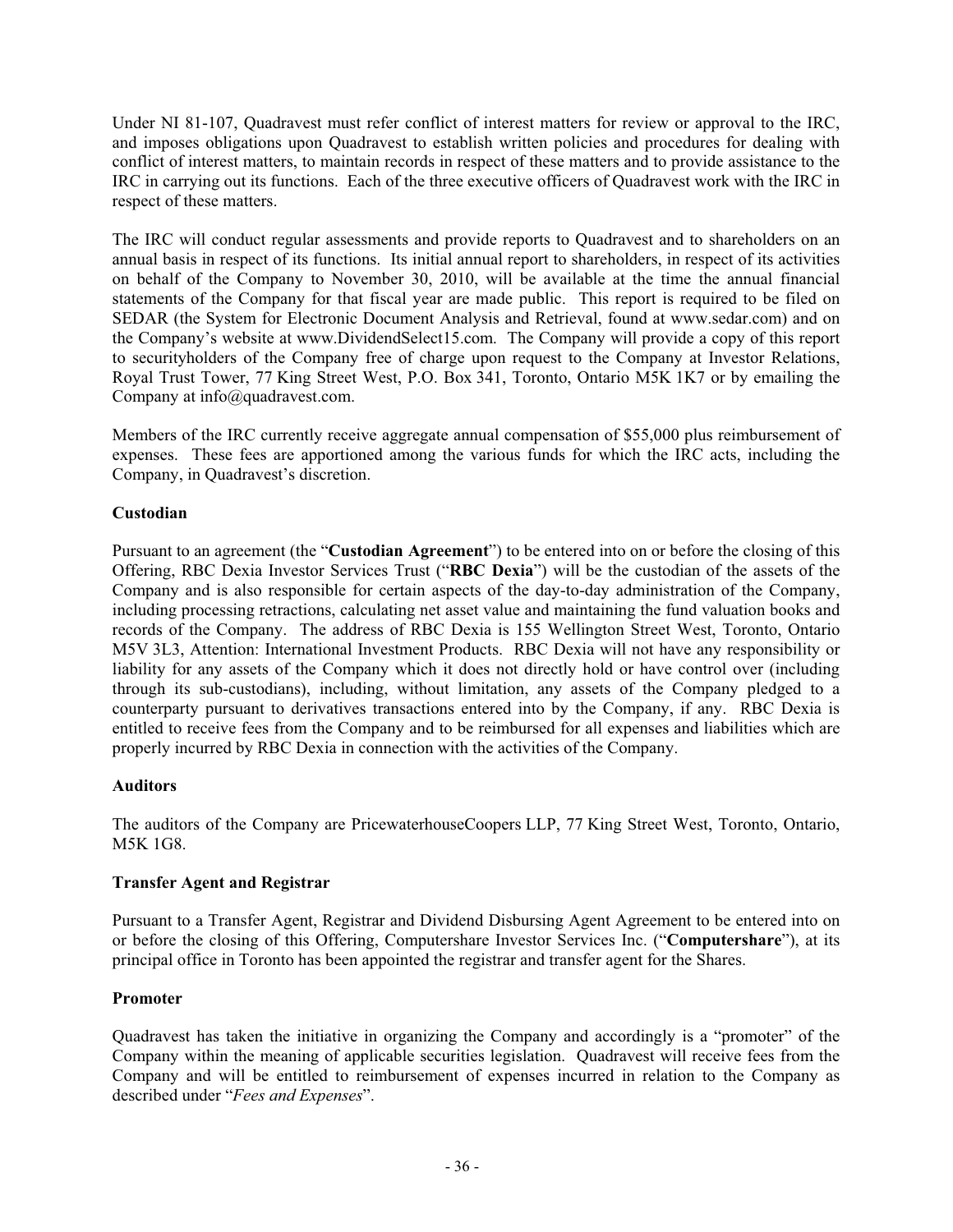### **CALCULATION OF NET ASSET VALUE**

The net asset value of the Company will be calculated by RBC Dexia as of each business day (each, a "**Valuation Date**") by subtracting the aggregate amount of the Company's liabilities from its total assets.

The net asset value per Share on any Valuation Date shall be calculated by dividing the net asset value on such Valuation Date by the total number of Shares then issued and outstanding.

### **Valuation Policies and Procedures of the Company**

The Company is required under National Instrument 81-106 *Investment Fund Continuous Disclosure* to calculate its net asset value using "fair value". The Company's assets are valued by RBC Dexia in accordance with its usual policies in this regard, which Quadravest believes will result in a calculation of the fair value of the Company. The following are the valuation principles currently used by RBC Dexia in this regard:

- (a) the value of any cash on hand, on deposit or on call, prepaid expenses, cash dividends declared and interest accrued and not yet received, shall be deemed to be the face amount thereof, unless RBC Dexia determines that any such deposit or call loan is not worth the face amount thereof, in which event the value thereof shall be deemed to be such value as RBC Dexia determines to be the reasonable value thereof;
- (b) the value of any bonds, debentures, and other debt obligations shall be valued by taking the average of the bid and ask prices on a Valuation Date at such times as RBC Dexia, in its discretion, deems appropriate. Short-term investments including notes and money market instruments shall be valued at cost plus accrued interest;
- (c) the value of any security which is listed on any recognized exchange shall be determined by the sale price at the time of valuation or, if there is no sale price, the average between the bid and the asked price on the day on which the net asset value of the Company is being determined, all as reported by any report in common use or authorized as official by a recognized stock exchange; provided that if such stock exchange is not open for trading on that date, then on the last previous date on which such stock exchange was open for trading;
- (d) the value of any security or other asset for which a market quotation is not readily available shall be its fair market value as determined by RBC Dexia;
- (e) purchased or written clearing corporation options, options on futures, over-the-counter options, debt-like securities and listed warrants shall be valued at the current market value thereof;
- (f) where a covered clearing corporation option, option on futures or over-the-counter option is written, the premium received by the Company shall be reflected as a deferred credit which shall be valued at an amount equal to the current market value of the clearing corporation option, option on futures or over-the-counter option that would have the effect of closing the position. Any difference resulting from revaluation shall be treated as an unrealized gain or loss on investment. The deferred credit shall be deducted in arriving at the net asset value of the Company. The securities, if any, which are the subject of a written clearing corporation option, or over-the-counter option shall be valued at their then current market value; and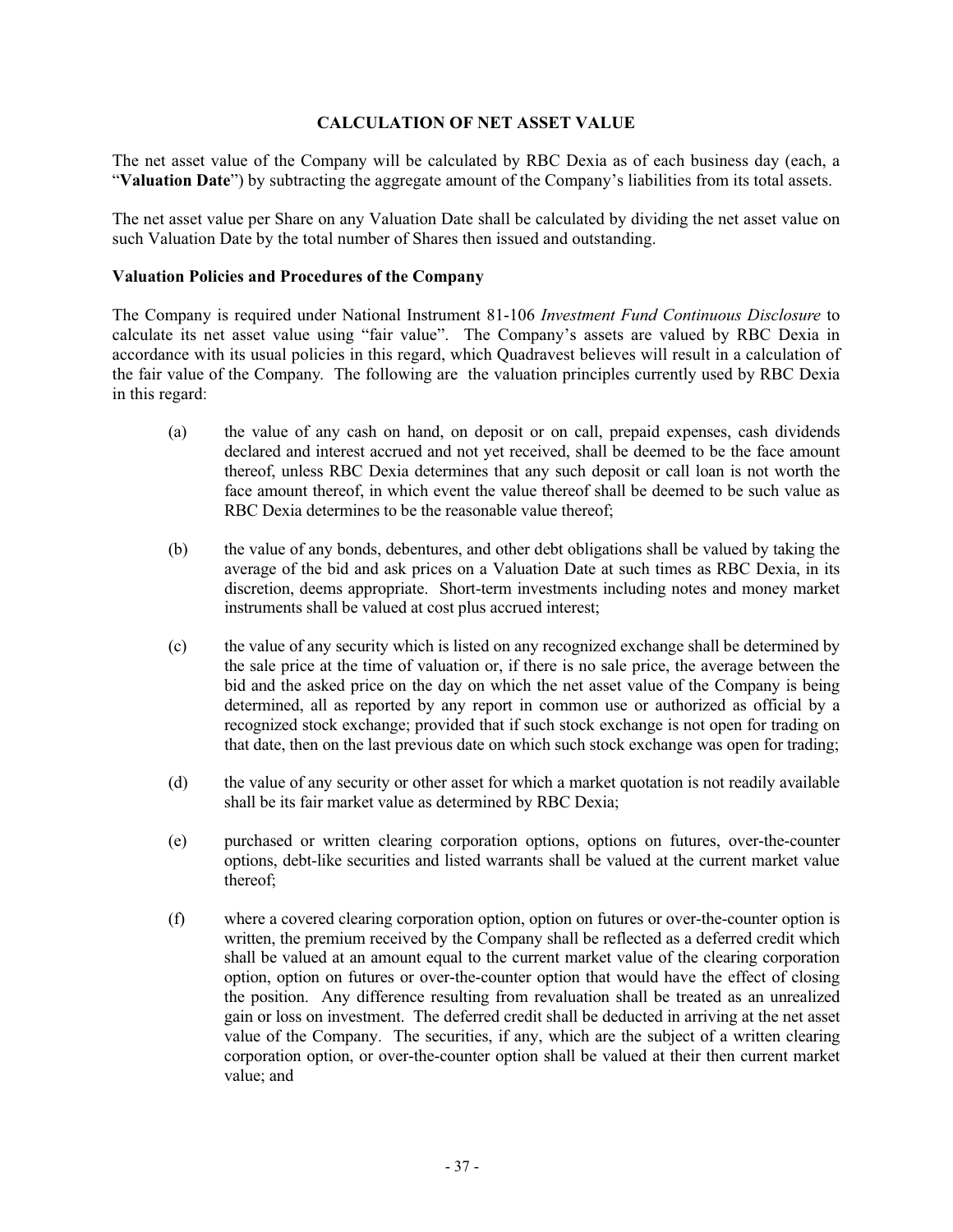(g) all expenses or liabilities (including fees payable to Quadravest) of the Company shall be calculated on an accrual basis.

The value of any security or property to which, in the opinion of RBC Dexia, the above valuation principles cannot be applied (whether because no price or yield equivalent quotations are available as above provided, or for any other reason) shall be the fair value thereof determined in such manner as RBC Dexia from time to time provides. Quadravest does not have the discretion to require RBC Dexia to deviate from these valuation principles.

For financial statements reporting purposes, the Company is required to follow Canadian generally accepted accounting principles, which include Section 3855 "Financial Instruments – Recognition and Measurement" of the Handbook of the Canadian Institute of Chartered Accountants. This may result in a calculation of a different net asset value for transaction purposes (such as retracting Shares) than for financial statement reporting purposes. The notes to the Company's financial statements will include a reconciliation of the net asset values calculated for purposes of determining the retraction price of a Share and the net asset values calculated for financial statement reporting purposes.

### **Reporting of Net Asset Value**

The net asset value per Share will be provided by Quadravest to shareholders on request and will be available at any time to Shareholders via the Company's website at www.DividendSelect15.com.

## **ATTRIBUTES OF THE SHARES**

### **Description of Shares Distributed in this Offering**

The Shares are non-voting, except as required by the provisions of the *Business Corporation Act* (Ontario), NI 81-102 or other applicable law, or the provisions of the Company's articles of incorporation, as amended. For a summary of the situations in which the holders of the Shares may be entitled to vote, see "Securityholder Matters - Matters Requiring Securityholder Approval" below.

The Shares are entitled to such dividends or other distributions as the Board of Directors of the Company may determine, consistent with the policies of the Company in this regard as described under "*Distribution Policy*". The retraction rights attached to the Shares are described under "*Redemptions and Retractions of Shares"*. Rights on termination of the Company are described under "*Termination of the Company* – *Payments on Termination*".

The Shares rank subordinate to the Class B Shares with respect to the repayment of capital on the dissolution, liquidation or winding-up of the Company.

#### **Book-Entry Only System**

Registration of interests in and transfers of the Shares will be made only through CDS' book-entry only system. On the closing of the Offering, the Company will direct that the Shares subscribed for under the Offering be electronically deposited with CDS. Shares must be purchased, transferred and as applicable surrendered for exercise or for retraction or redemption through a CDS Participant. All rights of an owner of Shares must be exercised through, and all payments or other property to which such owner is entitled will be made or delivered by, CDS or the CDS Participant through which the owner holds such Shares. Upon the purchase of any Shares, the owner will receive only the customary confirmation. References in this prospectus to a holder of Shares means, unless the context otherwise requires, the owner of the beneficial interest in such securities.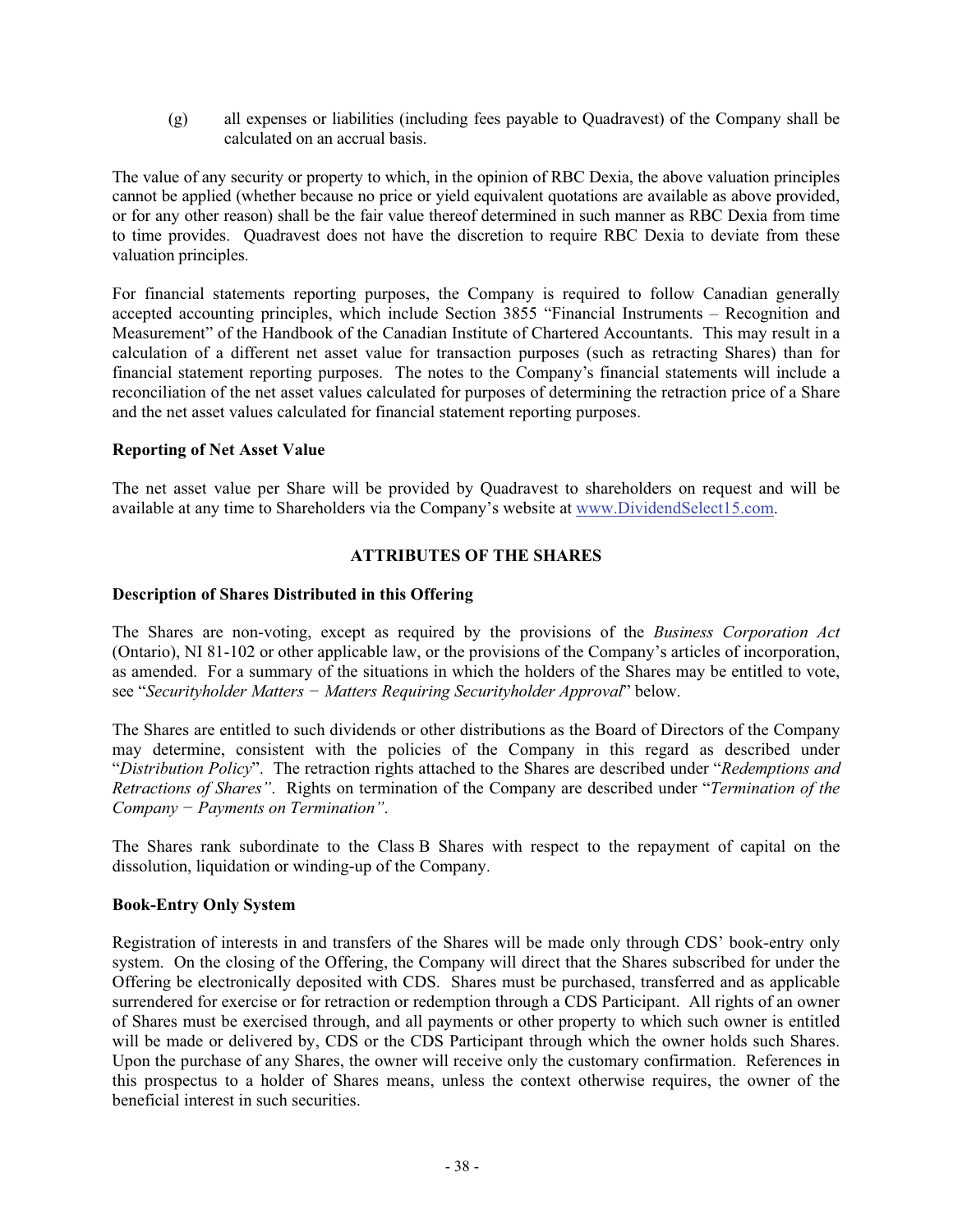The ability of a beneficial owner of Shares to pledge such securities or otherwise take action with respect to such owner's interest in such securities (other than through a CDS Participant) may be limited due to the lack of a physical certificate.

An owner of Shares who desires to exercise retraction privileges thereunder must do so by causing a CDS Participant to deliver to CDS (at its office in the City of Toronto) on behalf of the owner a written notice of the owner's intention to retract shares, no later than 5:00 p.m. (Toronto time) on the relevant notice date. An owner who desires to retract Shares should ensure that the CDS Participant is provided with a Retraction Notice sufficiently in advance of the relevant notice date so as to permit the CDS Participant to deliver notice to CDS by the required time. The Retraction Notice will be available from a CDS Participant or Computershare, the Company's transfer agent and registrar. Any expense associated with the preparation and delivery of Retraction Notices will be for the account of the owner exercising the retraction privilege.

By causing a CDS Participant to deliver to CDS a notice of the owner's intention to retract shares, an owner shall be deemed to have irrevocably surrendered his shares for retraction and appointed such CDS Participant to act as his exclusive settlement agent with respect to the exercise of the retraction privilege and the receipt of payment in connection with the settlement of obligations arising from such exercise.

Any retraction notice which CDS determines to be incomplete, not in proper form or not duly executed shall for all purposes be void and of no effect, and the retraction privilege to which it relates shall be considered for all purposes not to have been exercised thereby. A failure by a CDS Participant to exercise retraction privileges or to give effect to the settlement thereof in accordance with the owner's instructions will not give rise to any obligations or liability on the part of the Company to the CDS Participant or the owner.

The Company has the option to terminate registration of the Shares through the book-entry only system, in which case certificates for Shares in fully registered form would be issued to beneficial owners of such shares, or their nominees.

## **SECURITYHOLDER MATTERS**

### **Meetings of Securityholders**

Except as required by law or set out below, holders of Shares will not be entitled to receive notice of, to attend or to vote at any meeting of shareholders of the Company.

### **Matters Requiring Securityholder Approval**

The following matters require the approval of the holders of Shares by a majority vote (other than matters which require approval by a two-thirds majority vote under the *Business Corporations Act* (Ontario)) at a meeting called and held for such purpose:

- (a) a change in the fundamental investment objectives of the Company;
- (b) a change in the investment restrictions of the Company as described under "*Investment Restrictions"*;
- (c) any change in the basis of calculating fees or other expenses that are charged to the Company which could result in an increase in charges to the Company;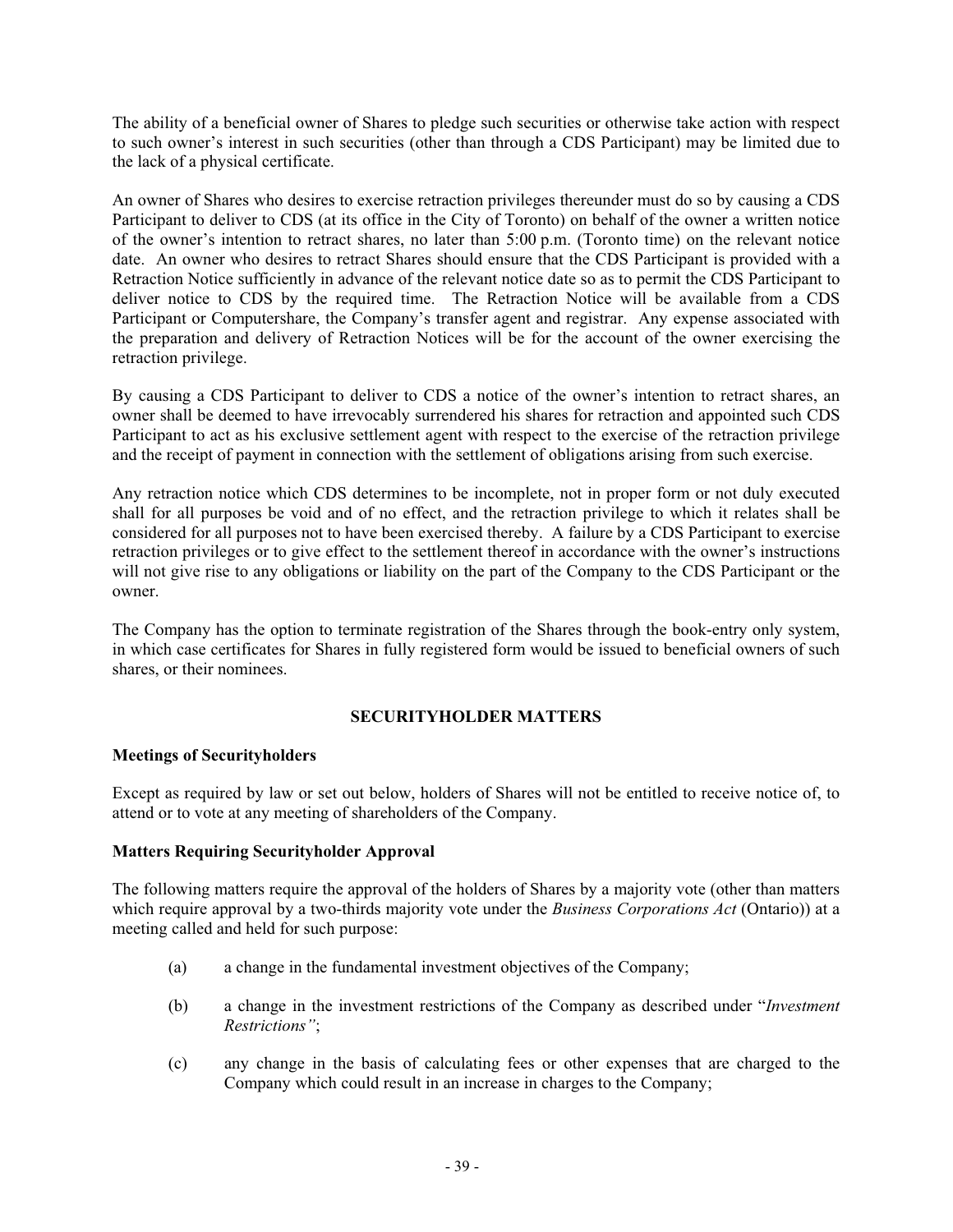- (d) the introduction of a fee or expense to be charged to the Company or directly to Shareholders by the Company or Quadravest that could result in an increase in charges to the Company or Shareholders;
- (e) the approval to the appointment of a successor to Quadravest as the manager and investment manager of the Company following its resignation or assignment of the Management and Investment Management Agreement, unless an affiliate is appointed;
- (f) the removal of Quadravest as the manager and investment manager of the Company and the appointment of a successor or successors in the event Quadravest is insolvent, or is in breach or default of its obligations under the Management and Investment Management Agreement and such breach or default is not cured within 30 days of notice of such breach or default being given to Quadravest;
- (g) any other change of the manager of the Company unless an affiliate of Quadravest becomes the manager;
- (h) a decrease in the frequency of calculating the net asset value;
- (i) any merger of the Company for which shareholder approval under NI 81-102 would be required;
- (j) any change to the Termination Date except as provided under "*Termination of the Company* – *Early Termination*";
- (k) an amendment, modification or variation in the provisions or rights attaching to the Shares or Class B Shares; and
- (l) any other matter for which the approval of the holders of the Shares is required under the provisions of the *Business Corporations Act* (Ontario) or NI 81-102, each as amended from time to time.

Each Share will have one vote at such a meeting. Ten per cent of the outstanding Shares represented in person or by proxy at the meeting will constitute a quorum. If no quorum is present, the holders of Shares then present will constitute a quorum at an adjourned meeting.

### **Reporting to Securityholders**

The Company will deliver (or, to the extent permitted by law, make available) to each Shareholder annual and semi-annual financial statements of the Company and an annual and semi-annual management report of fund performance.

## **TERMINATION OF THE COMPANY**

The articles of incorporation of the Company, as amended, provide that the Company will terminate on December 1, 2017 (the "Termination Date"). Except as provided under "-Early Termination" below, any decision to change the Termination Date requires the approval of Shareholders. See "*Securityholder Matters – Matters Requiring Securityholder Approval".*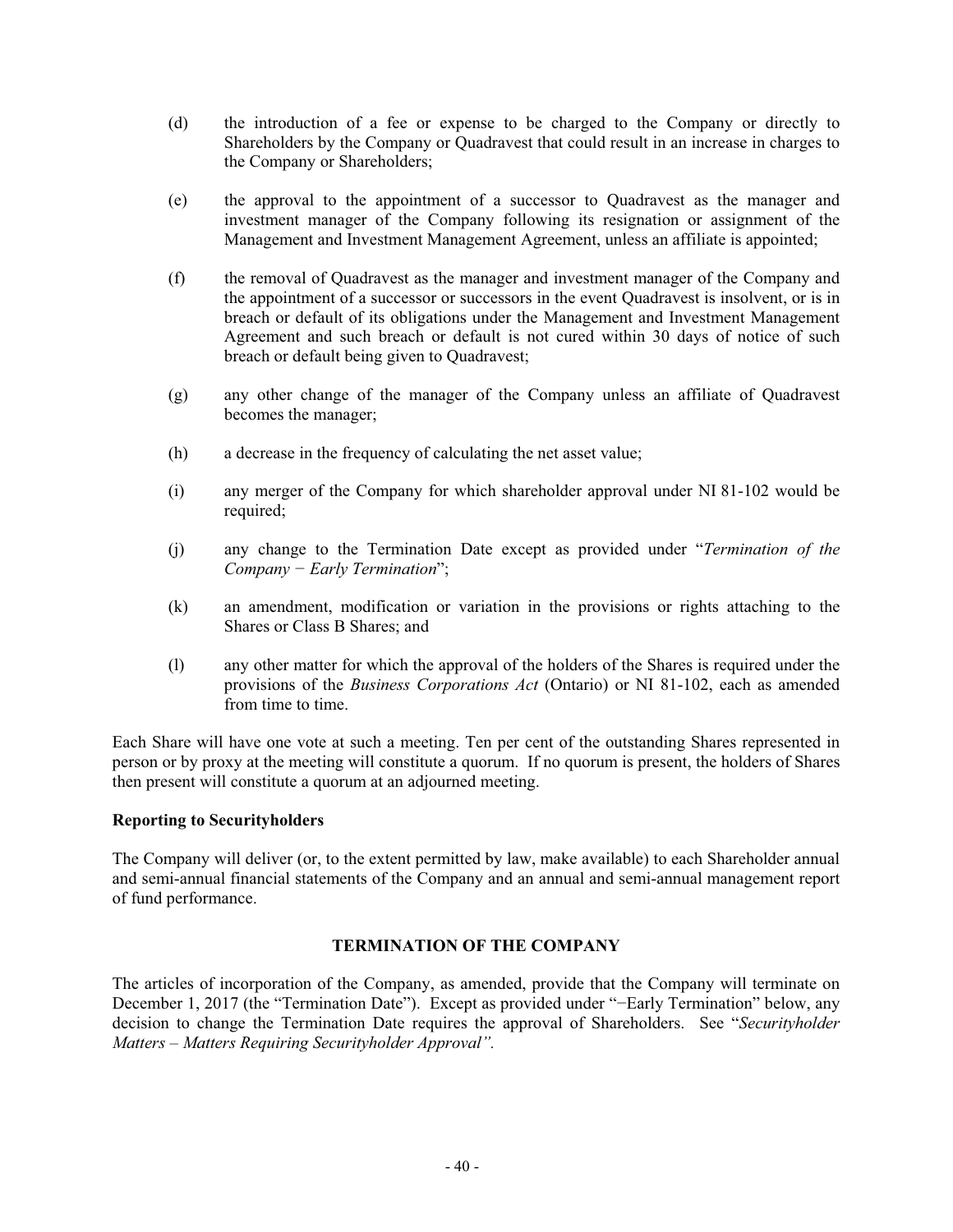#### **Payments on the Termination Date**

All Shares outstanding on the Termination Date will be redeemed by the Company on such date. Immediately prior to the Termination Date, the Company will, to the extent possible, convert the common shares of the Portfolio Companies or other assets of the Company to cash and pay or make provision for all of the Company's liabilities and will return to the holder of Class B Shares its aggregate initial investment amount of \$20.00 (\$0.02 per Class B Share). The Company will thereafter distribute to holders of the Shares, the remaining assets of the Company, if any, as soon as practicable after the Termination Date.

#### **Early Termination**

 $\frac{1}{2}$ 

The Company will be terminated prior to the Termination Date if the Shares are delisted by the TSX or if notice of an impending delisting is received from the TSX, or if the net asset value of the Company declines to less than \$5,000,000, a level Quadravest views as constituting the Company uneconomic to maintain. This would protect investors from retaining an investment the assets of which were insufficient from a cost and efficiency standpoint for it to continue as an effective investment option. On any such early termination, each Shareholder would receive its pro rata share of the net asset value of the Company at the date of termination.

#### **USE OF PROCEEDS**

The net proceeds from the issue of the Shares offered hereby (after payment of the Agents' fee and expenses of the issue) are estimated to be \$18,650,000 (assuming the minimum Offering) and \$236,375,000 (assuming the maximum Offering and assuming in each case that the Over-Allotment Option (as defined under "*Plan of Distribution*" below) is not exercised). These net proceeds will be used to invest in the Portfolio Companies in accordance with the investment objectives, strategy and restrictions of the Company as described under "*Investment Objectives", "Investment Strategies", and "Investment Restrictions*".

The proceeds of the Offering (assuming the Over-Allotment Option is not exercised) will be as follows:

|                               | <b>Minimum Offering</b> | <b>Maximum Offering</b> |
|-------------------------------|-------------------------|-------------------------|
| Gross proceeds to the Company | \$20,000,000            | \$250,000,000           |
| Agents' fees                  | \$1,050,000             | \$13,125,000            |
| Expenses of Issue $(1)$       | \$300,000               | \$500,000               |
| Net proceeds to the Company   | \$18,650,000            | \$236,375,000           |

(1) The maximum expenses of the Offering to be borne by the Company are equal to 1.5% of the gross proceeds of the Offering.

#### **PLAN OF DISTRIBUTION**

Pursuant to an agreement dated as of October 27, 2010 (the "**Agency Agreement**") between Quadravest, the Company and Scotia Capital Inc., CIBC World Markets Inc., RBC Dominion Securities Inc., BMO Nesbitt Burns Inc., National Bank Financial Inc., TD Securities Inc., HSBC Securities (Canada) Inc., Raymond James Ltd., Canaccord Genuity Corp., Dundee Securities Corporation, Macquarie Capital Markets Canada Ltd., Wellington West Capital Markets Inc., Desjardins Securities Inc. and Manulife Securities Incorporated (the "**Agents**"), the Agents have agreed to offer the Shares for sale, as agents of the Company, on a best efforts basis, if, as and when issued by the Company. The offering prices for the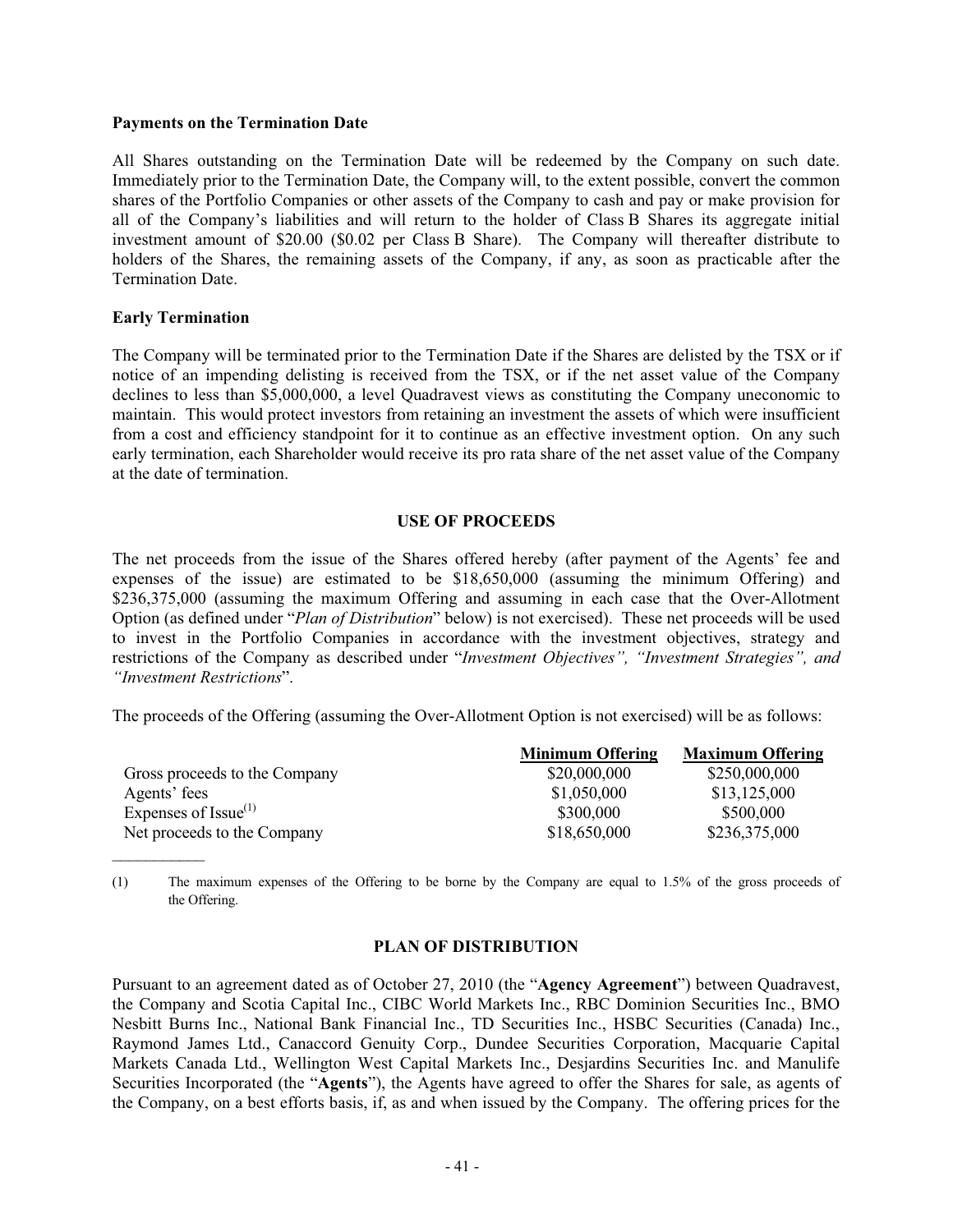Shares were established by negotiation between the Company and the Agents. The Agents will receive a fee equal to \$0.525 (5.25%) for each Share sold and will be reimbursed for out of pocket expenses incurred. The Agents may form a sub-agency group including other qualified investment dealers and determine the fee payable to the members of such group, which fee will be paid by the Agents out of their fee. While the Agents have agreed to use their best efforts to sell the Shares offered under this prospectus, the Agents will not be obligated to purchase Shares which are not sold.

The Company has granted the Agents an option (the "**Over-Allotment Option**") to offer up to 3,750,000 additional Shares, which additional Shares are qualified for sale under this prospectus. A purchaser who acquires Shares forming part of the Over-Allotment Option acquires those shares under this prospectus, regardless of whether the over-allotment position is ultimately filled through the exercise of the Over-Allotment Option or secondary market purchases. The Agents may exercise the Over-Allotment Option in whole or in part at any time on or before the close of business on the  $30<sup>th</sup>$  day following the closing of the Offering and, to the extent the Over-Allotment Option is exercised, the additional Shares will be offered by the Agents at the offering price under this prospectus and the Agents will be entitled to receive a fee of \$0.525 (5.25%) for each Share sold.

In the event that the minimum amount is not obtained, and the closing does not occur, subscription proceeds received from prospective purchasers will be returned promptly without interest or deduction. Under the terms of the Agency Agreement, the Agents may, at their discretion on the basis of their assessment of the state of the financial markets and upon the occurrence of certain stated events, terminate the Agency Agreement. Subscriptions for Shares will be received subject to rejection or allotment in whole or in part. The right is reserved to close the subscription books at any time without notice. Closing is expected to occur on November 18, 2010, but in any event no later than November 30, 2010.

The Shares have not been and will not be registered under the United States *Securities Act of 1933*, as amended (the "**U.S. Securities Act**") and may not be offered or sold within the United States or to, or for the account or benefit of, U.S. persons, except in certain transactions exempt from the registration requirements of the U.S. Securities Act. The Agents have agreed that, except as permitted by the Agency Agreement, they will not offer or sell the Shares within the United States or to, or for the account or benefit of, U.S. persons. Terms used in this paragraph have the meanings given to them by Regulation S under the U.S. Securities Act.

Pursuant to policy statements of certain securities regulators, the Agents may not, throughout the period of distribution, bid for or purchase Shares. The foregoing restriction is subject to certain exceptions, on the conditions that the bid or purchase not be engaged in for the purpose of creating actual or apparent active trading in, or raising the price of, the Shares. Such exceptions include a bid or purchase permitted under applicable by-laws and rules of the relevant self-regulatory authorities relating to market stabilization and passive market making activities and a bid or purchase made for and on behalf of a customer where the order was not solicited during the period of distribution. Pursuant to the first mentioned exception, in connection with the Offering, the Agents may over-allot or effect transactions which stabilize or maintain the market price of the Shares at levels other than those which might otherwise prevail on the open market. Such transactions, if commenced, may be discontinued at any time.

### **PRINCIPAL HOLDERS OF SECURITIES OF THE COMPANY**

Only Class B Shares have currently been issued by the Company. The Class B Shares do not pay dividends. The holder of the Class B Shares will be entitled to one vote per share. The Class B Shares are retractable at a price of \$0.02 per share and have a liquidation entitlement of \$0.02 per share. The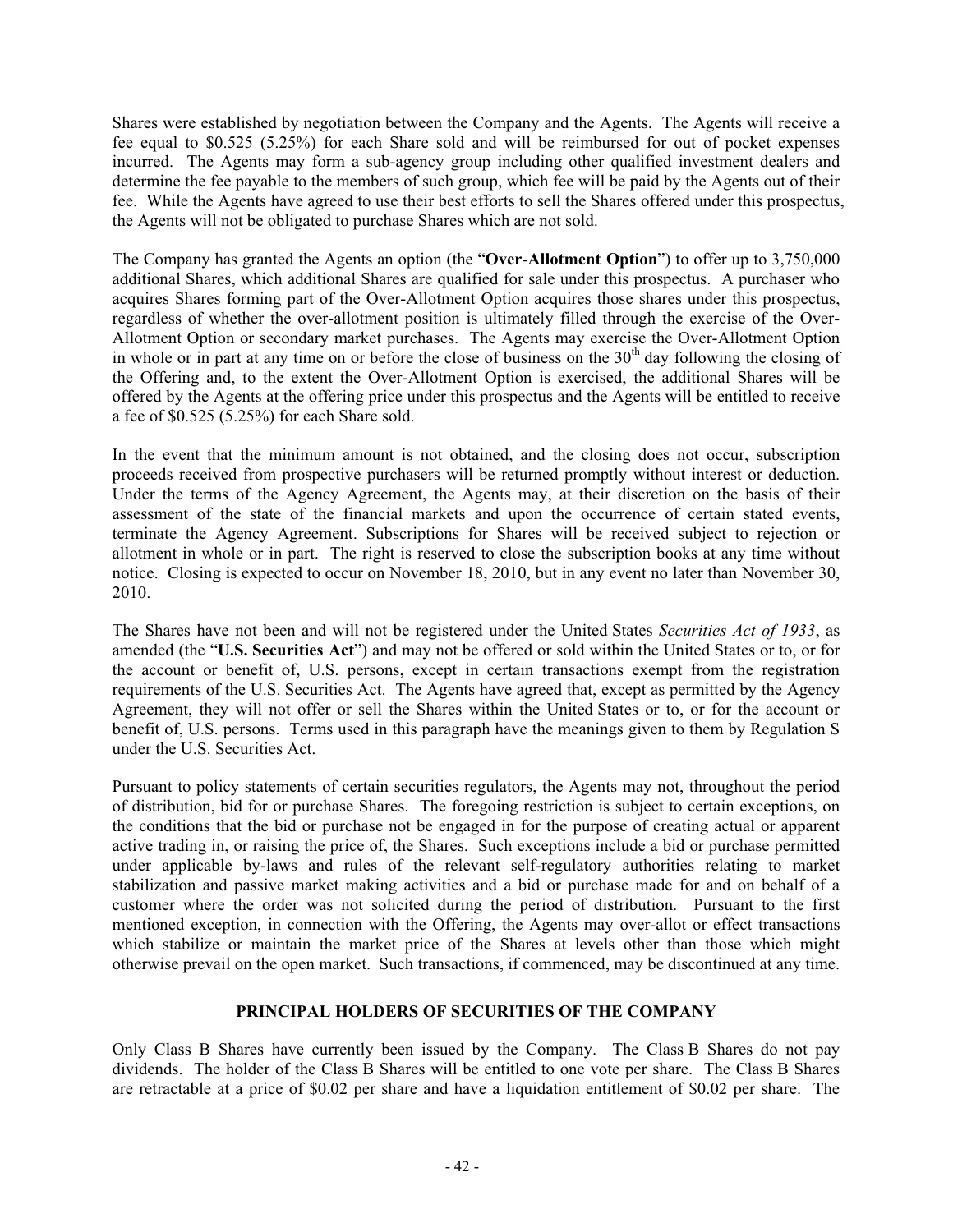Class B Shares rank prior to the Shares with respect to such nominal liquidation entitlement on the dissolution, liquidation or winding-up of the Company.

Dividend Select 15 Holding Trust (the "**Holding Trust**"), an Ontario trust of which S. Wayne Finch is the trustee, owns all of the issued and outstanding Class B Shares of the Company. S. Wayne Finch is the trustee of the Holding Trust and the beneficiaries of the Holding Trust are the holders of the Shares outstanding from time to time. The Class B Shares will be held in escrow by RBC Dexia pursuant to an agreement to be entered into on or before Closing (the "**Escrow Agreement**") between the Holding Trust, RBC Dexia and the Company and will not be disposed of or dealt with in any manner until all the Shares have been retracted or redeemed, except in certain circumstances contemplated by the Escrow Agreement.

### **INTERESTS OF MANAGEMENT AND OTHERS IN MATERIAL TRANSACTIONS**

Quadravest will receive the fees described under "*Fees and Expenses"* for its services to the Company and will be reimbursed by the Company for all expenses incurred in connection with the operation and administration of the Company.

## **PROXY VOTING DISCLOSURE FOR PORTFOLIO SECURITIES HELD**

Under the proxy voting policies and procedures adopted by the Company, Quadravest is required to vote (or decide to refrain from voting) all common shares of the Portfolio Companies or other voting securities of the Company in accordance with its best judgement in this regard; provided that Quadravest receives the proxy and related materials from the issuer or otherwise in sufficient time to cast such vote. Quadravest will consider each such proposal on its merits in light of the best interests of the Company and its shareholders. In order to aid in the evaluation process for each proxy proposal, Quadravest subscribes to the research services of Institutional Shareholder Services, a leading provider of proxy analysis and recommendations.

Where RBC Dexia as custodian must vote such securities in accordance with the instructions of Quadravest in this regard, Quadravest shall ensure that instructions are provided to RBC Dexia in accordance with its corporate action requirements in this regard.

Quadravest will maintain a proxy voting record which includes, each time the Company receives proxy voting materials, the name of the issuer in question; the stock exchange on which the securities are listed and the ticker symbol for such securities; the CUSIP number for the securities; the meeting date and whether the meeting was called by management or otherwise; a brief identification of the matters to be voted on at the meeting; whether, and if so how, the Company voted on such matters; and whether the votes cast by the Company were for or against the recommendations of management of the issuer.

The Company prepares by August 31 in each year a proxy voting record for the one-year period ending on June 30 of that year, and posts such record on its website. Upon request made by a shareholder by calling 1-877-478-2372 or writing to the Company at Investor Relations, Royal Trust Tower, 77 King Street West, P.O. Box 341, Toronto, Ontario M5K 1K7, the Company will deliver a copy of its most recent proxy voting record, or a copy of its policies and procedures with respect to proxy voting, to such shareholder without charge.

### **MATERIAL CONTRACTS**

The following contracts can reasonably be regarded as material to purchasers of Shares: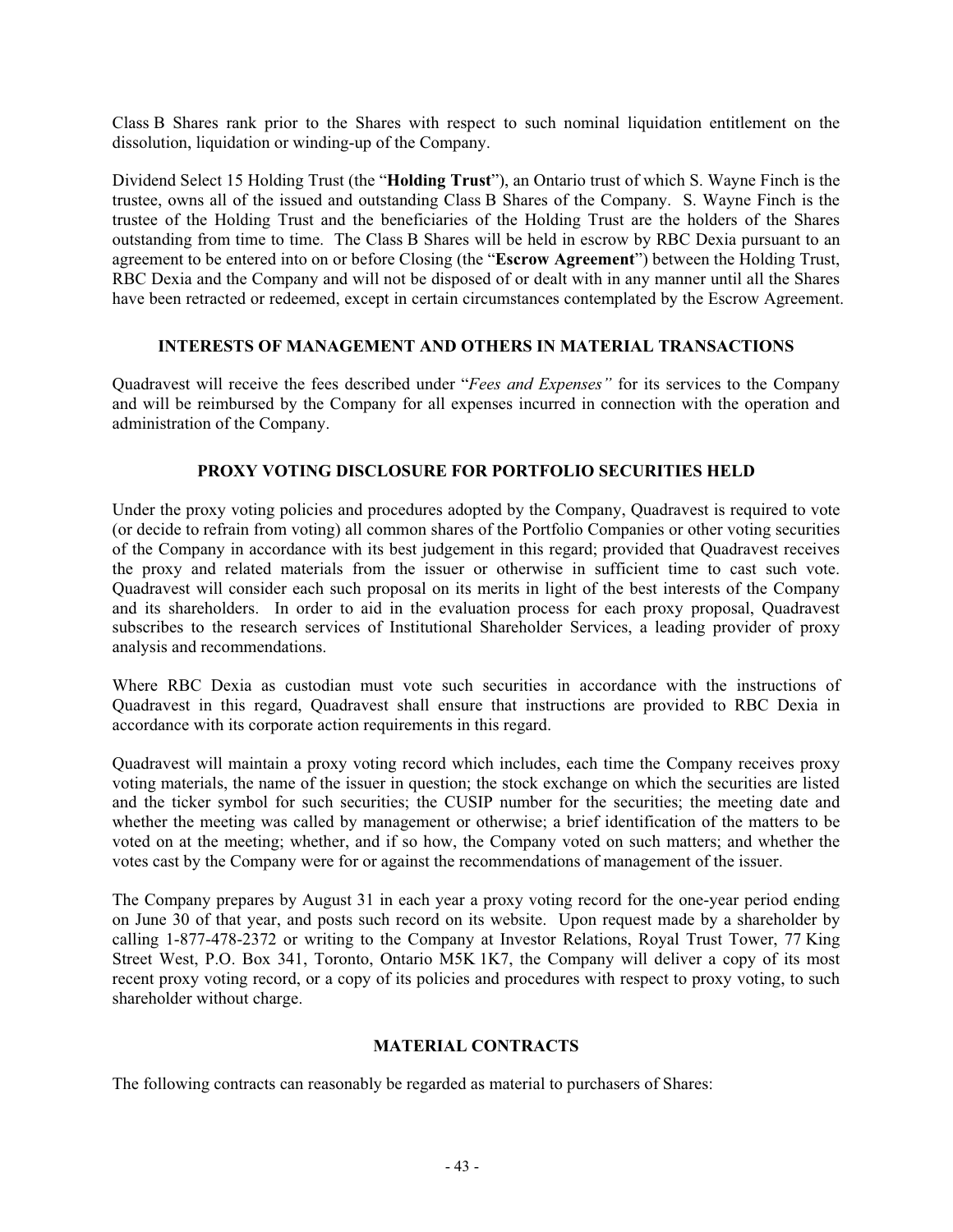- (a) the articles of incorporation of the Company, as amended, described under "*Overview of the Legal Structure of the Company*";
- (b) the Management and Investment Management Agreement, described under "*Organization and Management Details of the Company í Manager and Investment Manager*";
- (c) the Agency Agreement, described under "*Plan of Distribution"*;
- (d) the Recirculation Agreement, referred to under "*Redemption of Securities í Resale of Shares Tendered for Retraction or Redemption*";
- (e) the Escrow Agreement, referred to under "*Principal Holders of Securities of the Company*"; and
- (f) the Custodian Agreement referred to under "*Organization and Management Details of the Company – Custodian*".

Copies of the foregoing agreements, after they have been signed, may be inspected during business hours at the principal office of the Company during the course of distribution of the Shares offered under this prospectus.

### **EXPERTS**

The following is a list of the persons or companies who have prepared or certified a report, statement or opinion in this prospectus:

- (a) Blake, Cassels & Graydon LLP, counsel to the Company;
- (b) Osler, Hoskin & Harcourt LLP, counsel to the Agents; and
- (c) PricewaterhouseCoopers LLP, the auditors of the Company.

One of the directors of the Company is a partner at Blake, Cassels & Graydon LLP. The Company's auditors are PricewaterhouseCoopers LLP, who have prepared an independent auditors' report dated October 27, 2010 in respect of the Company's financial statement as at October 27, 2010. PricewaterhouseCoopers LLP has advised that they are independent with respect to the Company within the meaning of the Rules of Professional Conduct of the Institute of Chartered Accountants of Ontario.

#### **EXEMPTIONS AND APPROVALS**

The Company has been exempted from certain of the provisions of NI 81-102 so as to permit the Company to conduct its operations as disclosed in this prospectus.

## **LEGAL OPINIONS**

The matters referred to under "*Income Tax Considerations"* and certain other legal matters relating to the securities offered hereby will be passed upon by Blake, Cassels & Graydon LLP, on behalf of the Company, and Osler, Hoskin & Harcourt LLP, on behalf of the Agents.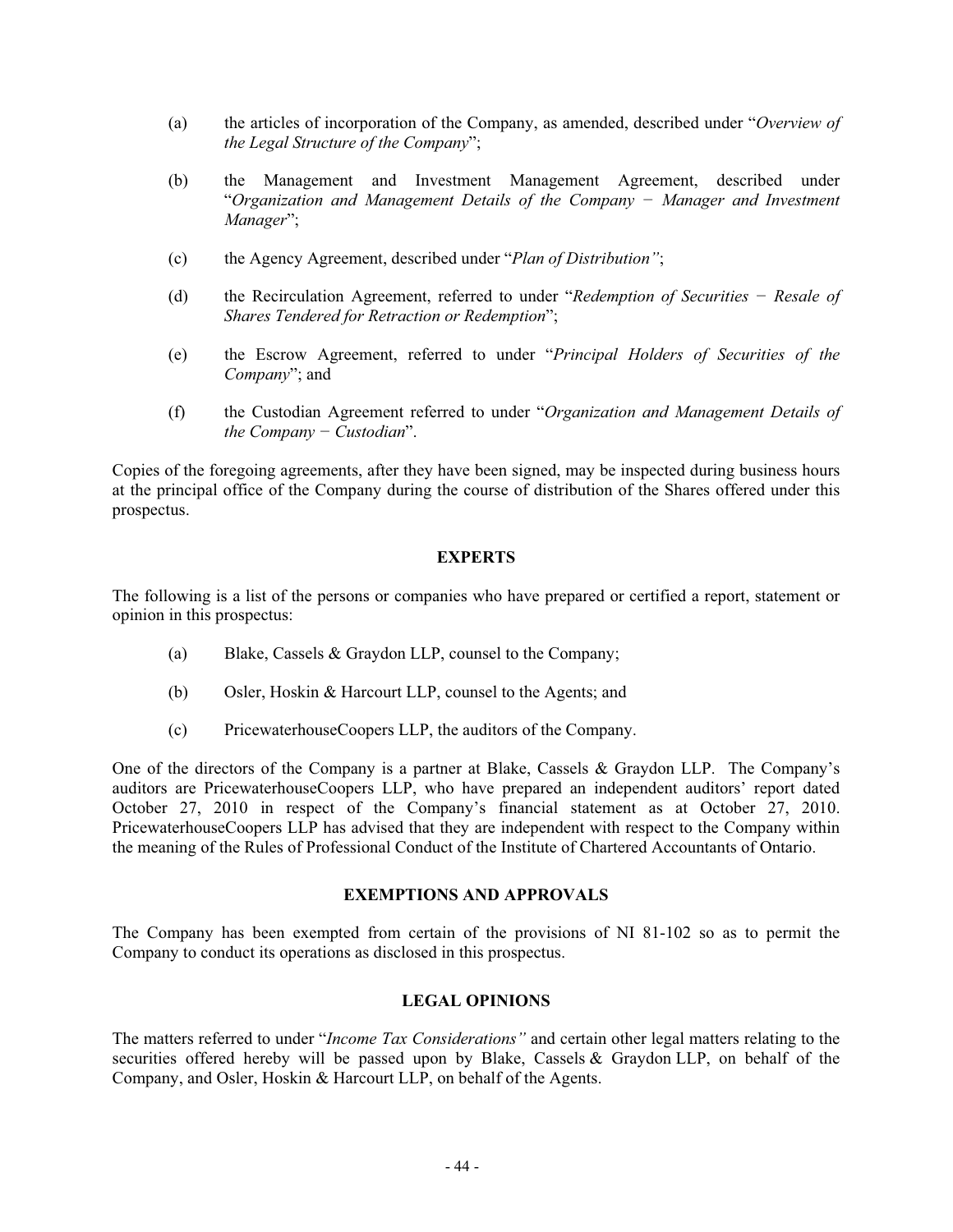#### **PURCHASER'S STATUTORY RIGHTS OF WITHDRAWAL AND RESCISSION**

Securities legislation in several of the provinces of Canada provides a purchaser with the right to withdraw from an agreement to purchase mutual fund securities within two business days after receipt or deemed receipt of a prospectus and any amendment or within 48 hours after receipt of a confirmation of a purchase of such securities. In several of the provinces, the securities legislation further provides a purchaser with remedies for rescission or, in some jurisdictions, revisions to the price or damages if the prospectus and any amendment contains a misrepresentation or is not delivered to the purchaser, provided such remedies for rescission, revision of price or damages are exercised by the purchaser within the time limit prescribed by the securities legislation of the purchaser's province. The purchaser should refer to any applicable provisions of the securities legislation of the purchaser's province for the particulars of these rights or consult with a legal advisor.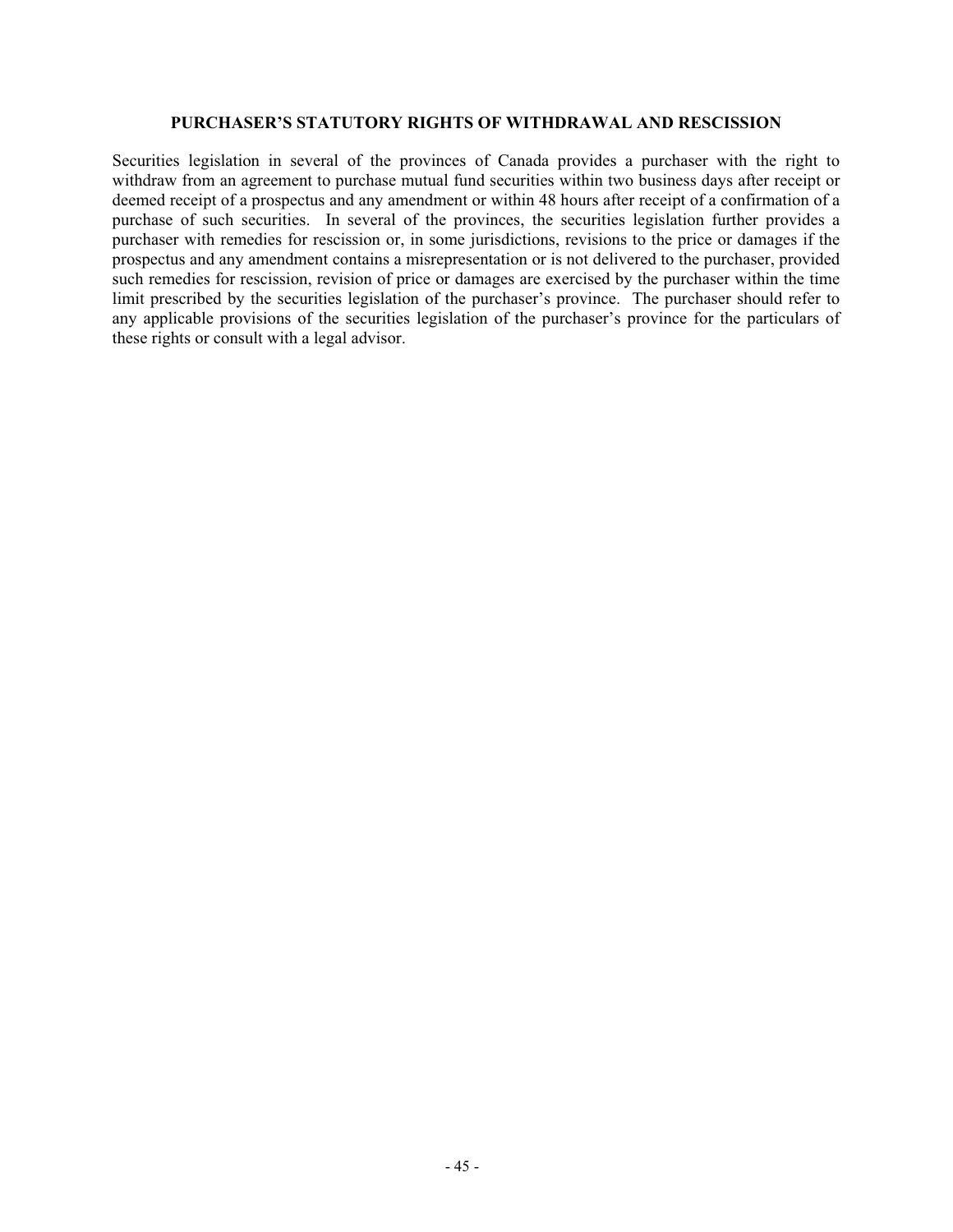### **AUDITORS' CONSENT**

We have read the prospectus of Dividend Select 15 Corp. (the "**Company**") dated October 27, 2010 relating to the offering of up to 25,000,000 Shares. We have complied with Canadian generally accepted standards for an auditor's involvement with offering documents.

We consent to the inclusion in the above-mentioned prospectus of our report to the Board of Directors of the Company on the statement of financial position of the Company as at October 27, 2010. Our report is dated October 27, 2010.

Toronto, Ontario (Signed) PricewaterhouseCoopers LLP<br>October 27, 2010 Chartered Accountants, Licensed Public Accountants Chartered Accountants, Licensed Public Accountants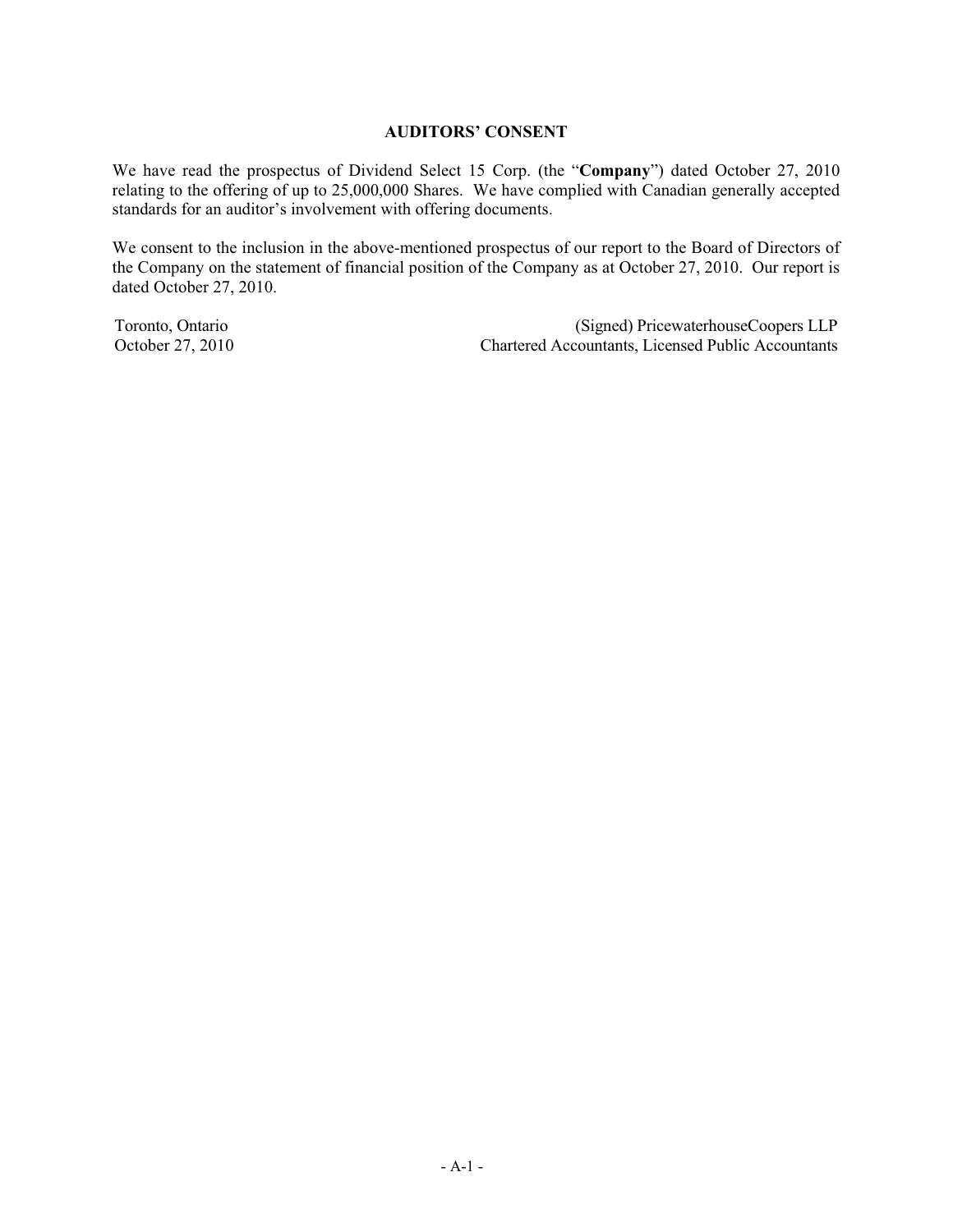## **AUDITORS' REPORT**

### **To the Board of Directors of Dividend Select 15 Corp.**:

We have audited the statement of financial position of Dividend Select 15 Corp. (the "**Company**") as at October 27, 2010. This statement of financial position is the responsibility of the Company's management. Our responsibility is to express an opinion on this statement of financial position based on our audit.

We conducted our audit in accordance with Canadian generally accepted auditing standards. Those standards require that we plan and perform an audit to obtain reasonable assurance whether the financial statements are free of material misstatement. An audit includes examining, on a test basis, evidence supporting the amounts and disclosures in the financial statements. An audit also includes assessing the accounting principles used and significant estimates made by management, as well as evaluating the overall financial statement presentation.

In our opinion, this statement of financial position presents fairly, in all material respects, the financial position of the Company as at October 27, 2010 in accordance with Canadian generally accepted accounting principles.

Toronto, Canada (Signed) PricewaterhouseCoopers LLP October 27, 2010 Chartered Accountants, Licensed Public Accountants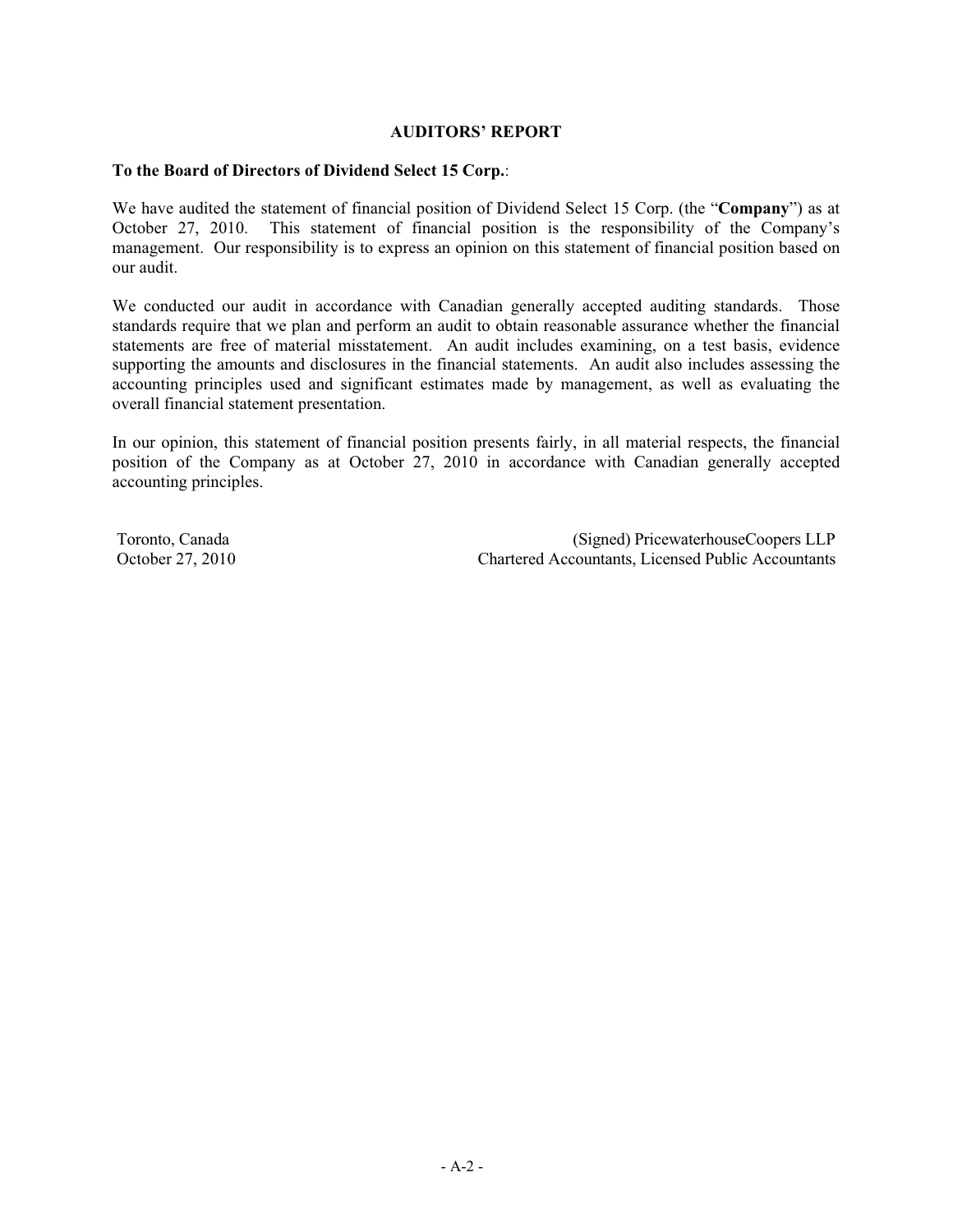## **DIVIDEND SELECT 15 CORP.**

### **STATEMENT OF FINANCIAL POSITION**

### **OCTOBER 27, 2010**

#### **ASSETS**

 $\cosh$  \$20.00

### **SHAREHOLDER'S EQUITY**

 $\text{Class B Shares } (1,000 \text{ shares}) \text{ (Note 1)}$  \$20.00

Approved by the Board of Directors:

(Signed) S. Wayne Finch Director

(Signed) Peter F. Cruickshank Director

*The accompanying notes are an integral part of this statement of financial position*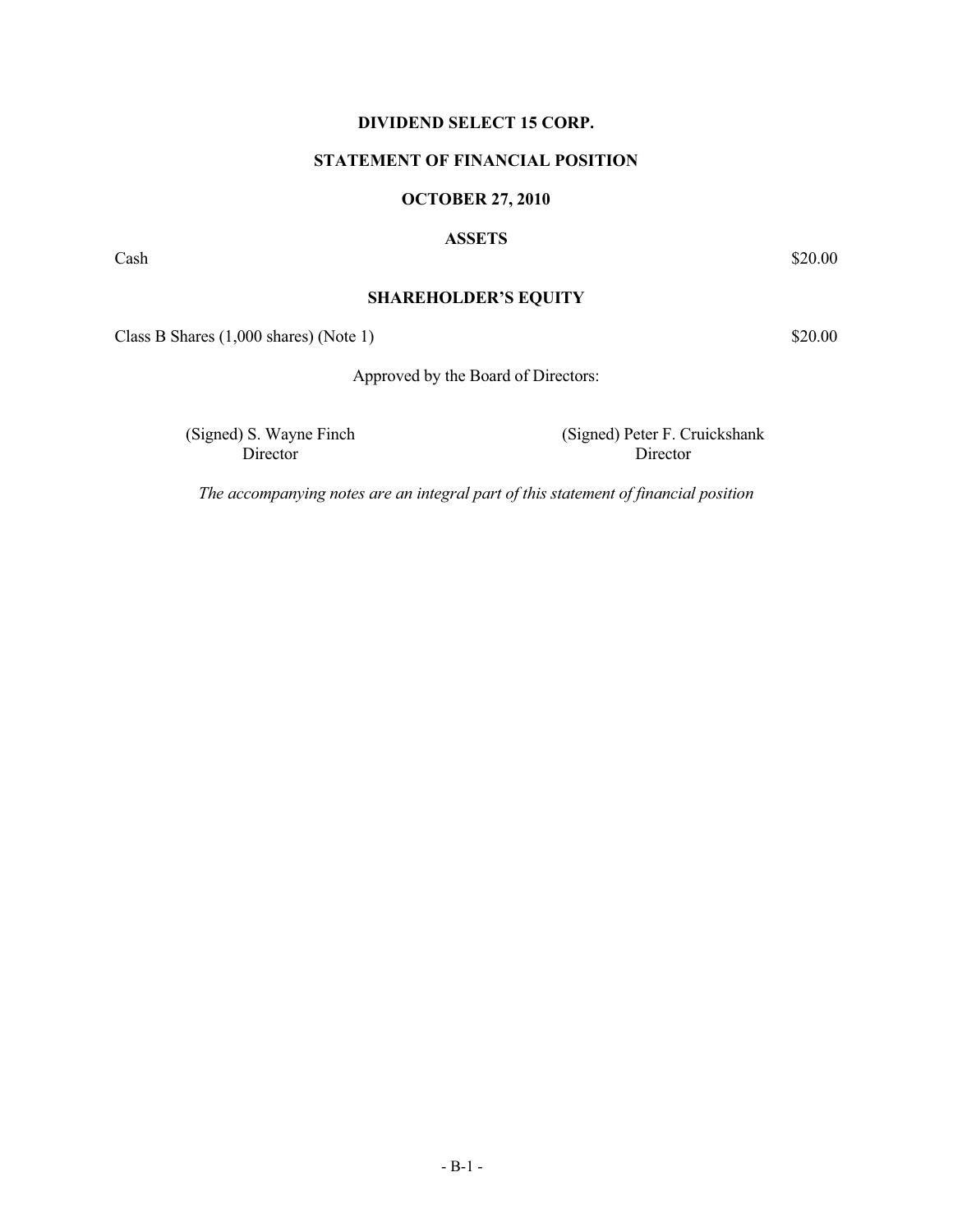### **DIVIDEND SELECT 15 CORP.**

### **NOTES TO STATEMENT OF FINANCIAL POSITION**

#### **As at October 27, 2010**

#### 1. ORGANIZATION AND SHARE CAPITAL

Dividend Select 15 Corp. (the "**Company**") was established under the laws of the Province of Ontario by certificate and articles of incorporation dated August 26, 2010, as amended October 27, 2010.

The Company is authorized to issue an unlimited number of non-voting equity Shares ("**Shares**") and 1,000 Class B Shares. On September 17, 2010, the Company issued 1,000 Class B Shares for \$20.00 cash. On the closing of the offering made under the prospectus referred to in Note 2, such shares will be held by Dividend Select 15 Holding Trust, an Ontario trust of which S. Wayne Finch is the trustee. The beneficiaries of Dividend Select 15 Holding Trust are the holders of the Shares outstanding from time to time.

### 2. AGENCY AND CUSTODIAN AGREEMENTS

The Company has engaged Scotia Capital Inc., CIBC World Markets Inc., RBC Dominion Securities Inc., BMO Nesbitt Burns Inc., National Bank Financial Inc., TD Securities Inc., HSBC Securities (Canada) Inc., Raymond James Ltd., Canaccord Genuity Corp., Dundee Securities Corporation, Macquarie Capital Markets Canada Ltd., Wellington West Capital Markets Inc., Desjardins Securities Inc. and Manulife Securities Incorporated to offer the Shares for sale to the public pursuant to a prospectus dated October 27, 2010.

The Company will retain RBC Dexia Investor Services Trust (the "**Custodian"**) under a custody agreement to act as custodian of the assets of the Company and to be responsible for certain aspects of the Company's day-to-day operations. In consideration for the services provided by the Custodian, the Company will pay the Custodian a monthly fee as set out in the custody agreement.

#### 3. MANAGEMENT AND INVESTMENT MANAGEMENT AGREEMENT

The Company has retained Quadravest Capital Management Inc. ("**Quadravest**") under a management and investment management agreement dated as of October 27, 2010 to act as the manager and investment manager of the Company. Pursuant to such agreement, Quadravest is entitled to a management fee at an annual rate equal to 0.75% of the Company's net asset value calculated as at the last Valuation Date in each month, plus an amount equal to the service fee (the "**Service Fee**") of 0.40% payable to dealers, together with applicable taxes.

The Company will pay to Quadravest an amount equal to the Service Fee, to be paid by Quadravest to each registered dealer whose clients hold Shares. The Service Fee will be calculated and paid at the end of each calendar quarter and will be equal to 0.40% annually of the value of the Shares held by clients of the dealer, plus applicable taxes.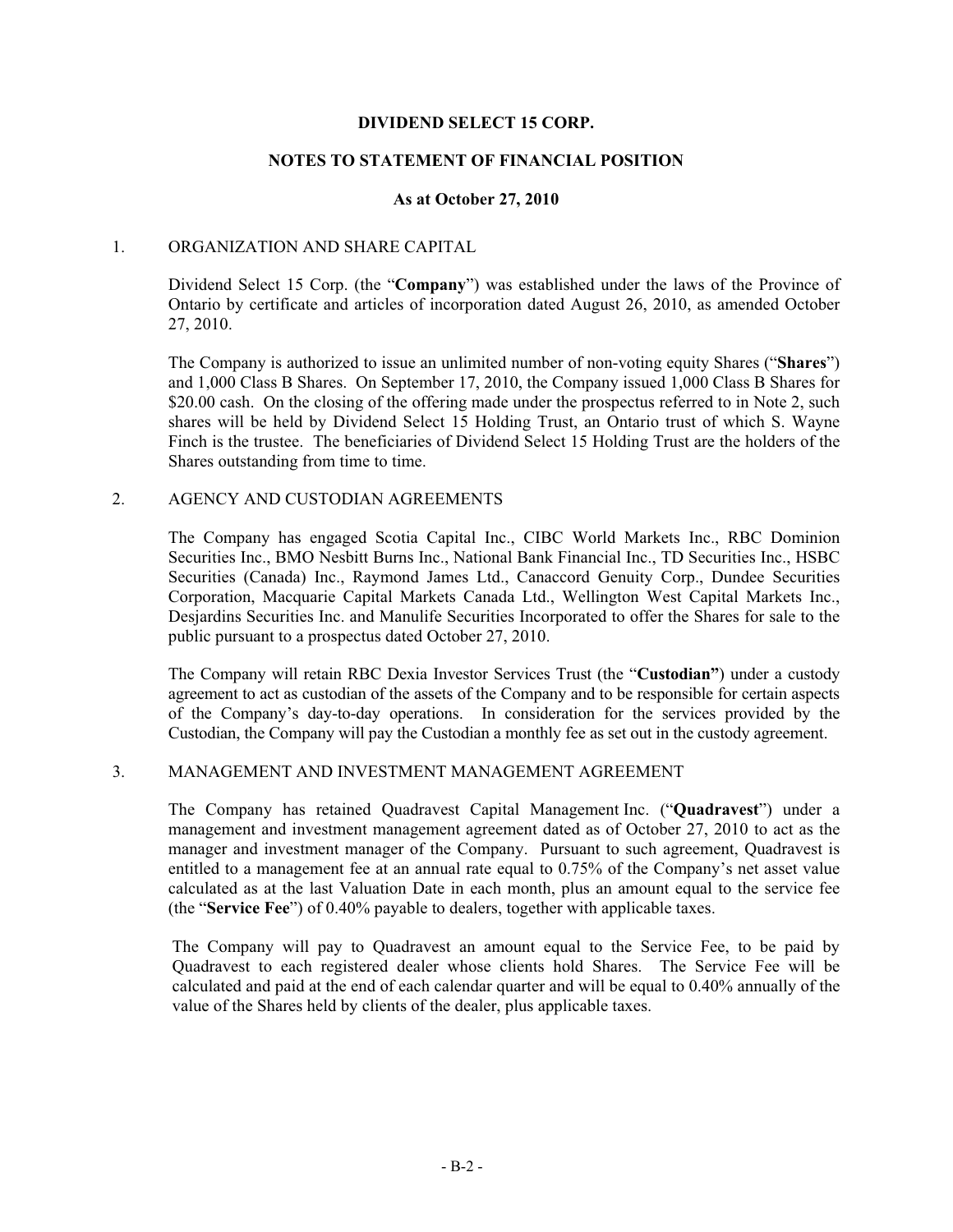### **CERTIFICATES OF THE COMPANY, THE MANAGER AND THE PROMOTER**

Dated: October 27, 2010

This prospectus constitutes full, true and plain disclosure of all material facts relating to the securities offered by this prospectus as required by the securities legislation of each of the Provinces of Canada.

## **DIVIDEND SELECT 15 CORP.**

(Signed) S. WAYNE FINCH President and Chief Executive Officer (Signed) PETER F. CRUICKSHANK Chief Financial Officer

On behalf of the Board of Directors

(Signed) LAURA L. JOHNSON Director

(Signed) WILLIAM C. THORNHILL Director

#### **QUADRAVEST CAPITAL MANAGEMENT INC.**  As Manager and Promoter

(Signed) S. WAYNE FINCH President and Chief Executive Officer (Signed) PETER F. CRUICKSHANK Chief Financial Officer

On behalf of the Board of Directors

(Signed) S. WAYNE FINCH **Director** 

(Signed) LAURA L. JOHNSON Director

(Signed) PETER F. CRUICKSHANK Director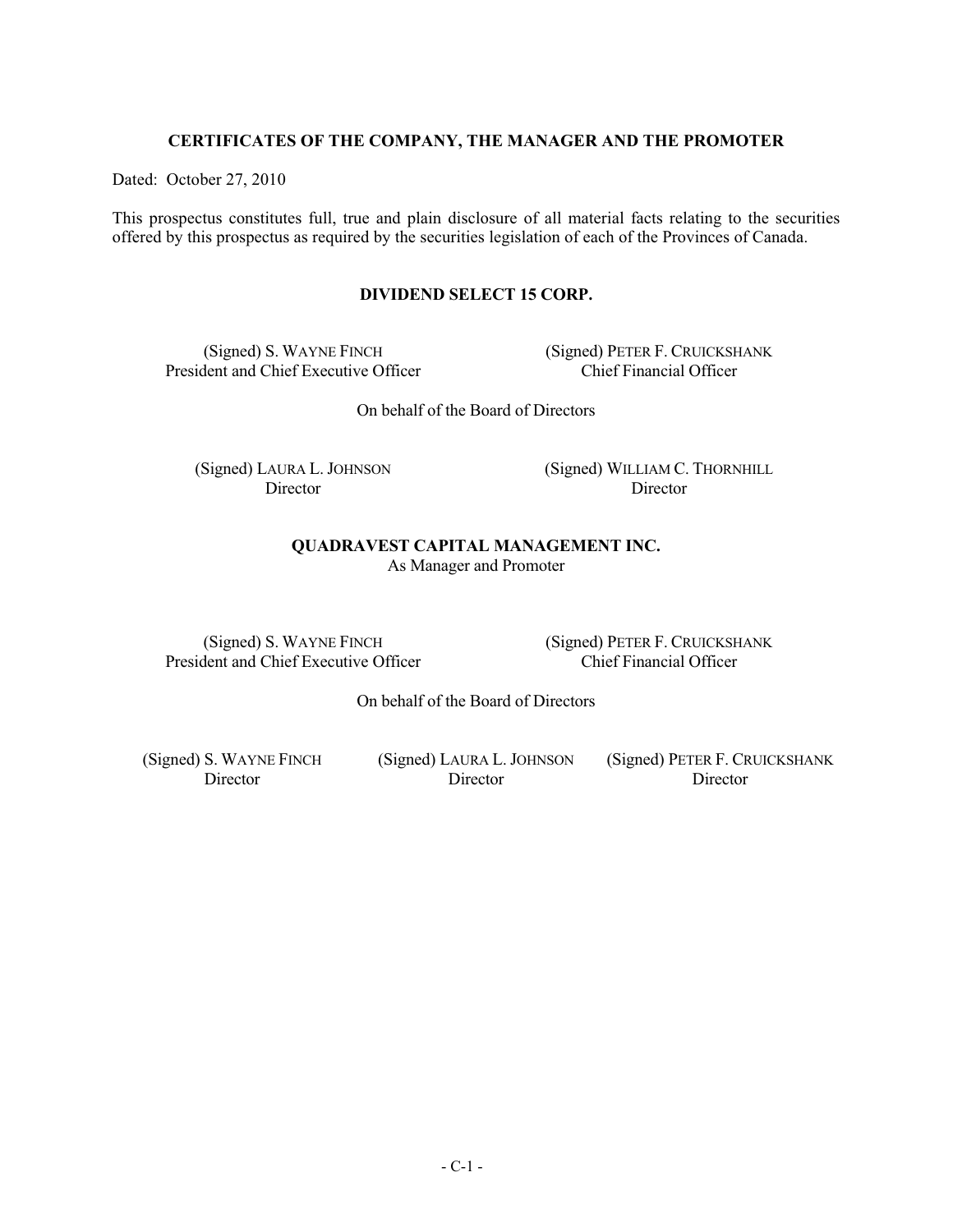## **CERTIFICATE OF THE AGENTS**

Dated: October 27, 2010

To the best of our knowledge, information and belief, this prospectus constitutes full, true and plain disclosure of all material facts relating to the securities offered by this prospectus as required by the securities legislation of each of the Provinces of Canada.

| <b>SCOTIA CAPITAL INC.</b>               |                                                          | <b>CIBC WORLD</b><br><b>MARKETS INC.</b>                                   | <b>RBC DOMINION</b><br><b>SECURITIES INC.</b>            |
|------------------------------------------|----------------------------------------------------------|----------------------------------------------------------------------------|----------------------------------------------------------|
| (Signed) BRIAN D. MCCHESNEY              |                                                          | (Signed) SCOTT SMITH                                                       | (Signed) EDWARD V. JACKSON                               |
| <b>BMO NESBITT</b><br><b>BURNS INC.</b>  | <b>NATIONAL BANK</b><br><b>FINANCIAL INC.</b>            |                                                                            | TD SECURITIES INC.                                       |
| (Signed) ROBIN TESSIER                   | (Signed) TIMOTHY EVANS                                   |                                                                            | (Signed) CAMERON<br><b>GOODNOUGH</b>                     |
|                                          | <b>HSBC SECURITIES</b><br>(CANADA) INC.                  | <b>RAYMOND JAMES LTD.</b>                                                  |                                                          |
|                                          | (Signed) BRENT LARKAN                                    | (Signed) J. GRAHAM FELL                                                    |                                                          |
| <b>CANACCORD</b><br><b>GENUITY CORP.</b> | <b>DUNDEE</b><br><b>SECURITIES</b><br><b>CORPORATION</b> | <b>MACQUARIE</b><br><b>CAPITAL</b><br><b>MARKETS</b><br><b>CANADA LTD.</b> | WELLINGTON<br><b>WEST CAPITAL</b><br><b>MARKETS INC.</b> |
| (Signed) RON SEDRAN                      | (Signed) HAROLD M.<br><b>WOLKIN</b>                      | (Signed) RAY SAWIKI                                                        | (Signed) SCOTT D.<br>LARIN                               |
|                                          | <b>DESJARDINS</b><br><b>SECURITIES INC.</b>              | <b>MANULIFE</b><br><b>SECURITIES</b><br><b>INCORPORATED</b>                |                                                          |

(Signed) BETH SHAW (Signed) WILLIAM PORTER

.